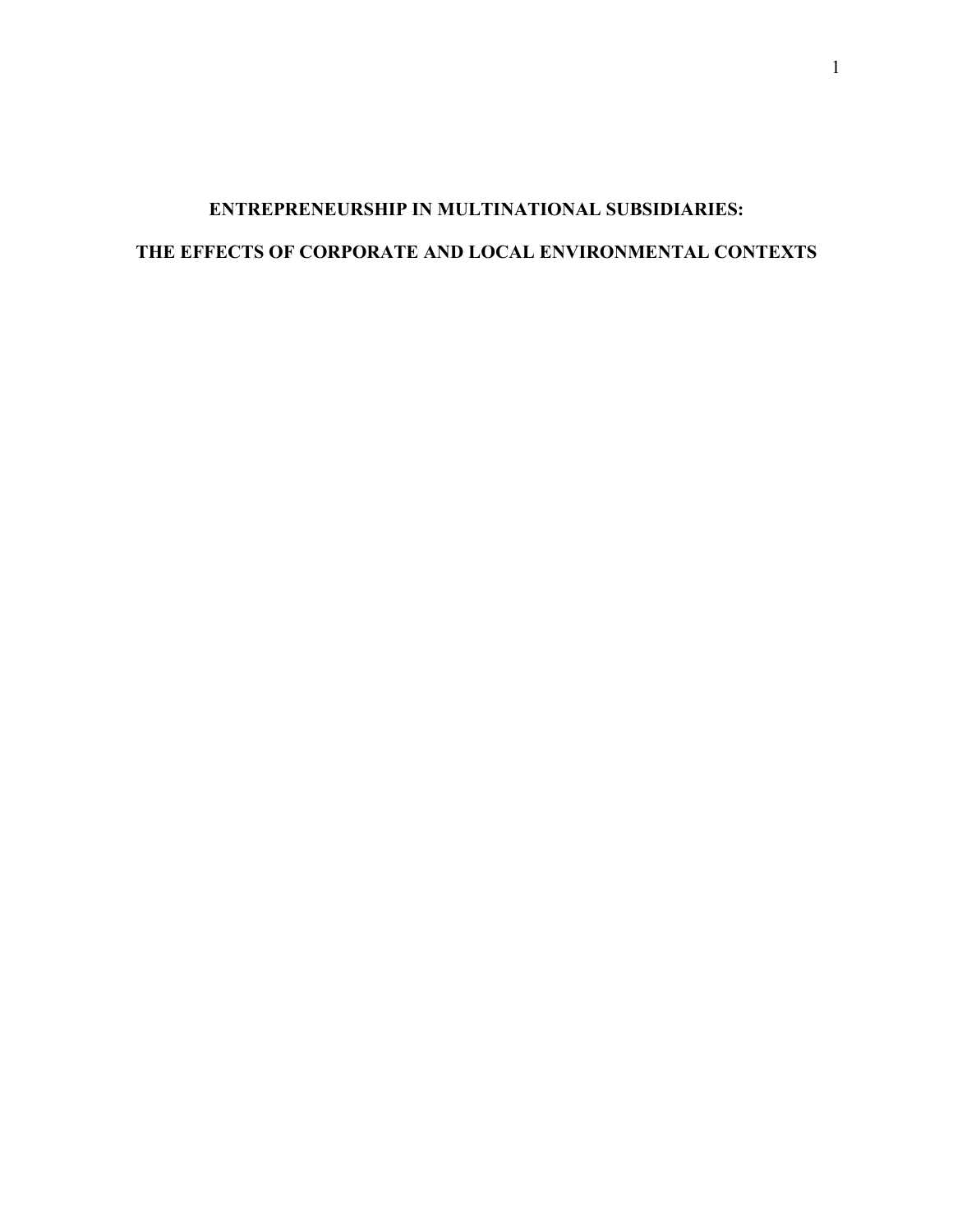#### **ENTREPRENEURSHIP IN MULTINATIONAL SUBSIDIARIES:**

# **THE EFFECTS OF CORPORATE AND LOCAL ENVIRONMENTAL CONTEXTS**

Mounting evidence suggests that the entreprenurial activities of subsidiaries play a key role in determining the success of their parent multinational corporations (MNCs). However, little research has examined the factors that determine subsidiary entrepreneurship. This study presents a model of entrepreneurship, focusing on the corporate and local environmental contexts of subsidiaries. We hypothesize that the corporate context comprising global subsidiary mandates and control systems is an important determinant of subsidiary entrepreneurship. We also propose that the local environmental context comprising dynamism, hostility, and complexity influence a subsidiary's future entrepreneurship. We test the hypotheses using data collected at two points in time from 227 US-based foreign manufacturing subsidiaries of MNCs headquartered in Australia, France, Germany, Japan, Korea, Netherlands, and the UK. The analyses suggest that both corporate and local environmental contexts are positively associated with subsidiary entrepreneurship.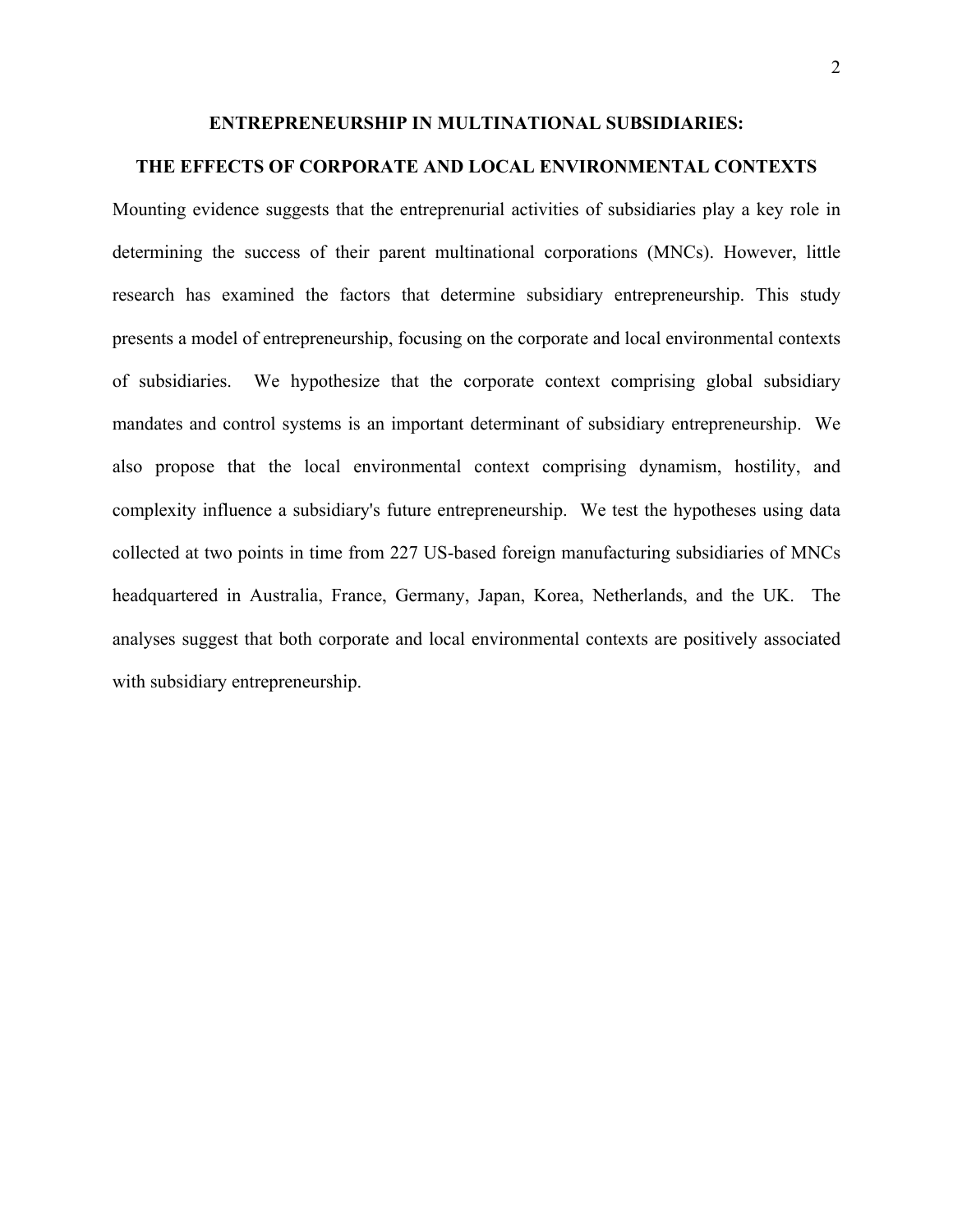In today's fast changing environments, multinational corporations (MNCs) need to be innovative in order to sustain their market positions and competitive advantages (Bartlett  $\&$ Ghoshal; 2000; Chiesa, 1999; Dunning, 1994). MNCs face considerable pressure to quickly and effectively respond to local market needs, while achieving global efficiency (Prahalad, 1999). This has led some MNCs to recognize the need to leverage innovation that occurs within their subsidiaries to meet global needs. Consequently, some MNCs have expanded the definition of their subsidiaries' missions while giving them greater freedom to pursue their goals. Modern subsidiaries differ in the scope of their operations, goals, strategic postures, and organizational cultures. These differences can increase subsidiaries' innovativeness, willingness to take risks, and ability to engage in entrepreneurial activities.

Some subsidiaries have seized the opportunity created by ongoing changes in the global marketplace by pursuing innovative ventures and engaging in radical innovation (Dunning, 1994; Ghoshal & Bartlett, 1988; Poynter & White, 1989; Roth & Morrison, 1992). These subsidiaries have also become more proactive in their operations, reaching the market with innovations well ahead of their rivals (Birkinshaw, 1998, 1999; Birkinshaw, Hood & Jonsson, 1998). For example, Philips' subsidiary in Canada created the company's first color TV; Philips of Australia created the first stereo TV; and Philips of the UK created the first TV with teletext capabilities. Philips' headquarters encouraged innovation in their subsidiaries and later leveraged them for the global network (Lightfoot, 1992). Yet, other subsidiaries have been less able to engage in entrepreneurial activities or have been constrained in their efforts by corporate headquarters' (HQs') controls. For instance, Beckton Dickinson's Japanese subsidiary required approval to develop a specific type of medical equipment to satisfy local market needs but their HQ was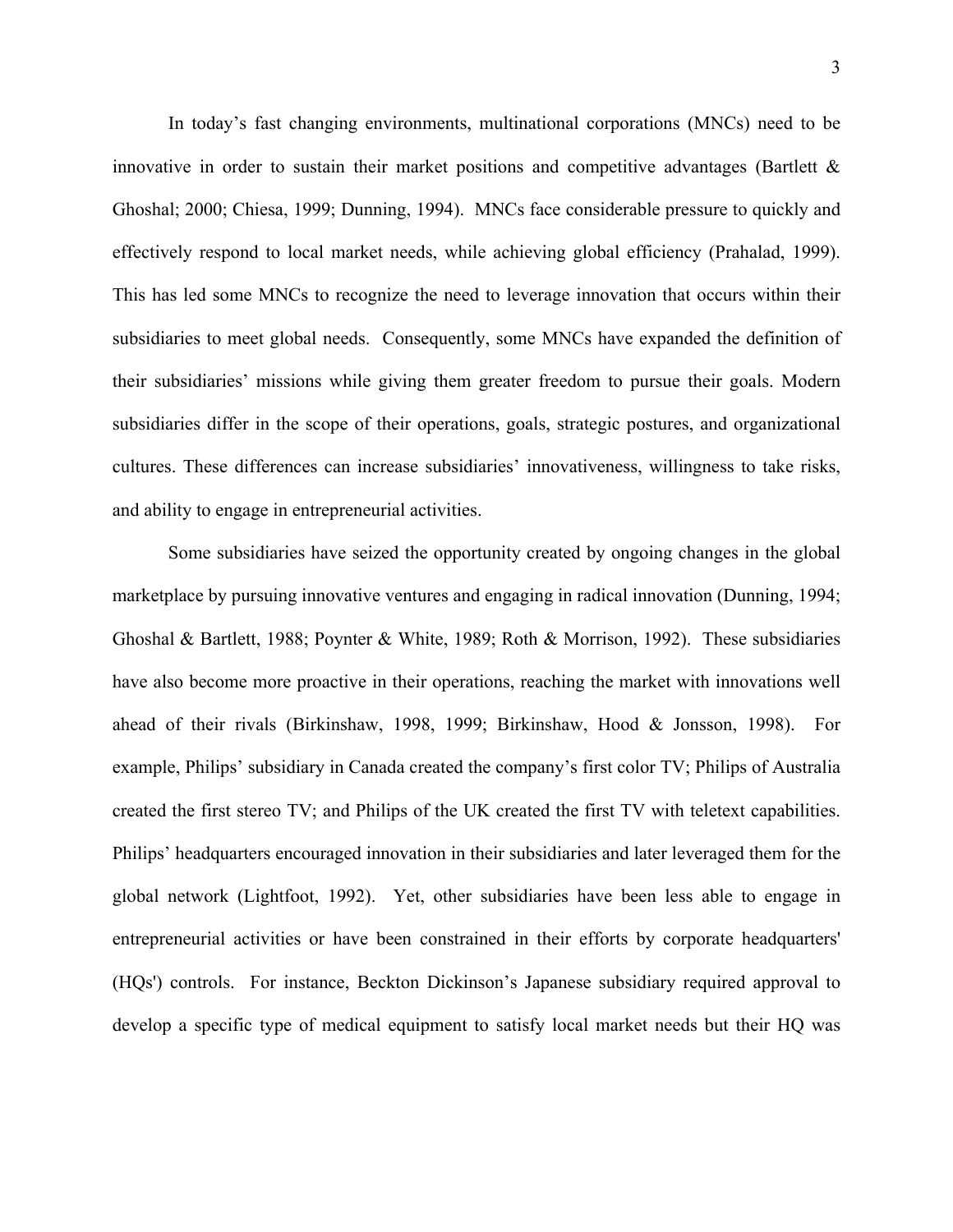unwilling to support such local innovative activities. This has resulted in a loss of market share and profitability in the Japanese market (Scharf, 1993).

Despite these potential differences in entrepreneurial intensity among MNC subsidiaries, little research has examined the sources of these differences from the international management perspective. Most entrepreneurship research has focused on explaining variations in entrepreneurship at the country and firm levels of analysis (e.g., Barringer & Bluedorn, 1999; Baden-Fuller & Stopford, 1994). In the process, entrepreneurship research has failed to identify factors that can explain differences in subsidiaries' entrepreneurship (Birkinshaw, 1999; Birkinshaw & Hood, 1997, 1998). Conversely, research in international management recognizes the implications of HQ's strategic imperatives and the responsiveness demands arising in the local subsidiary environment for subsidiary structures and processes (e.g., Birkinshaw, 1999; Doz & Prahalad, 1981, 1986; Prahalad & Doz, 1987). While there is some case-based evidence on the influence of corporate and local market contexts for subsidiary entrepreneurship, limited empirical research has explicitly considered the implications of the corporate context and the local market environment for a subsidiary's entrepreneurship. This study integrates the entrepreneurship and international management research by responding to calls for research on this topic (Birkinshaw, 1999; Dana, Etemad, & Wright, 1999), and examines the effects of both the corporate and local environmental contexts on a subsidiary's entrepreneurship.

Corporate context refers to the strategic directives of the HQ and the control mechanisms used by the headquarters to evaluate managerial performance. Strategic directives can be in the form of a global mandate that defines the sphere and nature of a subsidiary's activities (Roth et al., 1991; Roth & Morrison, 1992). Birkinshaw (1998) suggests that a subsidiary's strategic mandate can intensify entrepreneurship by increasing the subsidiary's access to multiple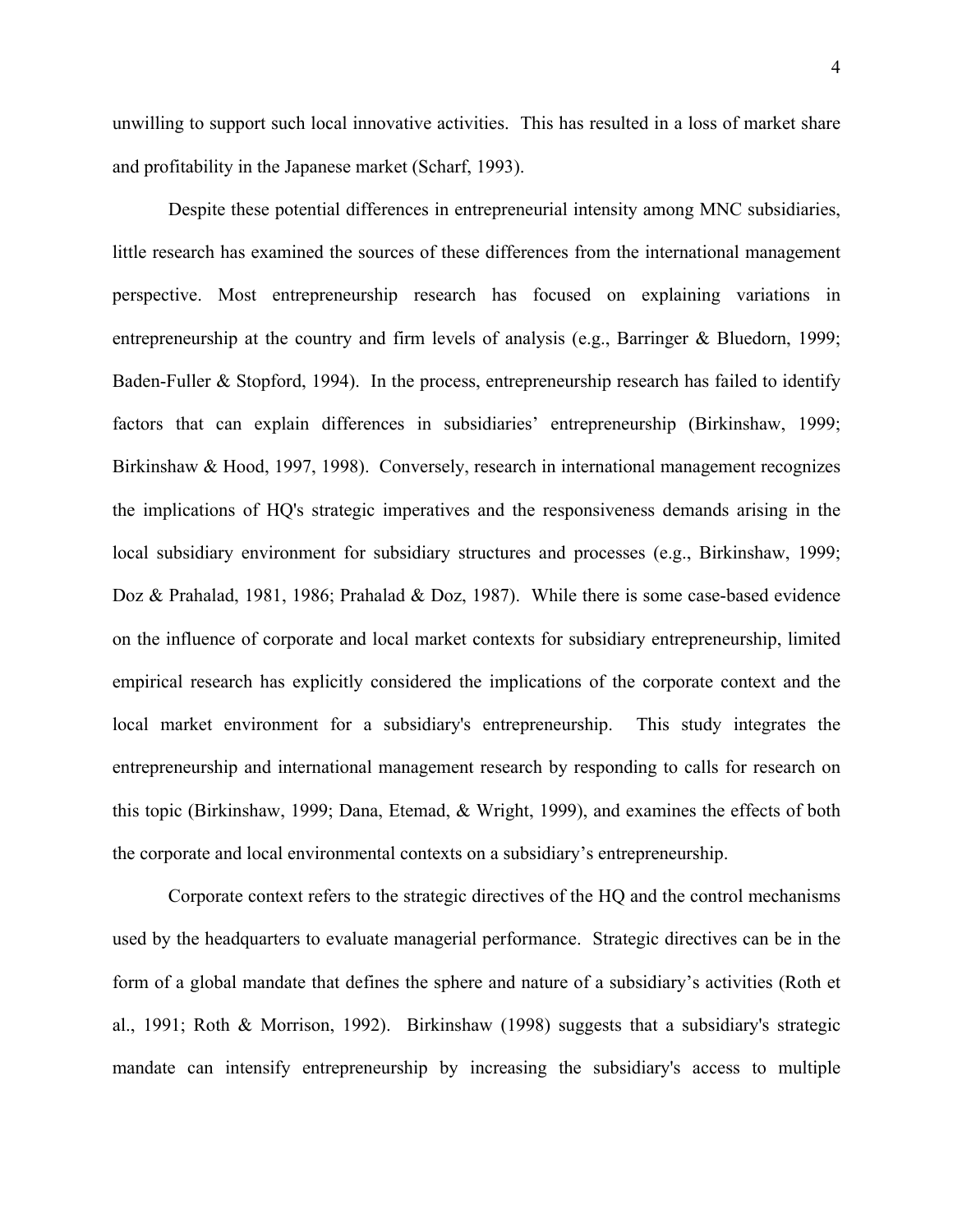resources and knowledge bases within the MNC's network. In addition, control mechanisms as well as the autonomy provided to the subsidiary can increase the amount of discretion the subsidiary's managers have in initiating and supporting various innovative projects (Nobel & Birkinshaw, 1998; Prahalad, 1999; Roth & Morrison, 1992). Greater autonomy empowers subsidiary managers, which can increase their willingness to take risks and support entrepreneurship (Lumpkin & Dess, 1996; Zahra & Covin, 1995). Consequently, the corporate context is likely to influence entrepreneurship within subsidiaries.

Local environmental context refers to the market characteristics that the subsidiary faces in its local domain. It refers to the environmental dynamism and complexity, political conditions, economic imperatives, legal entities, and socio-cultural influences that are essentially local in nature (Rosenzweig & Singh, 1991). Bartlett and Ghoshal (1993) note that changing local conditions place unique pressures on subsidiary managers to be responsive to the opportunities that exist in their immediate environment. For example, Unilever faces pressures to ensure product standardization because of economic and competitive forces in the laundry detergent segment in many of its advanced markets. However, the large Indian market with highly competitive low cost producers makes local product development essential in creating innovative products that can be sold in a vastly different laundry environment. Also, Porter (1986, 1992) suggests that subsidiaries facing sophisticated demand conditions and competitive national environments have to engage in more entrepreneurial activities such as initiating strategic renewal, developing new products or processes, or spawning new ventures in order to compete in the dynamic local markets. Consequently, the local environmental context can spur entrepreneurship within subsidiaries.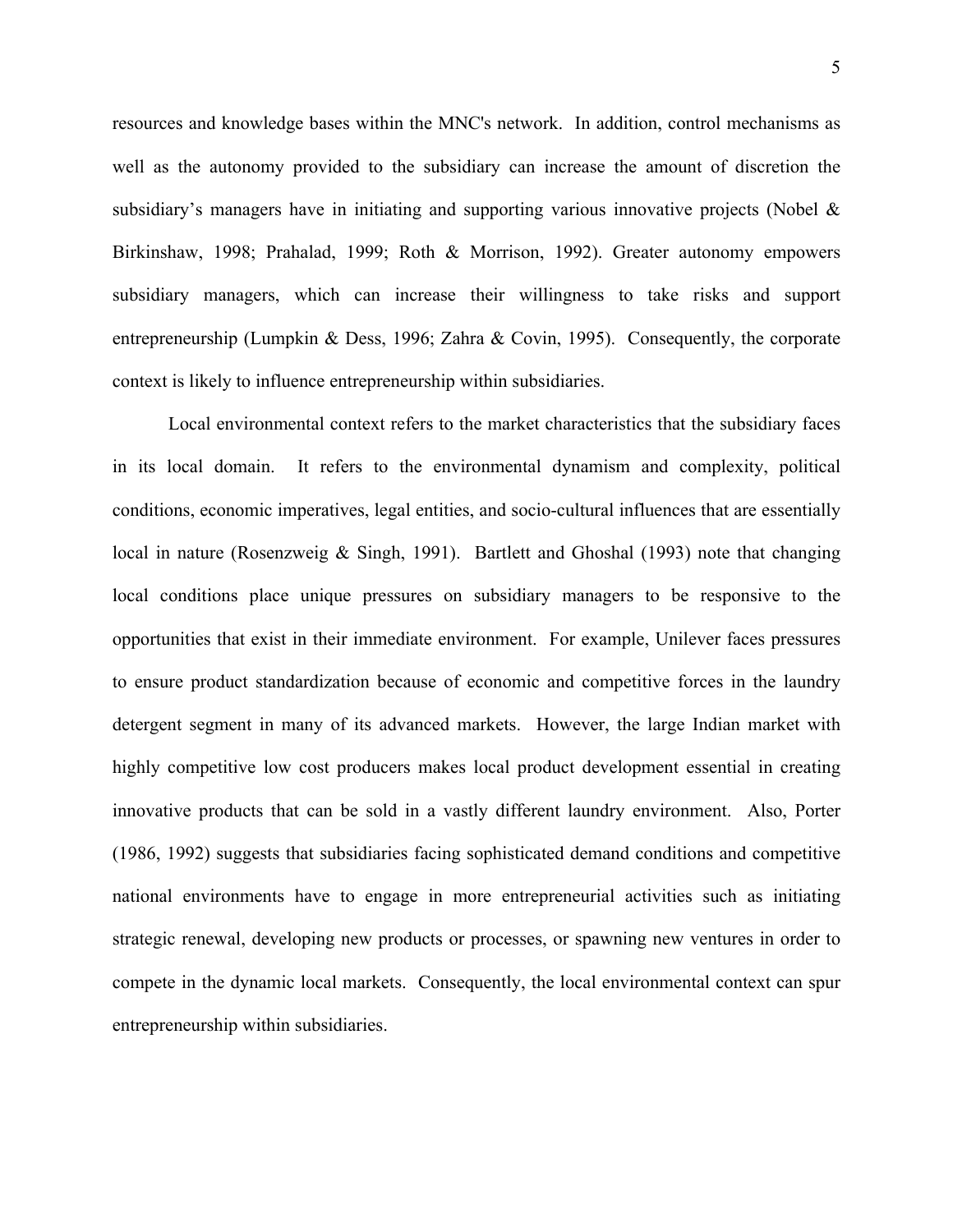To address the issues raised above, the remainder of this article is organized as follows. The next section of the article develops the study's theoretical foundation and hypotheses. An empirical study that tests the hypotheses is then presented. Once the sample, measures and analytical tests are described, the results are summarized. The final section of the article discusses the study's findings and their implications for effective managerial practice and future research.

### **THEORY AND HYPOTHESES**

Entrepreneurship involves innovation, risk taking and proactiveness of subsidiary managers (Miller, 1983; Covin & Slevin, 1991a,b; Lumpkin & Dess, 1996; Zahra & Covin, 1995). Innovation refers to the creation, development and introduction of new products, processes, systems and organizational forms (Guth & Ginsberg, 1990; Schumpeter, 1950). Risk taking indicates the willingness to pursue goals and undertake action even when the results are uncertain (Miller, 1983; Morris, 1998), and may require *calculated* risk taking (Stevenson & Jarrillo, 1990; Baden-Fuller & Stopford, 1994). Proactiveness denotes a subsidiary's commitment to initiate changes in its industry, rather than respond to the competition (Miller, 1983; Lumpkin & Dess, 1996). A proactive subsidiary is aggressive in its strategic moves (Knight, 1997) and is among the first to initiate strategic changes to pursue emerging opportunities (Covin & Covin, 1990).

Several authors have recognized the importance of subsidiaries' entrepreneurship for the overall success of the MNC (Bartlett & Ghoshal, 1986; Birkinshaw, 1998). For example, Bartlett and Ghoshal (1990) highlight the importance of "dispersed entrepreneurship" throughout Philips' international operations as a key determinant of that company's global success. Similarly, a study by Papanastassiou and Pearce (1997) of foreign subsidiaries in the UK reveals that these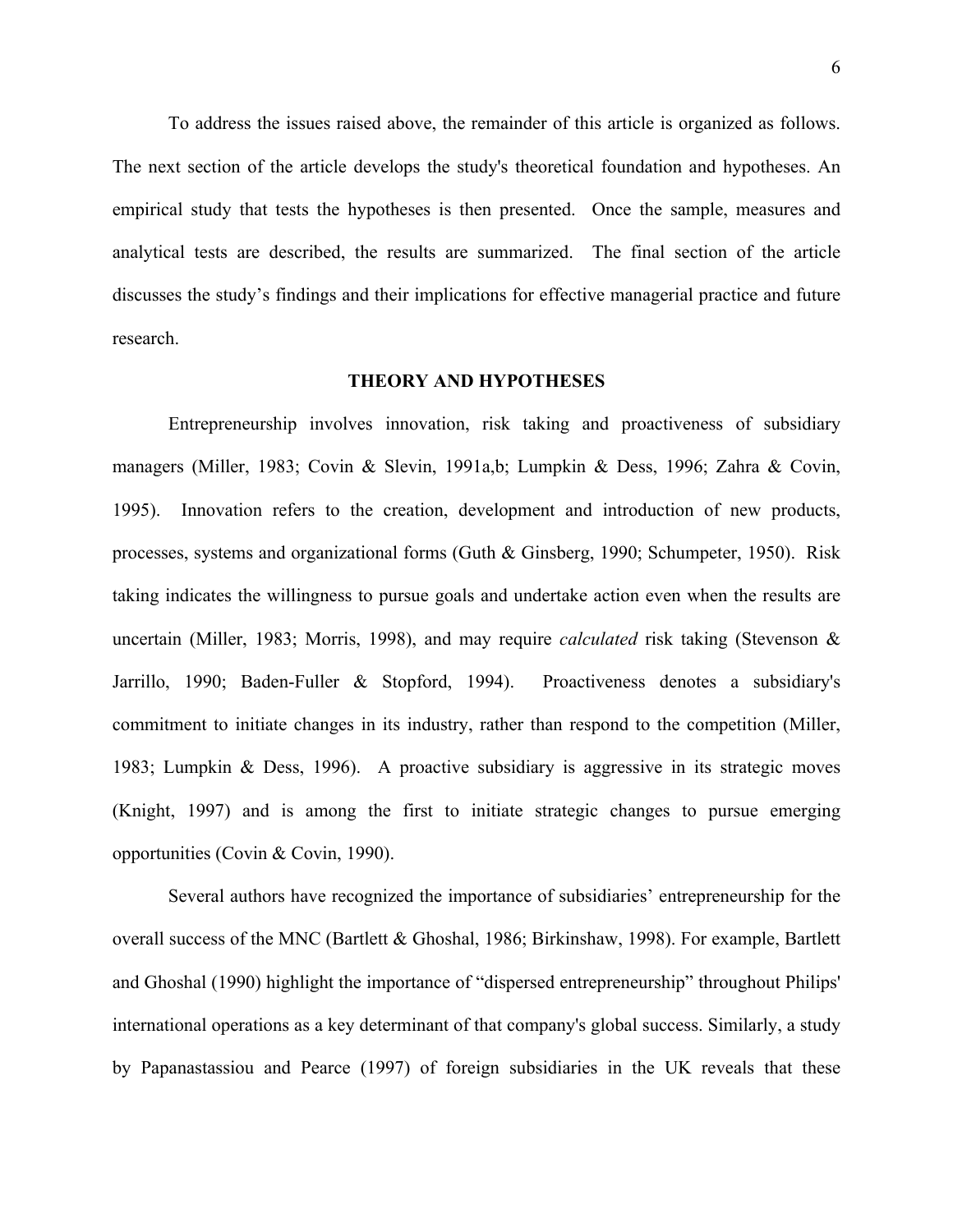companies informally made major adaptations to their products and goods in order to meet local market needs. These autonomous strategic activities are an important part of the firm's entrepreneurship (Burgelman & Sayles, 1986; Pinchot, 1985), as they reveal a willingness to take calculated risks. Finally, in his discussion of the challenges facing today's MNCs, Prahalad (1999) noted that these firms rely on innovations developed at the HQ as well as their subsidiaries to build new skills. These observations highlight the importance of studying subsidiaries' entrepreneurship. Though some entrepreneurial initiatives occur autonomously (Pinchot, 1985), many of them are stimulated by the subsidiary's corporate and local environmental context. Figure 1 highlights the variables examined in the current study.

> ------------------------------------ Insert Figure 1 About Here ------------------------------------

### **Corporate Context**

Research suggests that a firm's corporate context can have important implications for its entrepreneurship (Kanter, 1989; Miller, 1983; Zahra 1991). The corporate context of a subsidiary is often influenced by its mandate and the controls the HQ uses in assessing subsidiary performance (Figure 1).

**Global Subsidiary Mandate**. A factor that can determine a subsidiary's sphere of operations is its strategic mandate (Morrison & Roth, 1993; Poynter & Rugman, 1982; Roth et al., 1991). This mandate defines the role and objectives of the subsidiary and the scope of its operations (Pearce, 1992). A subsidiary's mandate evolves over time, reflecting the MNC's goals, the subsidiary's resources and skills, and the interactions between the HQ and the subsidiary (Birkinshaw & Hood, 1997; Roth et al., 1991). A global mandate means that the subsidiary plays a dominant role in making decisions about the products to be made and the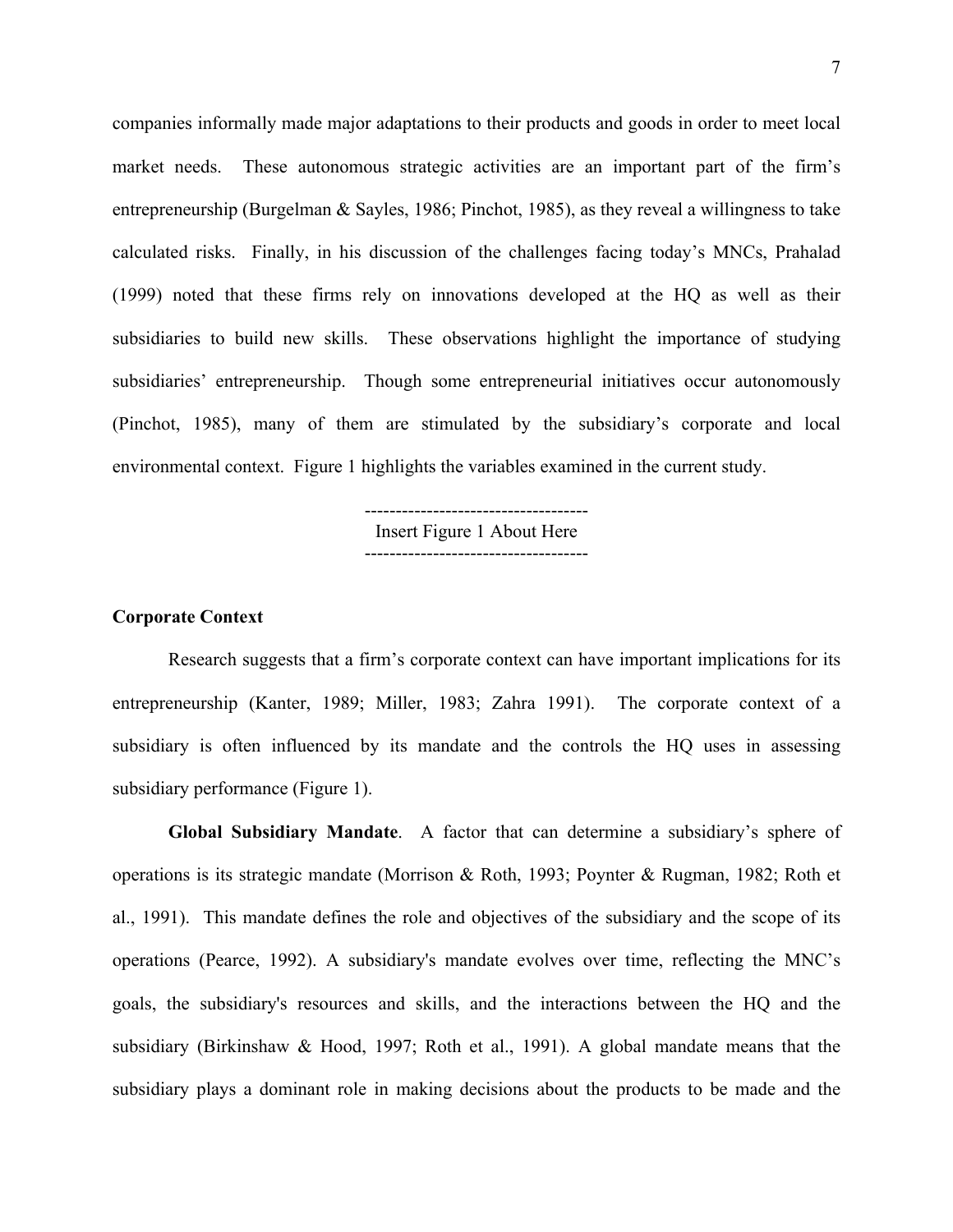markets to be covered (Roth  $&$  Morrison, 1992). Though the influence of the HQ in these areas may decline, the subsidiary remains an integral part of the MNC's network while the HQ continues to provide the resources that the subsidiary needs (Bartlett  $&$  Ghoshal, 1986). The HQ also monitors and evaluates the subsidiary's operations and ensures their consistency within the MNC's overall objectives. Thus, even with a global mandate, the subsidiary does not have complete autonomy from its HQ but remains an integral part of the MNC's overall network (Roth & Morrison, 1992).

A global subsidiary mandate (GSM) is expected to intensify a subsidiary's entrepreneurship. First, a GSM usually means that the subsidiary has its primary value-chain activities located in multiple geographic sites around the globe (Morrison & Roth, 1993; Roth & Morrison, 1992). This dispersion can expose the subsidiary to multiple sources of local knowledge, which can increase innovation (Bartlett & Ghoshal, 1988; 1990; Chiesa, 1999). This is one reason some MNCs have established subsidiaries in the US to capitalize on the rich and dynamic technological knowledge that exists in different regions of this country (Florida, 1997). The dispersion of operations can also intensify knowledge inflows (Gupta & Govindarajan, 1991), which can stimulate radical innovations. Thus, the subsidiary can cultivate local knowledge in its operations (Barkema, Bell & Pennings, 1996), which helps to reduce costs while allowing the subsidiary to innovate.

Second, subsidiaries reside within the context of different national innovation systems (Archibugi & Pianta, 1992) and are influenced heavily by their immediate context. A GSM requires the subsidiary to interact directly with other subsidiaries couched in different national systems of innovation (Porter, 1998). This interaction, in turn, allows subsidiaries with GSMs to learn from their counterparts, thereby increasing their innovation (Hitt, Hoskisson & Kim, 1997).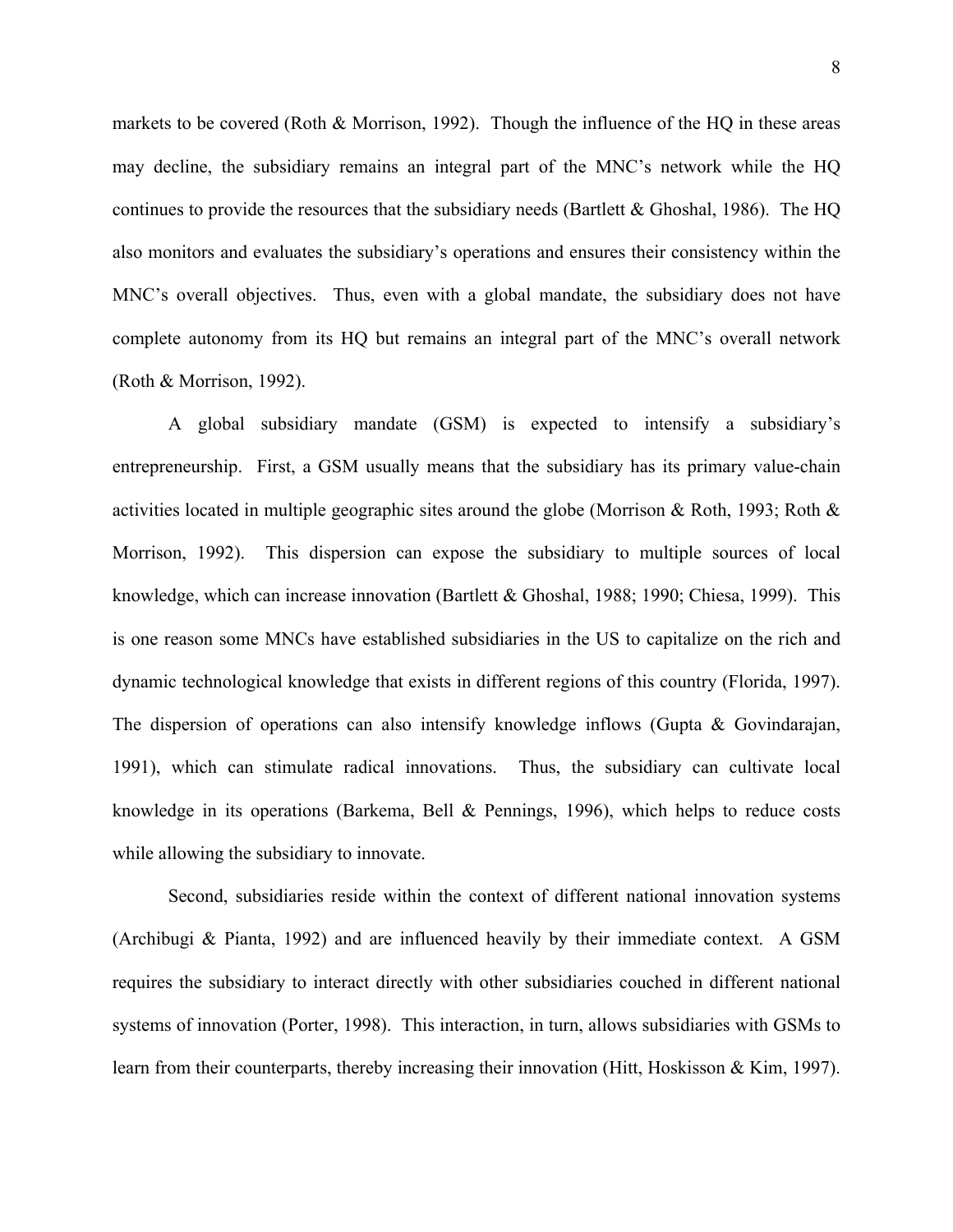This exposure encourages the subsidiary to adopt or utilize local practices in its operations (Kuemmerle, 1997), which can stimulate entrepreneurship.

Third, subsidiaries with GSMs usually develop important linkages to their customers and vendors (Morrison & Roth, 1993), which can increase their exposure to different systems of management and innovation. Closeness to foreign markets and customers also gives the firm important knowledge and other resources that enhance innovation (Turnbull, Oliver  $\&$ Wilkinson, 1992). It also intensifies the subsidiary's quest for greater responsiveness to customer expectations, increasing the subsidiary's proactiveness and willingness to take risks (Morris, 1998). Interactions with customers can also improve the subsidiary's ability to identify promising innovative ideas, as experienced by Japanese companies in their international expansion (Kodama, 1992). Innovations are often developed in response to requests and ideas of suppliers and customers. Lead users can also help the subsidiary refine its innovations and make them more user friendly (von Hippel, 1989). These innovations can improve the subsidiary's ability to meet existing demand in current markets or venture into new ones. Venturing is an important component of entrepreneurship and is fundamental to wealth creation (Casson, 1997; Guth & Ginsberg, 1990; Zahra, 1993).

Finally, GSM can increase entrepreneurship because the subsidiary usually manufactures and markets its own products (D'Cruz, 1986). This expanded responsibility creates opportunities for "learning by doing" (Rosenberg, 1982), which can further stimulate and intensify innovation (Leonard-Barton, 1995). As the subsidiary assumes a greater role in planning, designing and manufacturing its products and then marketing them, its ability to identify viable ideas for innovation also increases. Completing these tasks also requires creativity and experimentation, a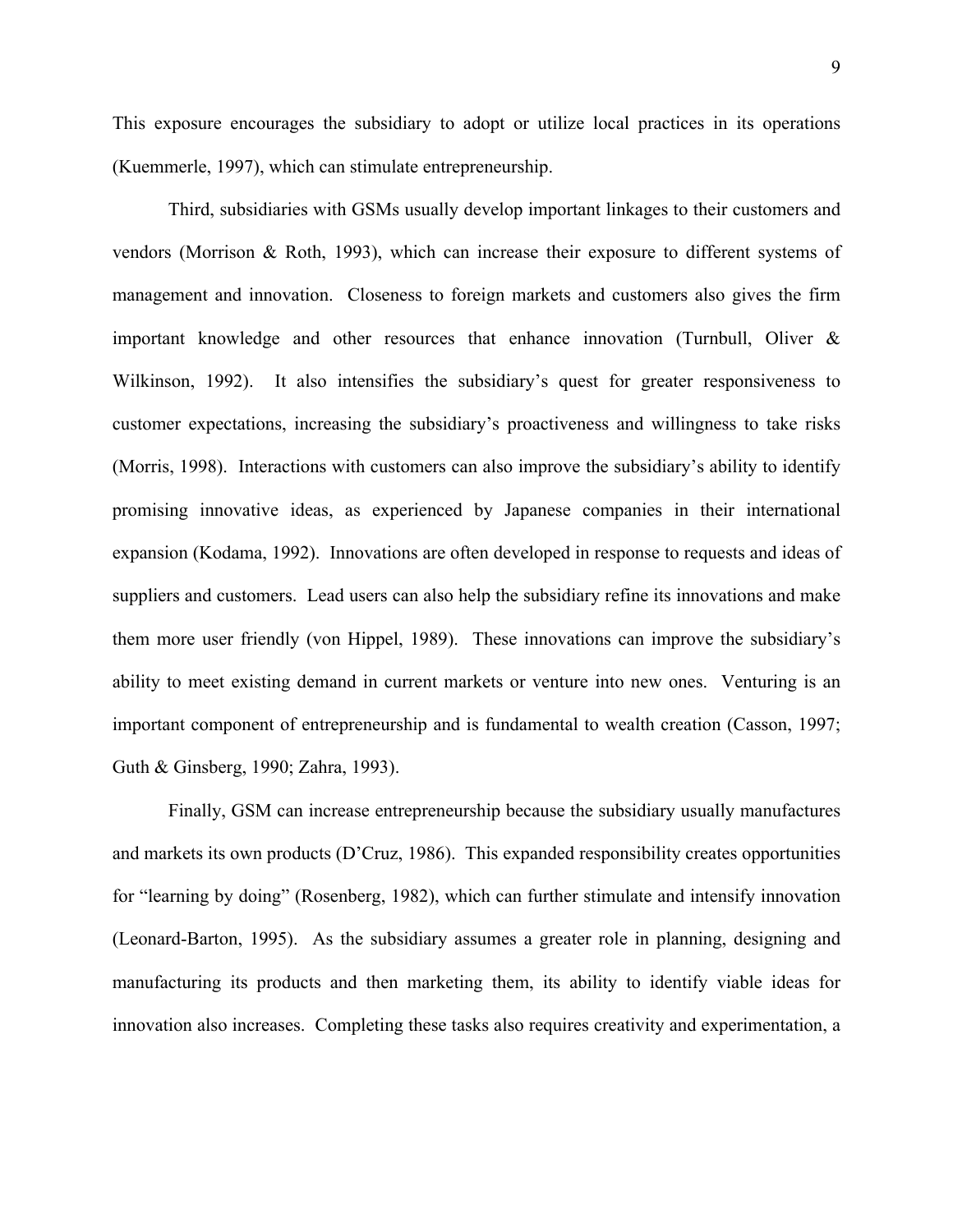process that can intensify the search for innovative ways to achieve effective product design, introduction and marketing. These observations suggest the following hypothesis:

*Hypothesis 1: A global subsidiary mandate is positively associated with a subsidiary's entrepreneurship.*

**Autonomy.** As noted previously, the role subsidiaries play in today's MNCs has undergone significant changes in recent years, from passive compliance with the HQs' directives to developing and implementing those strategic initiatives deemed important by local managers (Bartlett & Ghoshal, 2000; Birkinshaw et al., 1998; Hedlund, 1980; Hedlund & Rolander, 1990;Taggart, 1998). Subsidiary managers are close to their local markets and are frequently better-informed about market needs. This freedom to act independently from HQ enables subsidiary managers to pursue innovative activities they deem important for the successful execution of the MNC's mission. The autonomy that a subsidiary enjoys can motivate its managers by giving them a sense of empowerment that translates into a greater willingness to explore, support and pursue innovative and risky projects (Birkinshaw, 1999). Autonomy also gives managers some discretion in promoting entrepreneurship that can help sustain a strong local market presence (Papanastassiou & Pearce, 1997). Earlier empirical research also indicates that autonomy is positively associated with greater innovations in the MNCs' subsidiaries (Ghoshal, 1986).

The preceding discussion suggests that those subsidiaries that enjoy a higher level of autonomy are expected to report higher levels of entrepreneurship. Prahalad and Doz (1987) observe that "innovation and entrepreneurship tend to flourish when organizational arrangements allow for "freedom to act'" (p. 130). Research also shows that decentralization, which yields greater autonomy for units and their managers, is associated with higher entrepreneurship (Miller, 1983; Zahra, 1991). Jennings and Seaman (1990) report that firms with higher levels of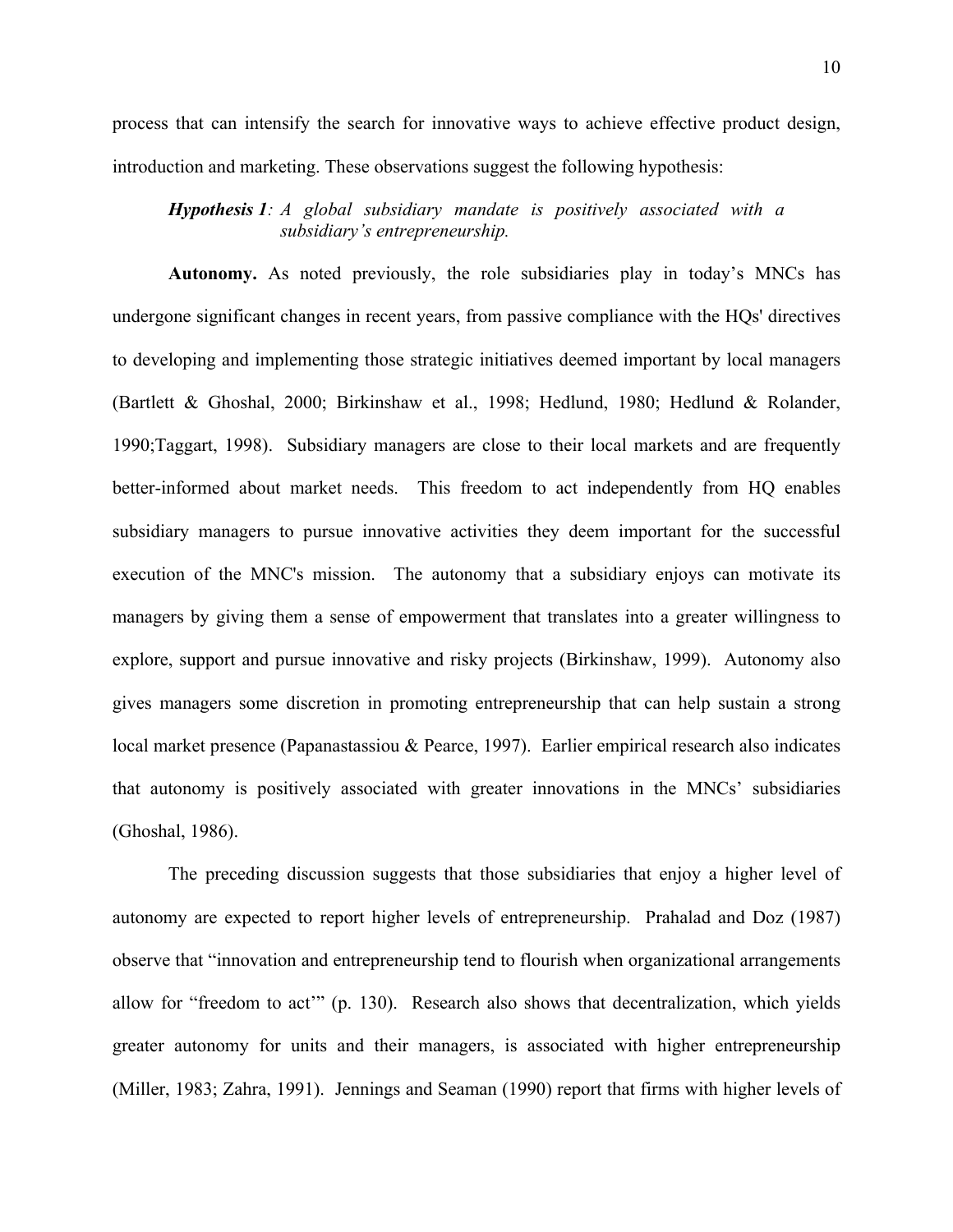venturing activities maintain organic structures, as these structures usually exhibit a high degree of decentralization. Finally, Birkinshaw (1996) observes that subsidiaries that enjoy greater autonomy from their parents are able to "allocate resources to new business opportunities…without involving the parent company" (p. 479). This process can foster entrepreneurship (Pinchot, 1985; Stevenson & Jarrillo, 1990). These arguments suggest that:

*Hypothesis 2: Subsidiary autonomy is positively associated with a subsidiary's entrepreneurship.*

**Strategic Controls.** MNCs have to balance the autonomy they grant their subsidiaries against the corporate need for integration and coordination (Cray, 1984; Doz & Prahalad, 1986). Despite its potential importance for promoting flexibility and entrepreneurship, autonomy has serious side effects, including the need for more coordination and potential duplication of activities. Thus, MNCs install control systems to monitor and evaluate the performance of their subsidiaries (Gupta & Govindarajan, 1991; Martinez & Jarillo, 1989; 1991). Control systems typically reflect MNCs' dominant values and cultures and, as a result, can influence the behavior of subsidiary managers (Bartlett & Ghoshal, 2000; Hedlund, 1986; Prahalad & Doz, 1981). Therefore, control systems can influence a subsidiary's future entrepreneurship.

MNC control systems can be classified as being either strategic or financial in nature. Strategic controls involve qualitative assessments of the subsidiary's performance based on its objectives and competitive environment (Hoskisson, Hitt & Hill, 1993). These controls have a long-term orientation (Hitt et al., 1996), which can promote managers' support of initiatives that enhance long-term value creation. Barringer and Bluedorn (1999) propose that strategic controls "are capable of rewarding creativity and the pursuit of opportunity through innovation" (p.426). When strategic controls prevail, managers are more inclined to support risky ventures whose outcomes are uncertain (Hitt, Hoskisson & Ireland, 1990; Hitt et al., 1996). Consistent with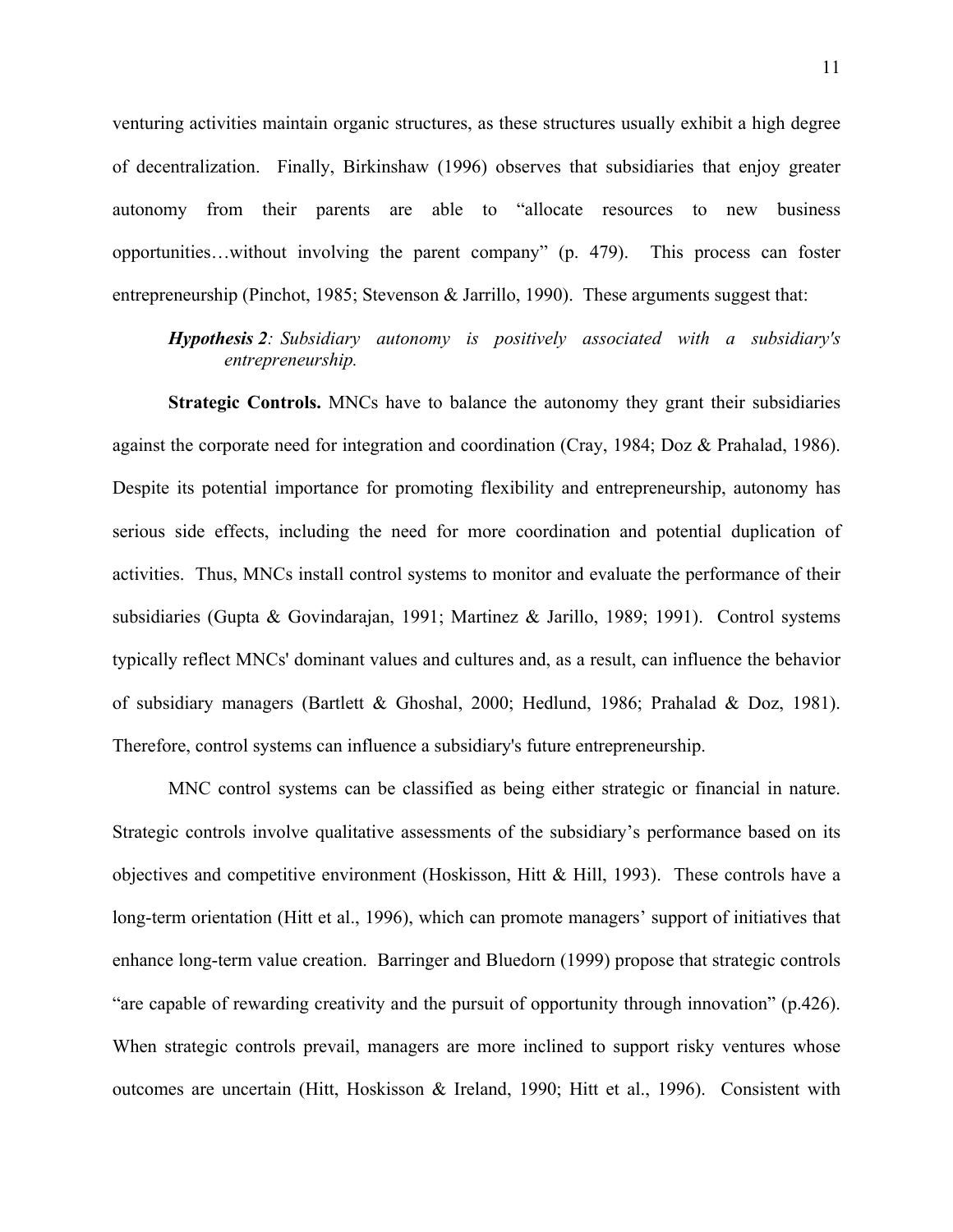these observations, some prior research shows a positive relationship between a firm's use of strategic controls and its support of innovative activities (Hitt et al. 1990; Hitt et al., 1996; Hoskisson & Hitt, 1988; Hoskisson et al., 1991). Given that many entrepreneurial activities fail (Block & MacMillan, 1993; Morris, 1998), the reputation and careers of subsidiary managers who champion these activities are likely to suffer. However, where strategic controls exist, subsidiary managers are more likely to support venturing activities (Hoskisson & Hitt, 1988). Consistent with this proposition, Barringer and Bluedorn (1999) have recently found a significant positive relationship between the use of strategic controls and a firm's entrepreneurship. These observations lead to the following hypothesis:

# *Hypothesis 3: The use of strategic controls is positively associated with a subsidiary's entrepreneurship.*

**Financial Controls.** These controls are usually based on quantifiable goals and objectives. Financial controls usually focus on documenting and evaluating the progress the subsidiary makes in accomplishing pre-established goals (Hitt et al., 1990). These controls, therefore, resemble the output controls that Egelhoff (1984) identified in his research on American and European MNCs. Financial controls usually tie managers' compensation to the achievement of specific short-term performance goals (Hoskisson et al., 1991, 1993). Consequently, managers are less likely to take risks or support projects whose outcomes are uncertain. Subsidiary managers are likely to become risk averse and withhold political and financial support for entrepreneurial projects. In support of this proposition, some research suggests a negative relationship between the use of financial controls and support for long-term value generating activities such as research and development (e.g., Hitt et al., 1996; Rappaport, 1978). The same negative association is expected with subsidiary entrepreneurship. These observations suggest the following hypothesis: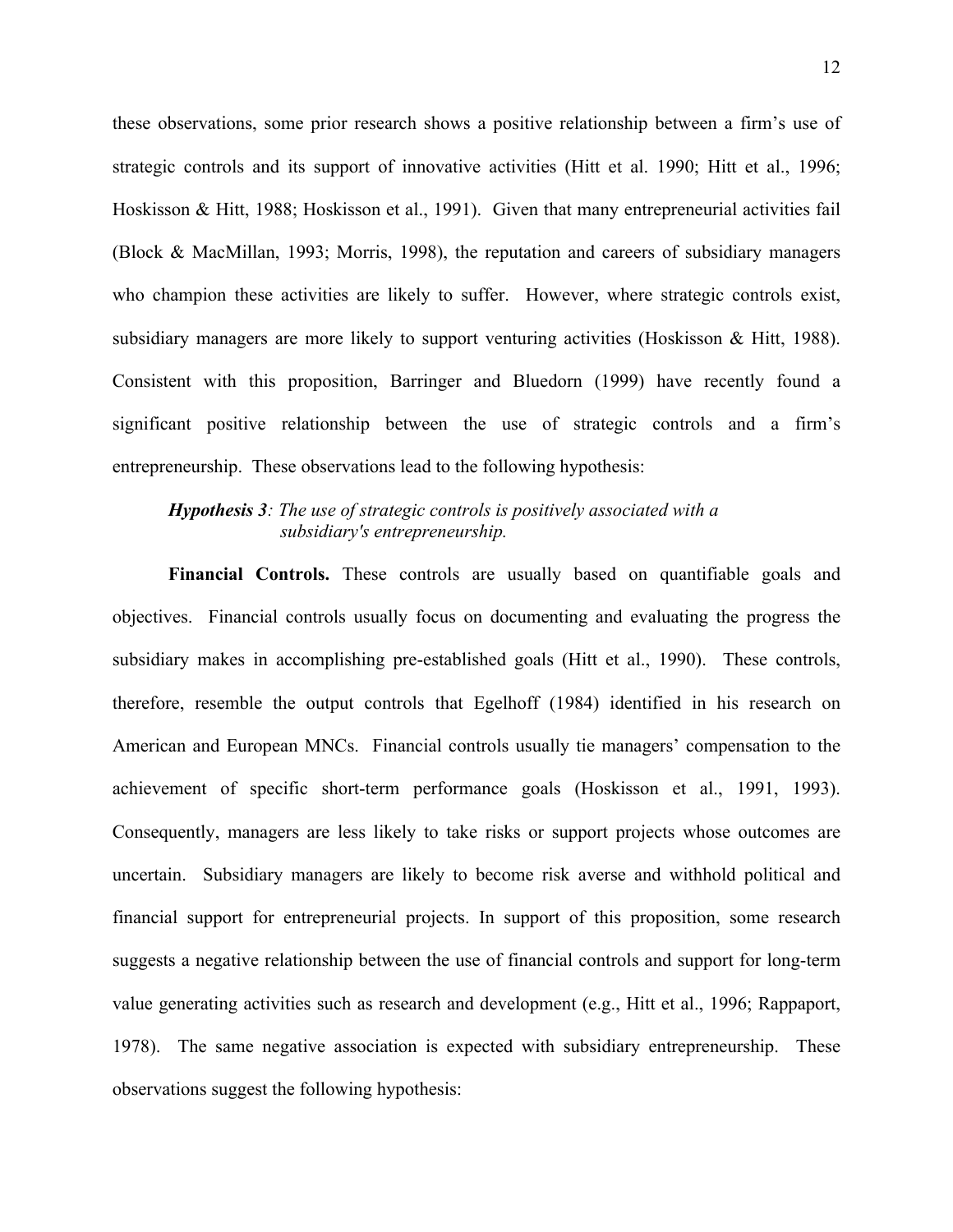# *Hypothesis 4: The use of financial controls is negatively associated with a subsidiary's entrepreneurship.*

### **Local Environmental Context**

Local environmental context can also have a significant influence on a subsidiary's strategic choices (Ghoshal & Nohria, 1989; Jarrillo & Martinez, 1990; Kotabe, 1990; Porter, 1986). Though several studies have examined the effect of host country and local market conditions on MNCs' decisions to establish subsidiaries (Delios & Beamish, 1999), researchers have not explored the specific effect of these variables on a subsidiary's entrepreneurship. Following this literature (e.g., Boyd, Dess & Rasheed, 1993; Covin & Slevin, 1991a; Miller, 1983; Zahra & Covin, 1995), managers' perceptions of their local industry conditions are expected to significantly influence the level of subsidiary entrepreneurship. Researchers have observed that firms which compete in turbulent environments are more likely to be entrepreneurial than firms in stable environments (Barringer & Bluedorn, 1999; Miller,1983). As depicted in Figure 1, environmental turbulence is characterized by perceived dynamism, hostility, and complexity of a subsidiary's local environment.

**Environmental Dynamism***.* Dynamism refers to the changes that occur in a subsidiary's environment because of technological or market shifts. Technological shifts create new opportunities for companies to pursue profitability and growth (Tushman & Anderson, 1986). Subsidiaries competing in dynamic industries are likely to experience pressures to revise their technological assets and build new capabilities or risk failure. Dynamism also means that innovation is fast-paced, causing technological obsolescence among companies that fail to upgrade their products (Prahalad, 1999). In this dynamic environment, a subsidiary has to be aggressive in its innovation as well as be proactive in pursuing emerging market opportunities (Covin & Covin, 1990). This, in turn, requires a subsidiary to promote a risk taking orientation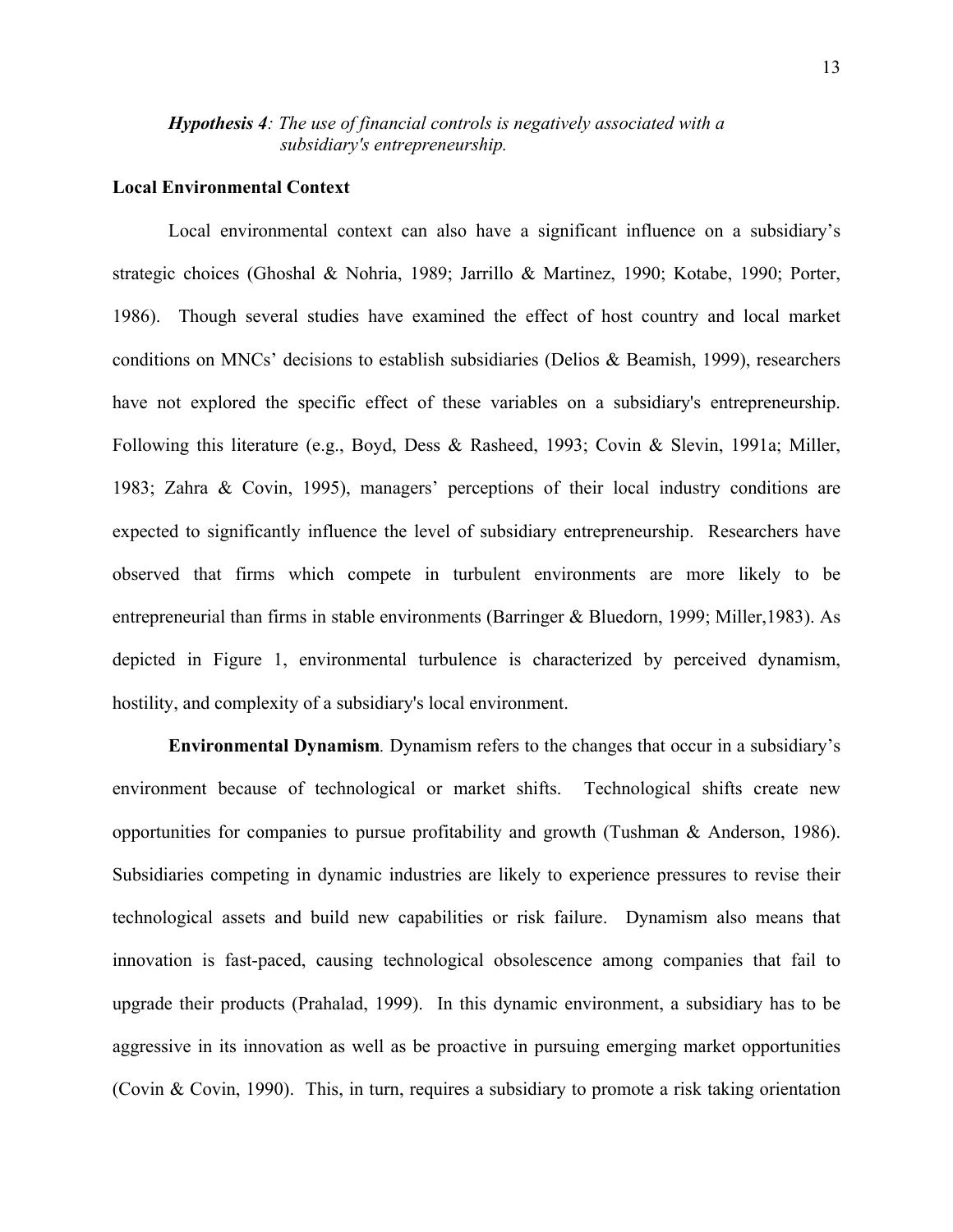among its employees, which would intensify entrepreneurship (Kuratko et al., 1990). Dynamism also fosters the development of radically new products (Utterback, 1994), where the firm can develop a reputation for being on the forefront of technological change. A subsidiary can use this reputation to target new customer groups and achieve higher profits, or offset the liability of foreignness in its local markets. Thus, as found in some prior research, where dynamism is viewed as high, the subsidiary is likely to become more entrepreneurial (Covin  $\&$  Slevin 1989; Miller, 1983; Zahra, 1991, 1993).

 Dynamism also results from changes in the mix or demographics of the market served by the subsidiary (Prahalad, 1999). It might result also from the aggressive market campaigns waged by a subsidiary's domestic or foreign rivals. A dynamic environment can prompt the subsidiary to innovate and take calculated risks (Morris, 1998), becoming more proactive in its operations. Proactiveness can enhance the subsidiary's responsiveness to the changing expectations of their customers. Dynamism also creates new opportunities that subsidiaries can pursue to achieve profitability and growth. Thus, as managers perceive higher levels of dynamism in their environment, the subsidiary's entrepreneurship will intensify. These observations suggest the following hypothesis:

# *Hypothesis 5: Dynamism of the local market is positively associated with a subsidiary's entrepreneurship.*

**Environmental Hostility***.* Another source of turbulence is the perceived hostility of the subsidiary's local environment. Hostility results from unfavorable changes in the local market through the proliferation of rivals (Miller, 1993), shifts in the ways companies position themselves, adverse regulatory changes (Morris, 1998), or increased state protectionist policies of home country companies (Miller, 1993). When subsidiary managers view these changes as unfavorable, they are likely to explore ways to reduce the overall negative effect of these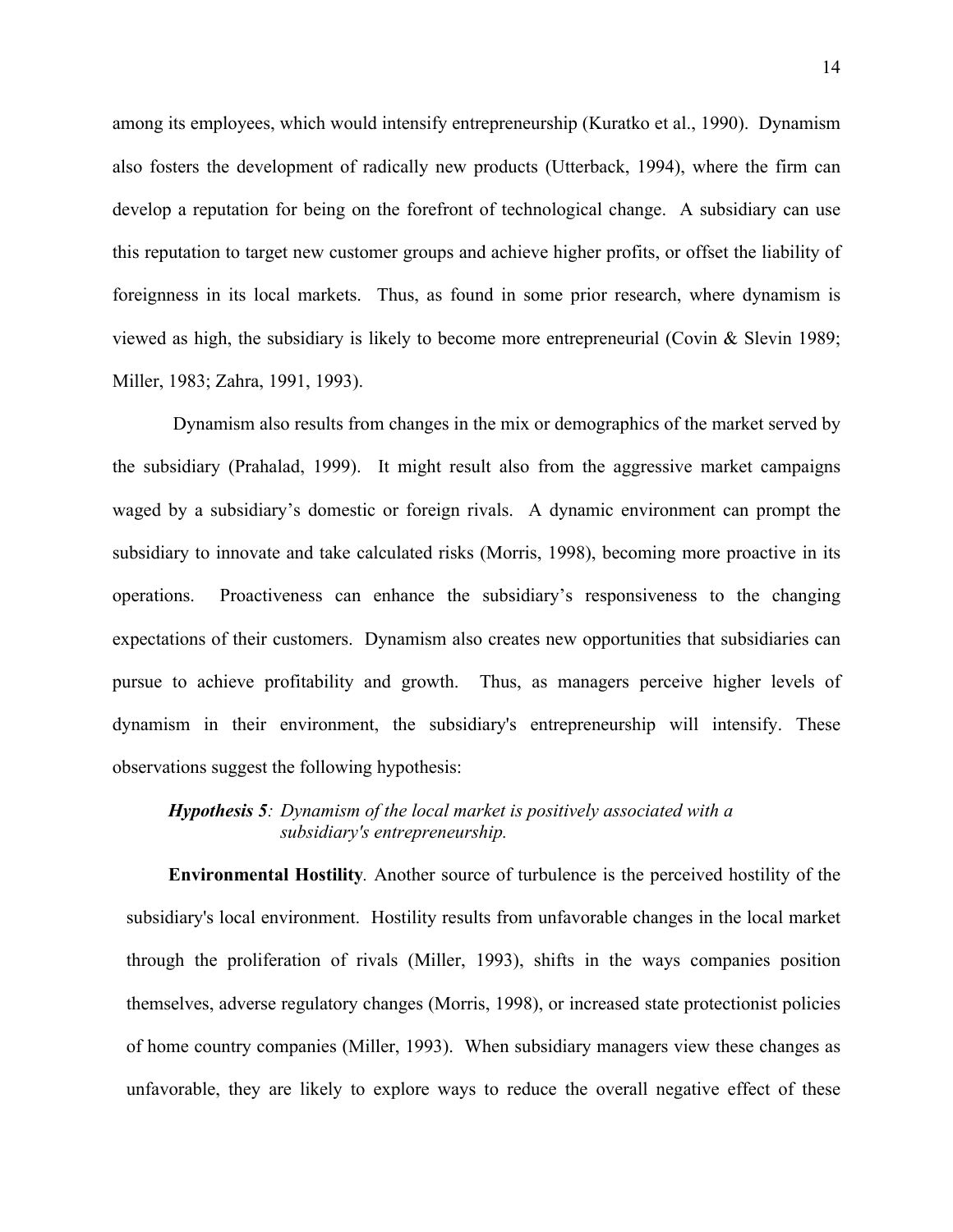conditions on their operations (Morris, 1998; Zahra, 1993). Subsidiaries are likely to experiment with new systems of management and organization, hoping to foster a spirit of innovation and risk taking in their operations. This process can increase the subsidiary's entrepreneurship (Miller, 1983; Zahra, 1991).

Researchers have also noted that increased environmental hostility stems from globalization and resultant intensity of competition in an industry (Bartlett & Ghoshal, 1989; Pearce, 1992; Porter, 1986). Nohria and Garcia-Pont (1991) state that, "The globalization of an industry destroys its previous structural and competitive equilibrium…[it] creates the simultaneous need for global-scale efficiencies, worldwide learning, and local responsiveness" (p.107). Addressing these challenges requires innovation and a willingness to take risks in order to capitalize on the knowledge that exists in the firm's diverse markets. Hostility resulting from globalization may also influence subsidiary entrepreneurship. Globalization opens the industry to companies with different strategies and skills (Pearce, 1992), which can stimulate innovation in a subsidiary.

Similarly, Dunning (1994) observes that the intensity of competition has been the major stimulus to the adoption of innovative technology developed in Japan among British companies. Studies by the MIT Commission on Industrial Productivity (Dertouzos, Lester, Solow, 1989) also conclude that the proliferation of foreign companies in several US industries has caused domestic firms to assume greater risks, encourage innovation and reward entrepreneurship. These companies have also become more attentive to rapid technology commercialization. Baden-Fuller and Stopford (1994) have observed a similar pattern among the European companies they studied; the influx of foreign rivals has increased domestic managers'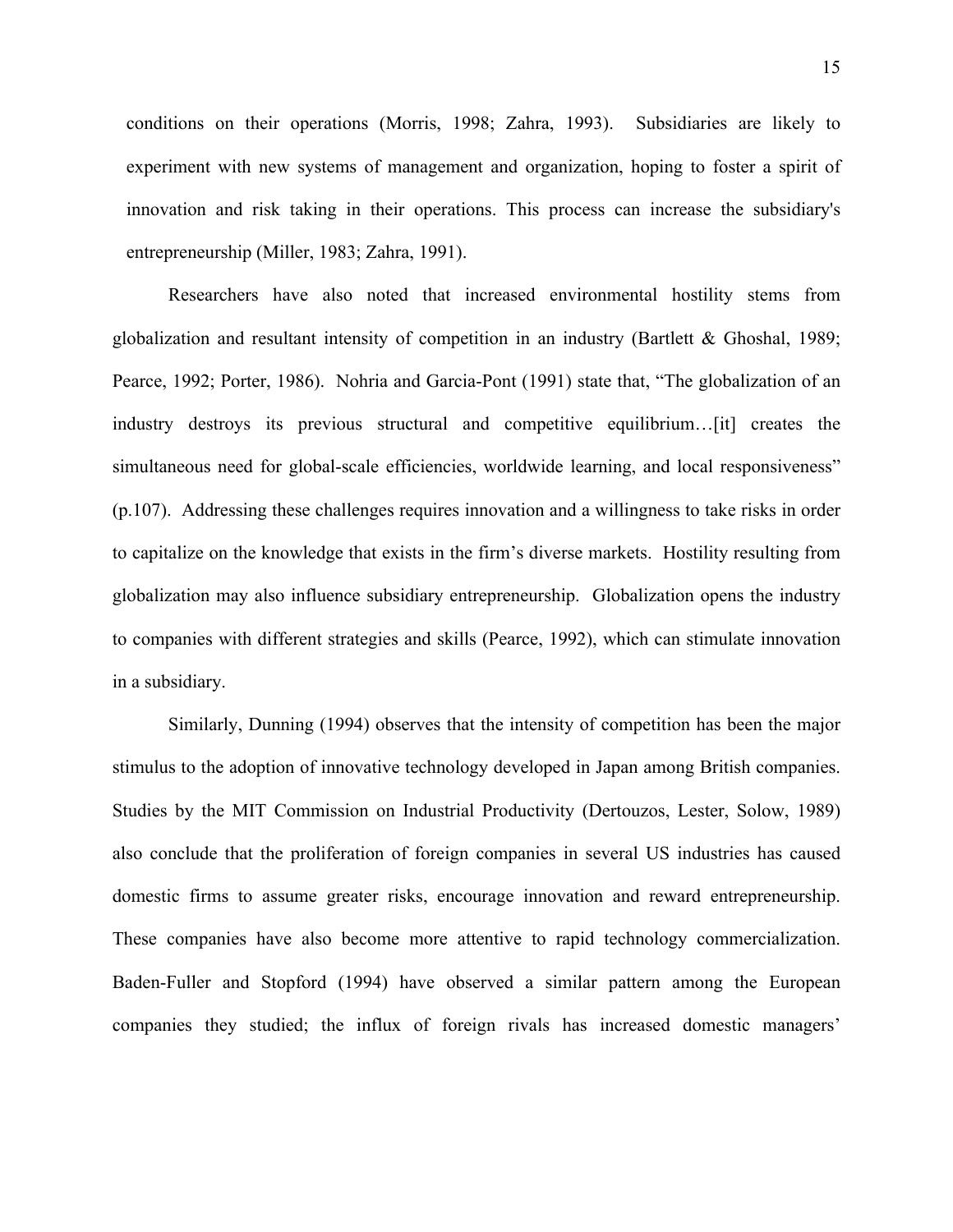perceptions of the hostility of their local environment which, in turn, has led these companies to encourage and reward entrepreneurship. These observations suggest the following hypothesis.

*Hypothesis 6: Hostility of the subsidiary's local market is positively associated with a subsidiary's entrepreneurship.*

**Environmental Complexity***.* A final source of turbulence is the perceived complexity of the subsidiary's business environment. This complexity might result from the perceived diversity of the needs of the different customer groups that the subsidiary serves (Miller, 1983; Miller & Friesen, 1982). It might also result from the perceived interconnectedness of the different external forces that influence the subsidiary's operations. Interconnectedness creates uncertainty about the firm's environment, making it difficult for managers to plan ahead. If the local environment is viewed as complex, then the subsidiary is expected to become more proactive in its operations and supportive of entrepreneurial risk taking (Morris, 1998). Prahalad (1999) notes that the complexity of today's global business environment has been a major reason for the growing emphasis on entrepreneurship among MNCs. Other researchers have also highlighted the importance of environmental complexity as a catalyst for innovation and risk taking (Bartlett & Ghoshal, 2000; Ostry, 1998; Porter, 1998). Some prior research has also concluded that increased environmental complexity is associated with higher levels of entrepreneurship (Miller, 1983; Zahra, 1991). These observations suggest the following hypothesis:

*Hypothesis 7: Complexity of the local market is positively associated with a subsidiary's entrepreneurship.*

#### **METHOD**

**Sample**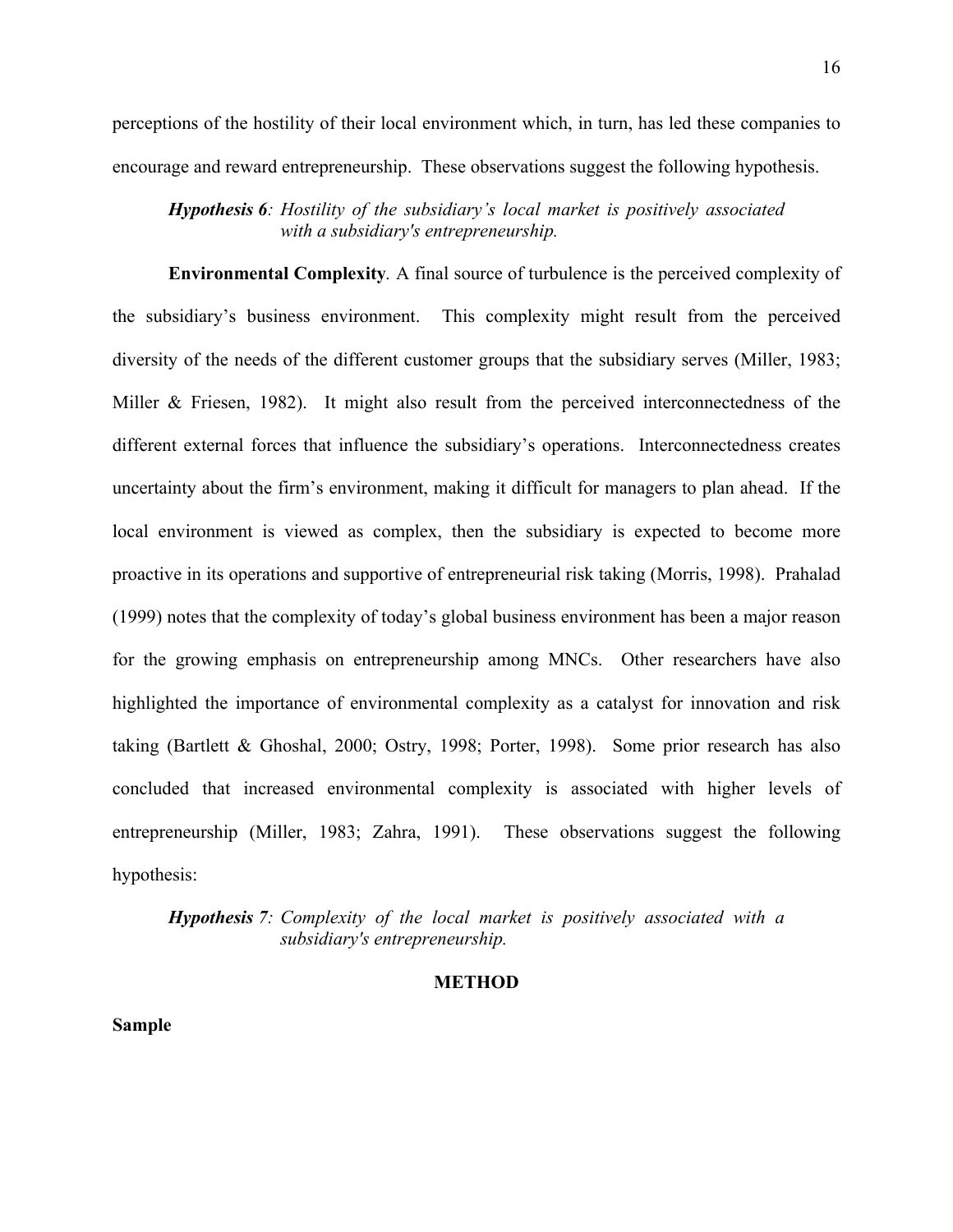To test the study's hypotheses, we collected data by administering mail surveys in 1995 and 1999 to manufacturing subsidiaries of foreign companies operating in the US. As noted by previous researchers, secondary data on subsidiary activities are scarce and are collected at an aggregate level (Rosenzweig & Nohria, 1994). To develop a list of manufacturing subsidiaries we used multiple sources that included: *The Directory of Foreign Manufacturers in the United States* (Arpan & Ricks, 1993), MacMillan & Co. Corporate Affiliations (1995, 1999), and several state directories. We focused on manufacturing firms, ensuring the representation of diverse industries that represented both low and high technology sectors. Finally, we excluded those subsidiaries that only performed sales, distribution and marketing. We included companies that have been in existence for at least three years to ensure that they have survived the initial liability of newness and foreignness. This process led us to identify 2743 subsidiaries.

We pre-tested the questionnaire using 100 companies, representing ten industries in 1995. Of these questionnaires, 31 were returned and the information was used to improve the wording and the layout of the survey. Once this process was completed, we asked five experienced subsidiary managers to review and critique the questionnaire. This process led to further refinements in the survey instrument.

The final data collection was done in two stages. In the first, the refined survey (measuring the corporate, local environment, and control variables) was mailed twice to the subsidiary's most senior managers in 1995 and 1996. Of the 2743 mailed questionnaires, 86 were not deliverable. We received 581 completed replies, for a response rate of 22 percent. This response rate was consistent with past studies (e.g., Rosenzweig & Nohria, 1994). To establish inter-rater reliability, we sent a copy of the survey to a second manager in each responding subsidiary (n= 581). Where possible we targeted the second highest executive. Thus, we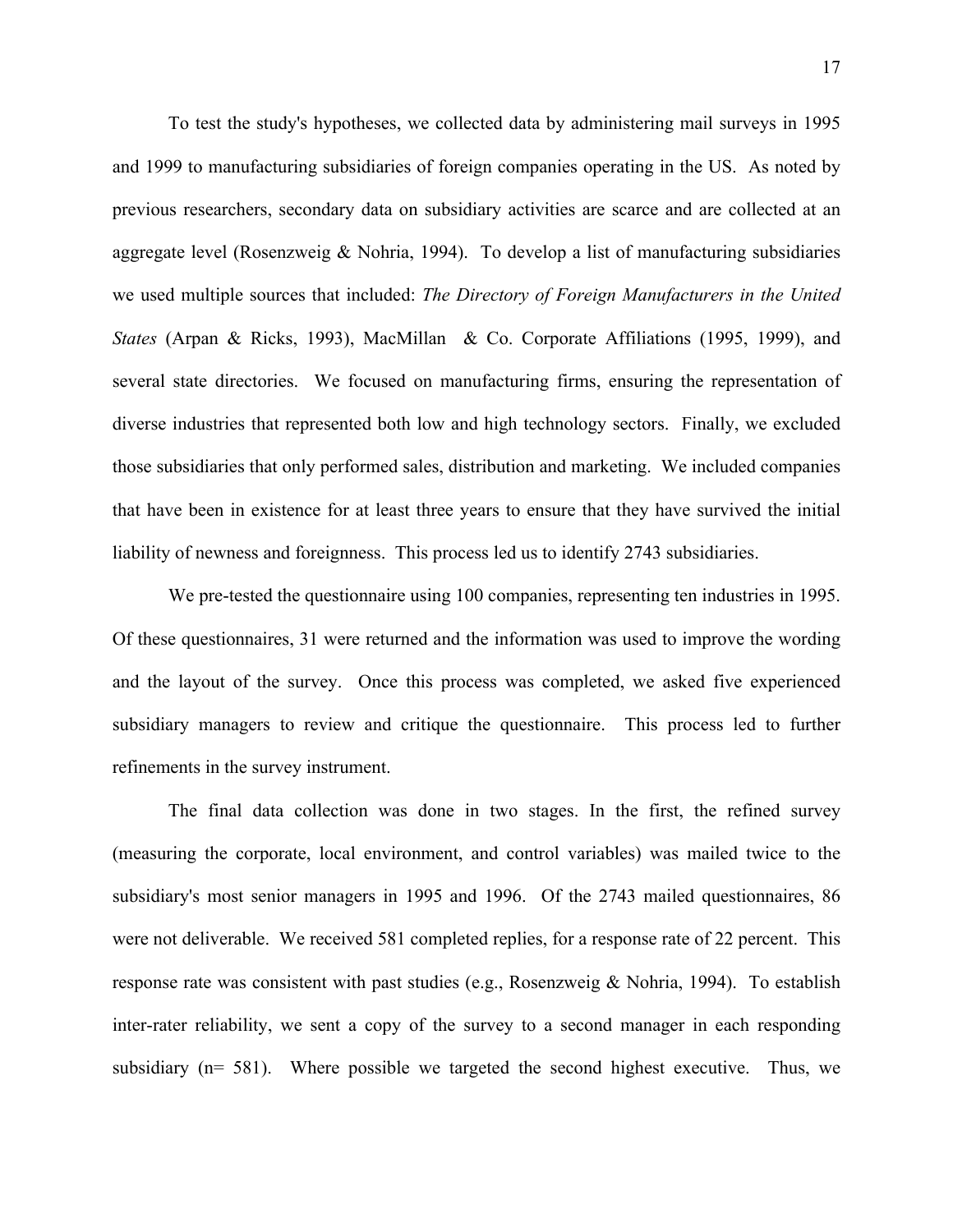received two completed surveys from 183 subsidiaries. We used these responses to test for interrater reliability, as reported later in the results section.

In the second stage, we sent a one-page version of the survey in 1999 measuring subsidiary entrepreneurship to the highest-ranking executive of the 581 subsidiaries that participated in the 1995-96 study. Twenty-three subsidiaries have ceased to exist, and our survey was not delivered to 29 additional managers. Of the remaining 529 companies, 227 responded to the single page follow-up survey. For our final sample of 227 subsidiaries, we sent a copy of the one-page questionnaire to a second senior executive. This resulted in 101 completed surveys that were used to establish inter-rater reliability for the study's dependent variables, as reported later in the paper.

Responding companies competed in 17 industries and averaged 23.19 (sd = 12.06) years. We conducted several tests to establish the representation of the sample to its population. Using 1995 and 1999 data, we ran a  $X^2$  test of the association between those responding and not responding to the survey and by industry type. The results were not significant*.* We used the ttest to determine if responding and non-responding firms were different in their size (measured by the number of employees) and age. The results were not significant for both the 1995 and 1999 surveys. Finally, we compared responding and non-responding companies based on their financial performance using secondary data for sales growth and return on assets. The t-test results were not statistically significant using the 1995 and 1999 data.

#### **Measures**

We measured the dependent and independent variables using multi-item scales. The measures, along with their response format, are reproduced in the Appendix.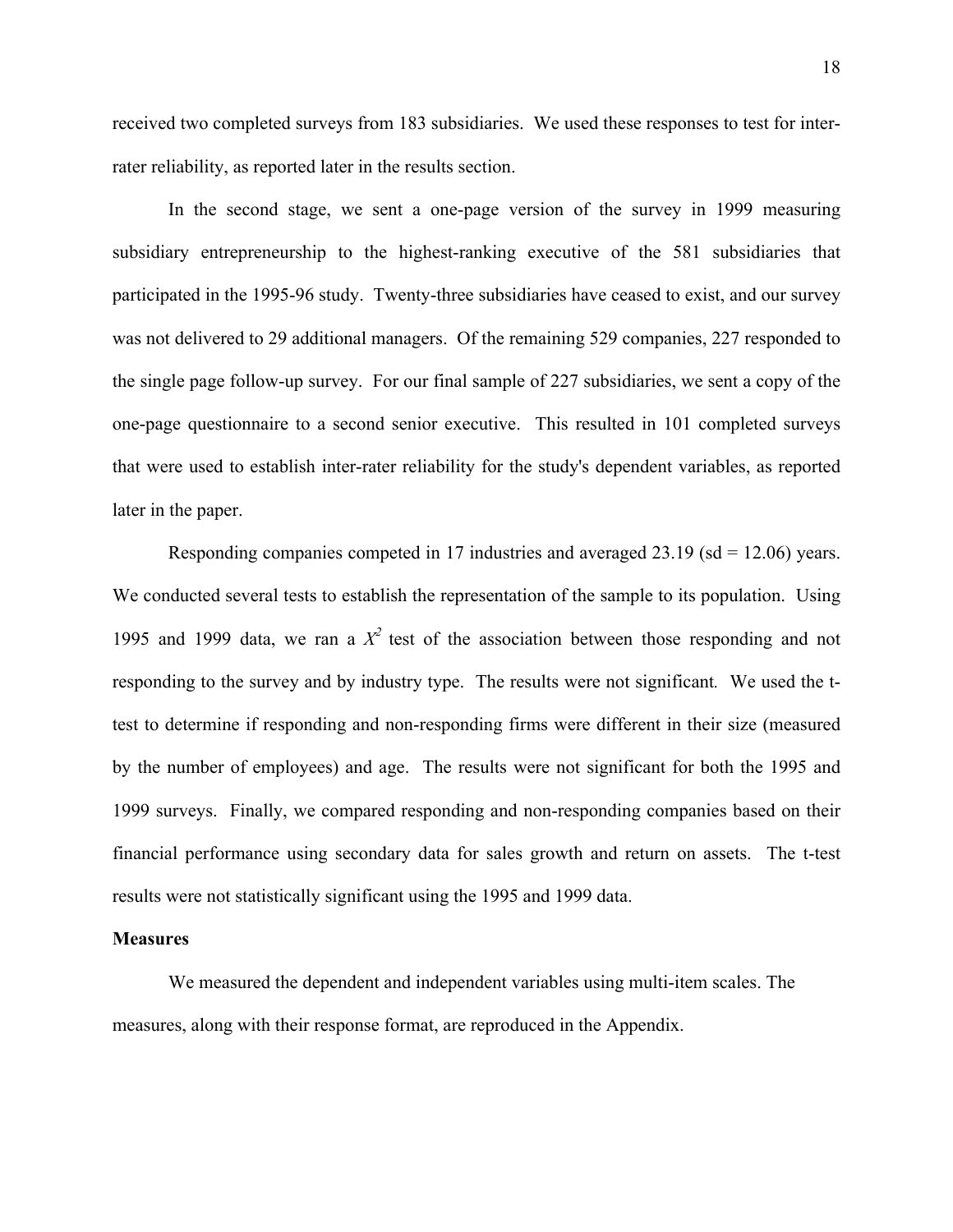**Subsidiary Entrepreneurship (SUBENT).** Entrepreneurship was measured using Miller and Friesen's (1982) index, which had nine items ( $\alpha$ =.81 and .82 in the 1995 and 1999 surveys, respectively) and followed a five-point response format, as seen in the Appendix. Prior studies support the validity of this index which has been used to measure entrepreneurship in US (e.g., Barringer & Bluedorn, 1999; Covin & Slevin, 1991 a,b; Naman & Slevin, 1993; Zahra, 1991; Zahra & Covin, 1995), Canadian (Miller, 1983), Brazilian, South African (Morris et al., 1994), and Norwegian (Knight, 1997) firms. The SUBENT measure gauged the three dimensions identified by Miller (1983): innovation, risk taking and proactiveness.

As SUBENT was measured using responses to the 1999 short survey, we validated this measure by collecting data about the number of new products announced by some of the subsidiaries that participated in the survey in the intervening time period. These data were collected from *Lexis.Nexis* and trade publications for a period of three years, the period covered by SUBENT. When the number of new product announcements and SUBENT were correlated, the coefficient was positive and significant  $(r=.57, n=.71, p<.001)$ . Given that SUBENT measures more than product innovations, this correlation was encouraging.

**Global subsidiary mandate (GSM**). The four-item index developed and validated by Roth and Morrison (1992) was used to measure GSM. A 5-point scale was used and the GSM index had an  $\alpha$  of .77 in the current study, compared to an  $\alpha$  of .82 in the Roth and Morrison study.

**Autonomy**. A six-item index was used to gauge a subsidiary's autonomy, as done in prior studies (e.g., Ghoshal & Bartlett, 1988). The autonomy index consisted of items that had a 5-point response format and an  $\alpha$  of .73.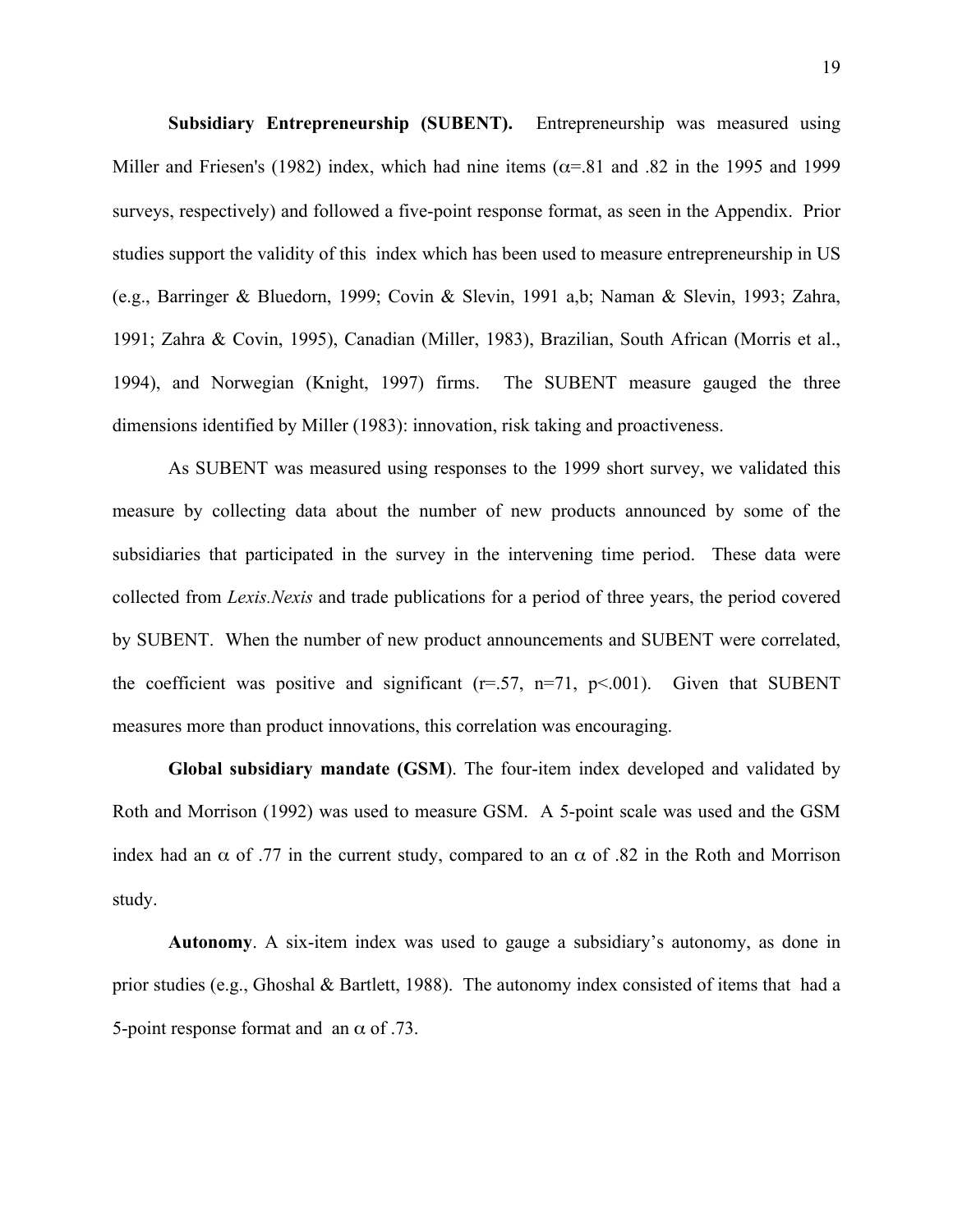**Strategic and Financial Controls.** Emphasis on strategic controls was measured using the three-item index ( $\alpha$ = .78) developed and validated by Johnson et al. (1993) who reported a Cronbach's  $\alpha$  of .72. Barringer and Bluedorn (1999) reported an  $\alpha$  of .64 using the same measures. A three-item index was used to gauge financial controls ( $\alpha$ = .81) and were taken from Hitt et al. (1996). Barringer and Bluedorn (1999) reported an  $\alpha$  of .77 using the same measures. All items for the strategic and financial control indexes has a 5-point response format.

**Local environmental context.** Three indices measured the perceived dynamism, hostility and complexity of the local environment. All three measures were developed and validated by Miller and Friesen (1982). Dynamism was measured using a five item index ( $\alpha$ = .72). We employed a 7-item scale ( $\alpha$ = .63) to measure hostility. Finally, a four-item index ( $\alpha$ = .68) measured complexity. Prior researchers have used these measures (e.g., Barringer & Bluedorn, 1999; Covin & Slevin, 1989; Naman & Slevin, 1993; Zahra, 1991). All items for local environmental context followed a 5-point response format.

**Control Variables**. The analyses also included five control variables: the subsidiary's HQ country of origin, technological opportunities, size, age, and past performance.

**HQ-Country of Origin.** Research suggests that the country of origin can influence the roles and responsibilities of an MNC's subsidiaries (Bartlett & Ghoshal, 1990), an observation that has been supported by a study of foreign subsidiaries in the UK (Papanastassiou  $\&$  Pearce, 1997). The country where the HQ is located can also affect the skills of the MNC, influencing the subsidiary's strategic choices (Casson, 1997; Shan & Hamilton, 1991). The culture of the parent organization can also influence the subsidiary's value system (Morris et al., 1994), which would impact SUBENT. Further, there are significant differences in the policies MNCs use based on the country of origin. For instance, European and Japanese MNCs follow different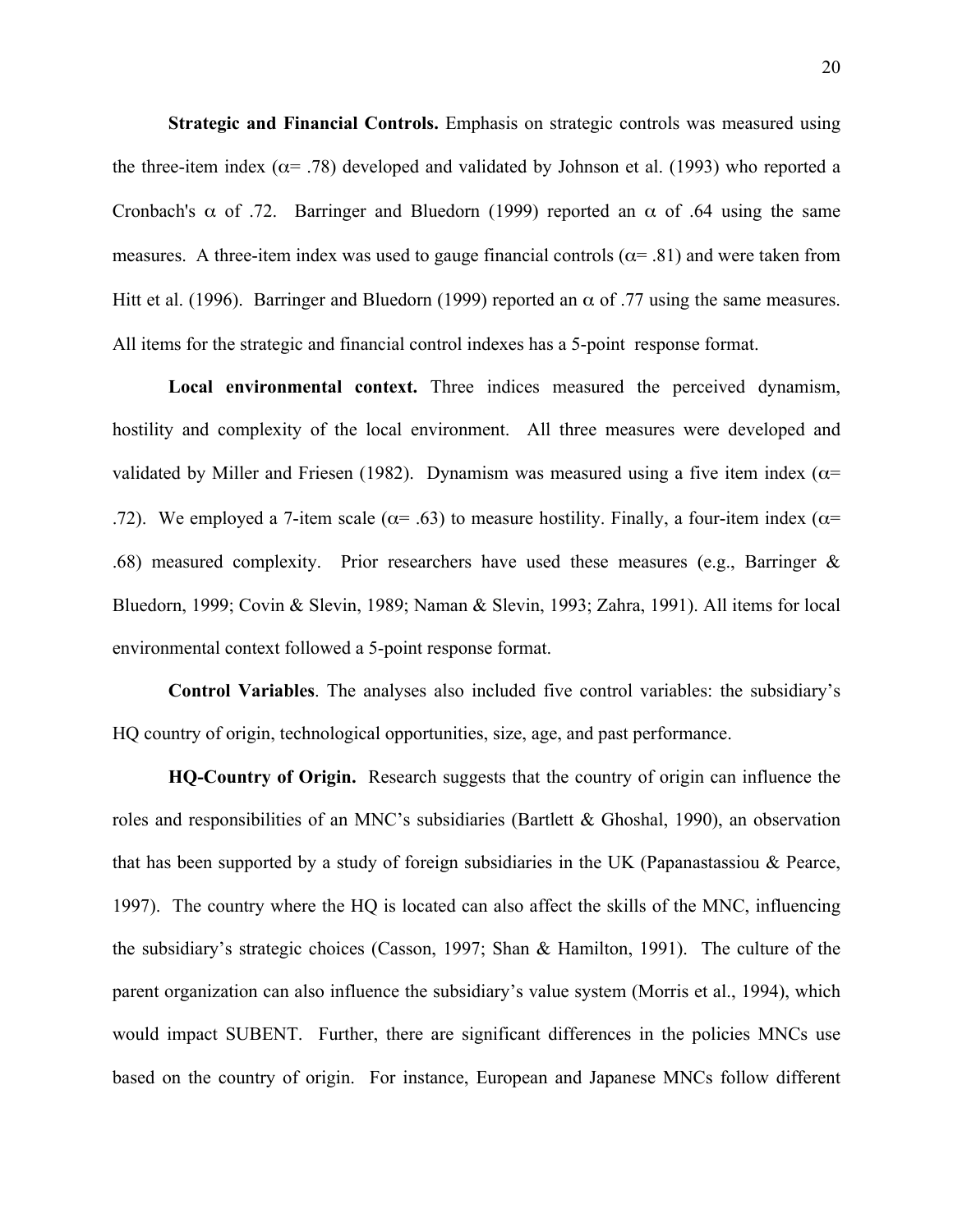innovation and product development policies, which can affect their subsidiary's innovation and risk taking (Kotabe, 1990). Japanese MNCs also have longer time horizons in managing their international operations (Baliga & Jaeger, 1984), which can promote entrepreneurship in the subsidiaries (Porter, 1992). These differences in time horizons, which reflect national culture differences, can also impact the use of strategic and financial controls and, as a result, affect SUBENT.

Country of origin can also affect the amount of centralization the MNCs use. Martinez and Jarrillo (1989) note that US MNCs are more centralized than their Japanese counterparts. Also, the country of origin is important because some national cultures espouse collectivist values, which can result in a low tolerance for risk taking (Morris et al., 1994). Finally, Almeida (1996) has found differences between subsidiaries of different national origins in their use of local knowledge, which can affect SUBENT. Clearly, though the effect of the country of origin on subsidiary entrepreneurship is an empirical issue, several factors that indicate a positive effect while other factors would indicate a negative effect on SUBENT. In this study, eight dummy variables were used in the analyses to control for the country of origin.

**Technological Opportunities.** This variable indicated the extent to which a subsidiary's environment offered opportunities for innovation (e.g., Johnson et al., 1993; Kogut, 1991). When major opportunities were believed to exist in an industry, the subsidiary was expected to support entrepreneurship. In this study, technological opportunities were measured using the three-year average of industry R&D spending as a percentage of sales, as done in previous research (e.g., Hitt et al., 1996; Hitt et al., 1997; Johnson et al., 1993). Data were obtained from *COMPUSTAT* and *US Industrial Outlook.*

**Subsidiary Size.** There is no agreement on the potential effect of a subsidiary's size on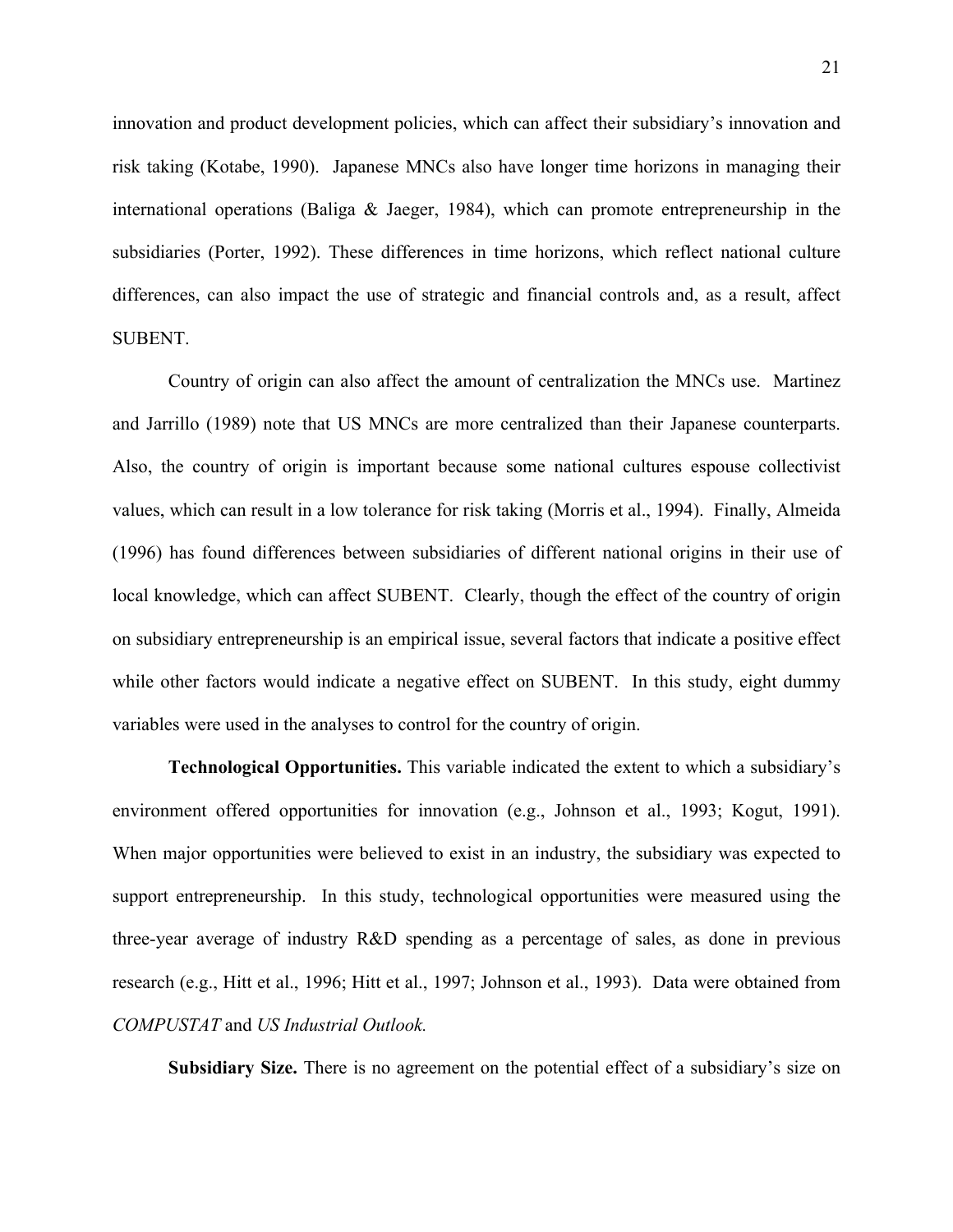SUBENT. On the one hand, size is expected to be related to the amount of autonomy the subsidiary has (Chang & Taylor, 1999), which would increase SUBENT. Larger organizational size is also positively related to greater resource flows (Egelhoff, 1984; Roth et al., 1991), which would increase SUBENT. Yet, as found Gates and Egelhoff (1986) found that increased size is positively associated with the use of financial controls, which would reduce SUBENT (Barringer & Bluedorn, 1999). Gates and Egelhoff (1986) found that increased size is associated with formalization, which would reduce SUBENT (Miller, 1983). In this study, size was measured by the number of a subsidiary's full-time employees as done in past research (e.g., Egelhoff, 1984; Roth et al., 1991; Roth & Morrison, 1992). Log normal transformation was used to correct for the skewness observed in this measure.

**Subsidiary Age.** Some new subsidiaries are created to exploit technological advances or new innovations, which would increase SUBENT. Younger subsidiaries also have to work hard to adapt to their local conditions (Franko, 1974), which can increase SUBENT. As the subsidiary becomes more established, inertia may also dominate its decision making process, reducing SUBENT. Thus, a subsidiary's age is expected to be negatively associated with SUBENT. Age was measured by the number of years since the subsidiary was established or acquired, as done in prior research (Egelhoff, 1984).

**Subsidiary's Past Performance**. High past performance usually increases the availability of slack resources, which can enhance a subsidiary's potential support for entrepreneurship (Kanter, 1989). A positive relationship, therefore, is expected between past performance and SUBENT. Following past research (e.g., Roth & Morrison, 1992; Roth et al., 1991), a subsidiary's performance was measured using managers' responses to four survey items: net income, return on assets, sales growth, and revenue growth. A five-point scale was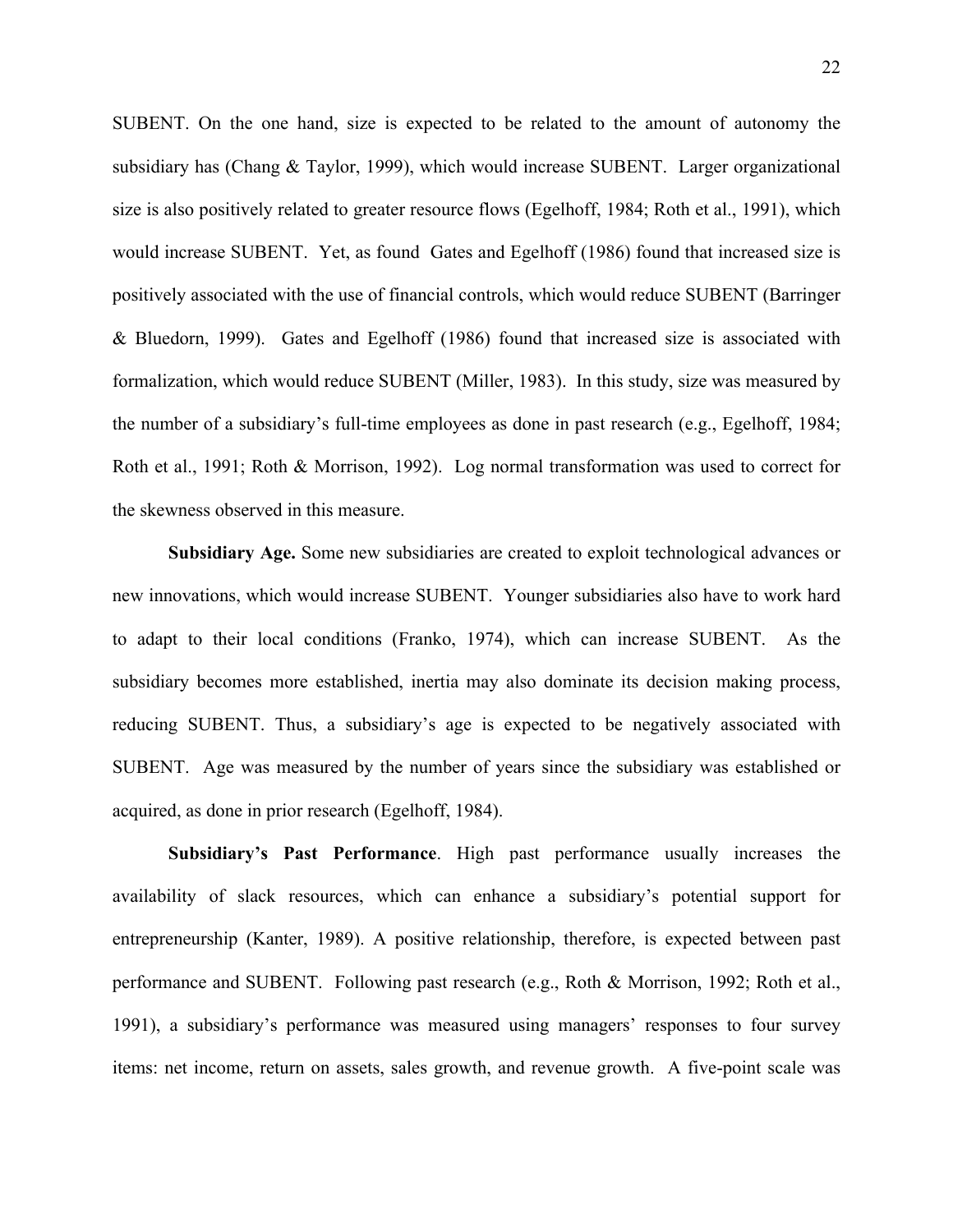used  $(5\equiv$ in the top 20% of the industry vs. 1=in the lowest 20% of the industry). These items were selected to reflect the various objectives different subsidiaries might pursue (Carpano, Chrisman & Roth, 1994). The four items were subjected to a principal component analysis, which yielded a single significant factor (eigenvalue= 2.93). Managers' responses to the four items were averaged, and the resulting mean was used in the analyses ( $\alpha$ = .72). Prior studies have used self-reported measures of performance (Roth & Morrison, 1992; Roth et al., 1991). These studies recognize the dearth of information on financial performance and the reluctance of managers to provide these detailed data (Roth et al., 1991). Fortunately, several studies have found the data reported by managers to be strongly correlated with performance data collected from secondary sources (Roth & Morrison, 1992; Roth et al., 1991; Venkataraman & Ramanujam, 1987), providing support for this study's use of managers' evaluations.

### **RESULTS**

**Inter-Rater Reliability (IRR) Analysis**. As reported earlier, data were collected from two managers from 183 subsidiaries in stage one of this research in 1995-1996. In addition, data were collected from two managers from 101 subsidiaries in stage two in 1999. This provided an opportunity to correlate the scores of the two respondents and establish IRR for both the independent and the dependent variables in our model. Simple correlations for the survey constructs are presented in Table 1. All correlations were significant at  $p<001$ . When averaged, IRR was  $r = .70$ ,  $p < .001$ . There is no precise yardstick by which to gauge IRR. However, it is instructive to reflect on the IRR scores for the dynamism, hostility and strategic controls. Boyd et al. (1993) have already noted the difficulties associated with assessing managers' perceptions of their firm's environment. The relatively low correlation found in this study may reflect managers' different perceptions of the boundaries of their subsidiary's competitive environment,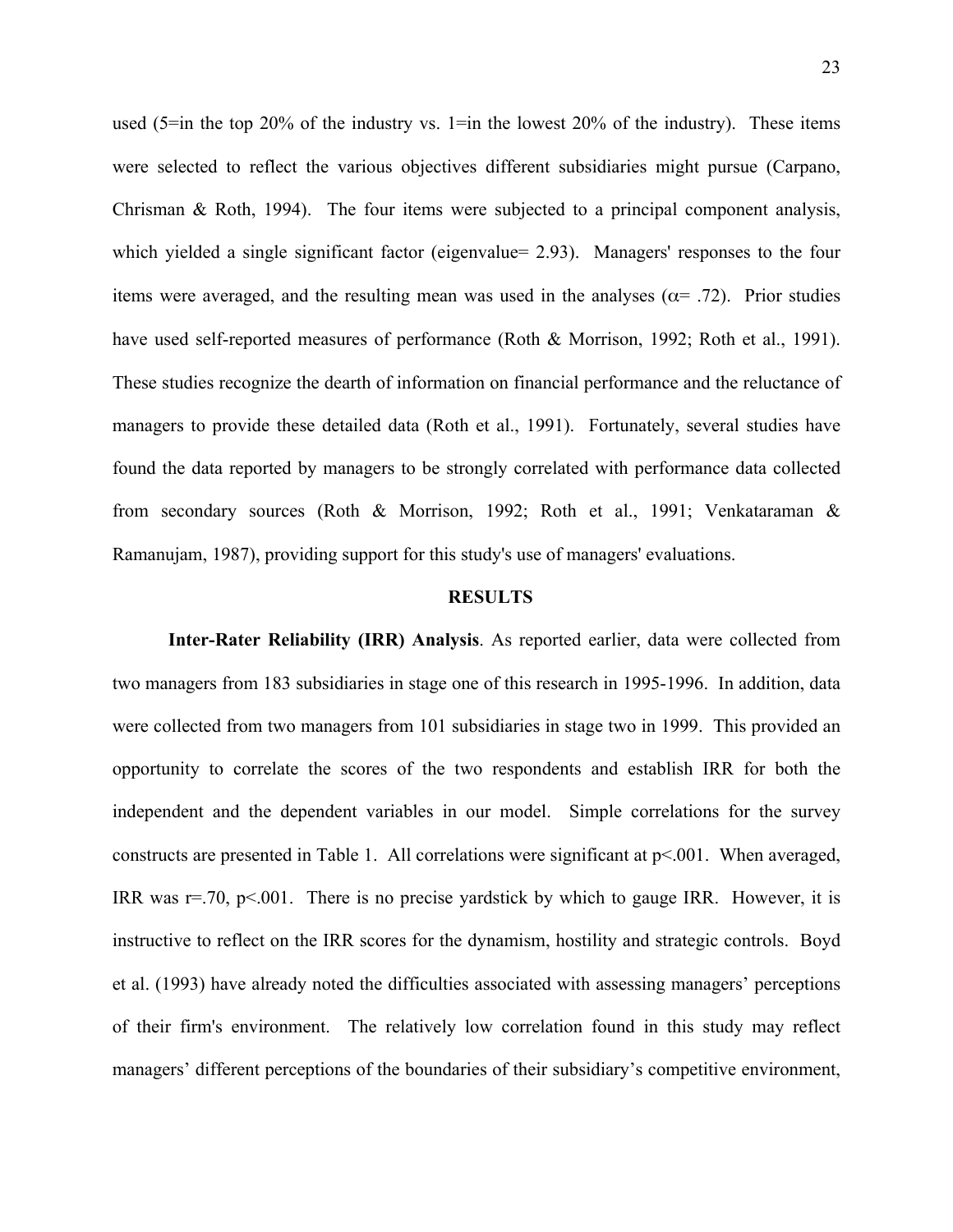the conditions of that environment, and the assessment of these conditions. Furthermore, different managers scan different parts of the environment, which may account for their different perceptions regarding dynamism and hostility. Similarly, the low IRR score relating to strategic controls  $(r = .56)$  might have resulted from managers' different levels of exposure to these systems and their individual reactions to them. Subsidiary managers are not always subjected to the same levels of review and evaluation, which can lead to very different perceptions of the use of strategic controls. Descriptive data such as the mean, standard deviation, Cronbach's  $\alpha$ , and inter-rater reliability are presented in Table 1.

### --------------------------- Insert Table 1 here ---------------------------

The zero-order correlations for the study's variables are presented in Table 2. The simple correlations between SUBENT and the other variables are consistent with theoretical expectations, except that financial controls are not significant. GSM is associated with dynamism, hostility and complexity. GSM is also associated with autonomy  $(r=.31, p<.001)$ , but the moderate correlation between these two variables indicates that these are two distinct constructs, which is consistent with Roth and Morrison (1992). Autonomy is also associated with a subsidiary's size and past performance.

> ----------------------------------- Insert Table 2 about here -----------------------------------

To examine the relative effects of the corporate and local market contexts on a subsidiary's entrepreneurship, we used hierarchical multiple regression analysis. Initially, we entered the control variables (subsidiary age, size, past performance, technological opportunities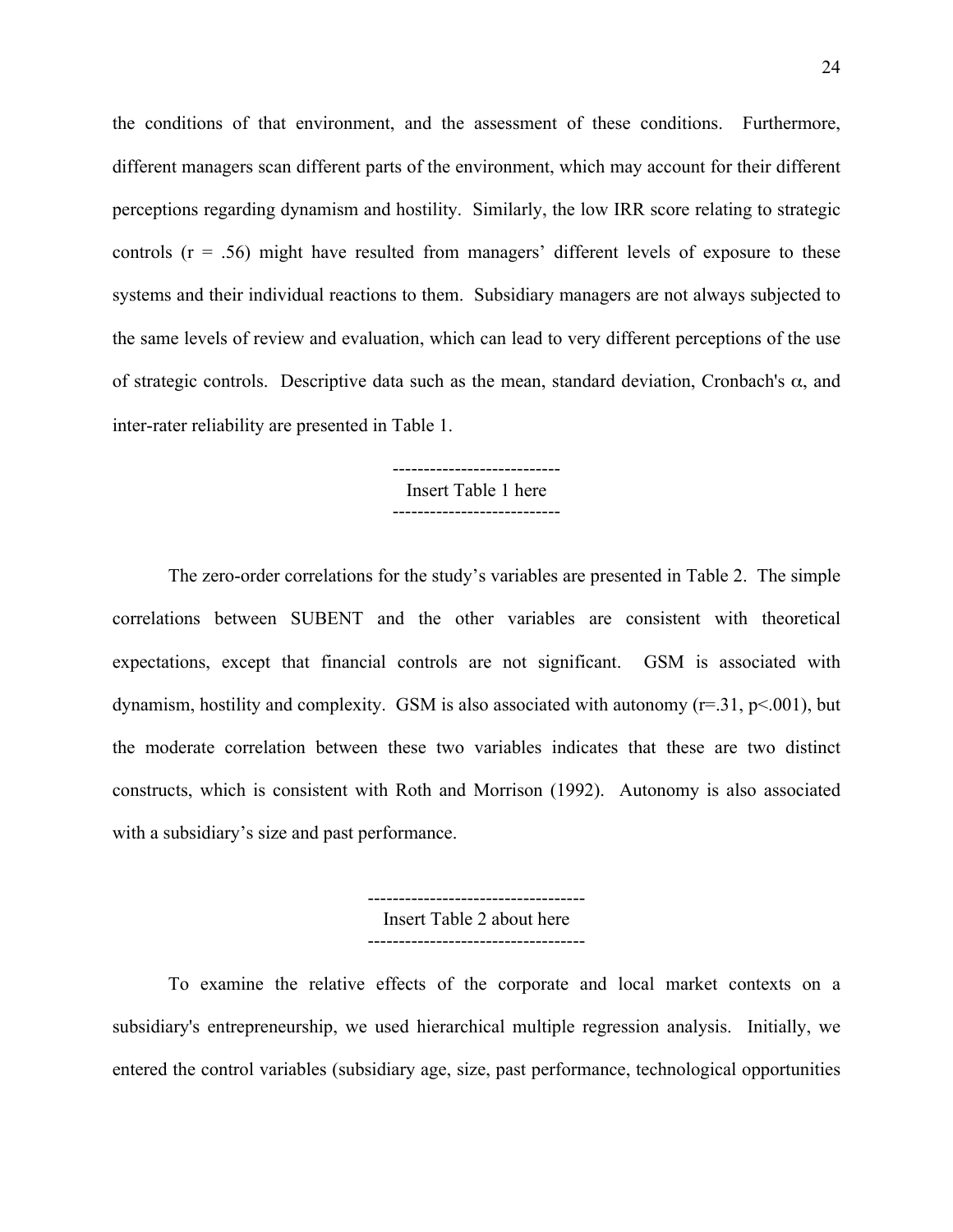and eight dummy variables for the country of origin) in Step 1. In order to test for the effects of corporate context, in Step 2 we introduced measures of GSM, autonomy, strategic and financial controls (Hypotheses 1 through 4). Next, to test for effects of the local market context of the subsidiaries, in Step 3 we entered measures of environmental dynamism, hostility, and complexity (Hypotheses 5 through 7). To determine the unique amount of variance accounted for by each block of variables, we examined the increase in the adjusted  $R^2$  at each step. The results of multiple regression analysis appear in Table 3. The overall regression equation model was significant (F=8.44, p< .001), with an adjusted  $R^2$  of .29. The results are summarized below.

#### $-$ Insert Table 3 here ---------------------------

**Control Variables**. The results presented in Table 3 show that a subsidiary's age and size have negative coefficients but are not statistically significant. Past performance has a positive coefficient but is not statistically significant  $(\beta = 0.03)$ . Technological opportunities have a positive and marginally significant coefficient  $(\beta = 15, p < 10)$  with SUBENT. Table 3 also shows that the country of origin is associated with SUBENT. The dummy variables for the Australian and Korean subsidiaries have significant coefficients (β=.19 and .17, respectively, p<.05) and Dutch subsidiaries have a marginally significant coefficient ( $\beta$ =.15, p<.10).

**Independent Variables**. The results displayed in Table 3 also show that corporate context variables (Figure 1) are significant ( $\Delta R^2 = 12$ ,  $p < .001$ ) and have the predicted signs. GSM is positively and significantly associated with SUBENT ( $\beta$ =.49,  $p$ <.01), which supports hypothesis 1. Autonomy ( $\beta$ =.22, p<.05) and strategic controls ( $\beta$ =.38, p<.01) were positive and significantly associated with entrepreneurship. These results support hypotheses 2 and 3, respectively. Contrary to hypothesis 4, financial controls are not significant but have the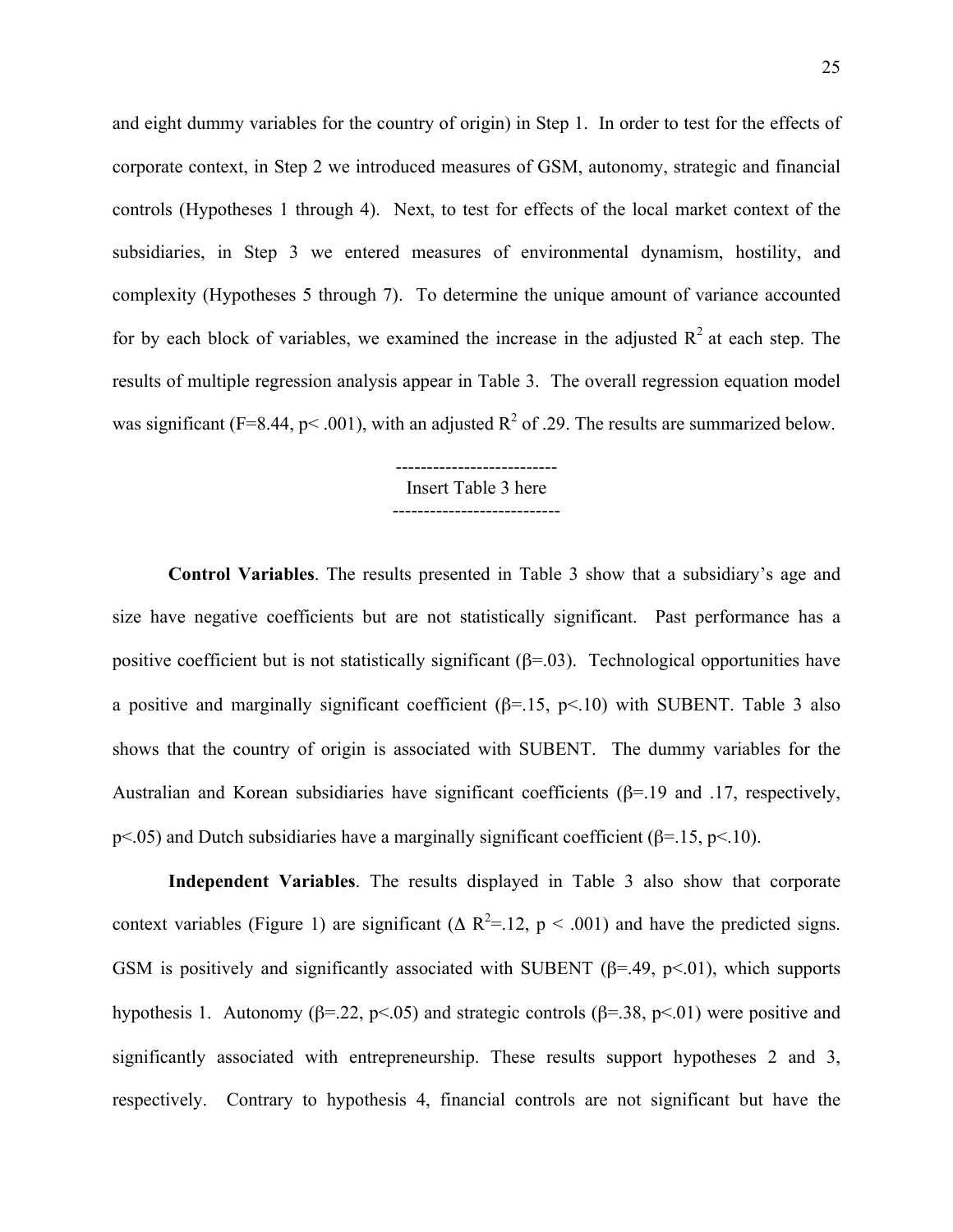predicted negative sign  $(\beta = -0.04)$ . Similarly, Table 3 also indicates that local environmental context variables are significant ( $\Delta R^2$  = .07, p < .001) and that dynamism, hostility and complexity are all positively and significantly associated with SUBENT in Step 3 ( $\beta$ =.23,.20,.29) respectively,  $p<05$ , which supports hypotheses 5, 6, and 7, respectively.

### **DISCUSSION**

The role of subsidiaries within the MNCs' networks has undergone significant changes in the recent past (Bartlett & Ghoshal, 2000; Roth & Morrison, 1992). These changes have increased pressures on subsidiaries to become more entrepreneurial (Prahalad, 1999). However, little empirical research has examined the factors that determine variations in subsidiaries' entrepreneurial activities (Wright, 1999). This study has attempted to fill this gap in the literature, focusing on the impact of the corporate and local market contexts of a subsidiary's operations on its future entrepreneurship. In doing so, the study makes two contributions to the literature. First, it advances an international management framework that considers the integration needs of the HQ with the responsiveness needs of the local environment to the context of entrepreneurship. Second, it focuses on an ignored subsidiary activity of entrepreneurship and extends entrepreneurship into the international domain. As hypothesized, both the corporate and local environmental contexts were associated with subsidiary entrepreneurship. Overall, the results support the hypotheses with the exception of financial controls. In this section, we will discuss the study's key findings.

**The Importance of Corporate Context (Hypotheses 1 through 4)**. The results highlight the importance of subsidiaries' strategic context for stimulating entrepreneurship. Bartlett and Ghoshal (1993, 2000) note the importance of entrepreneurial, integration, and renewal processes within a MNC. Also, they stress the need for firms to constantly search for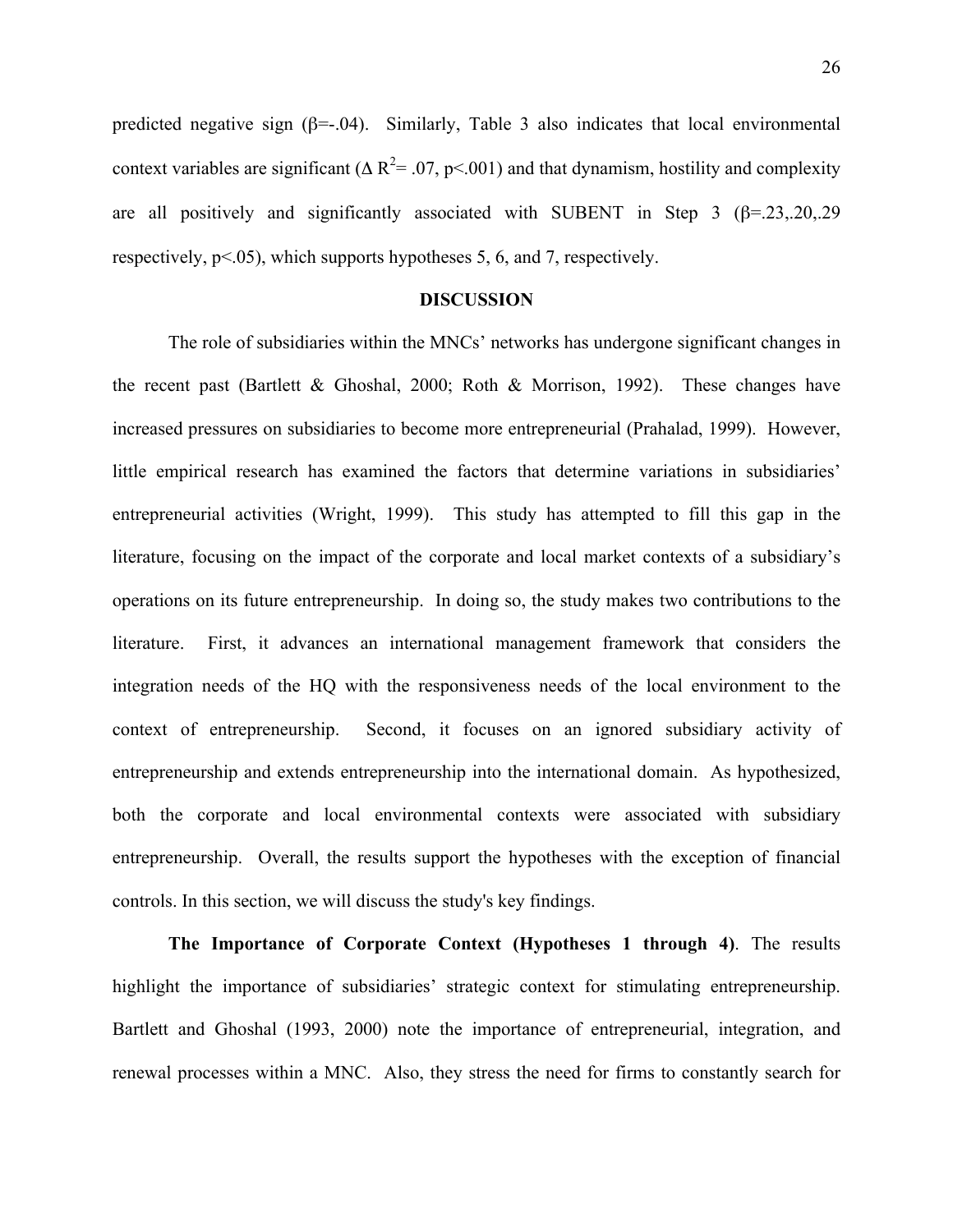efficient ways to organize and call for empirical research that address issues of coordination and control (Bartlett & Ghoshal, 1991). The results of this study provide valuable insight into such processes. Specifically, the results underscore the importance of the corporate context on a subsidiary's entrepreneurship. The study supports our hypotheses on the positive influence of global strategic mandates and strategic controls on the subsidiary's level of entrepreneurship.

 First, consistent with theory (Birkinshaw & Hood, 1997; Miller, 1983; Morrison & Roth, 1993), a global subsidiary mandate is positively associated with SUBENT. The results support hypothesis 1. The positive and significant relationship between GSM and SUBENT is important because MNCs stand to gain considerable advantages from their subsidiaries' initiatives (Birkinshaw & Hood, 1998). Thus, as argued earlier, it appears that GSM exposes subsidiaries to multiple resource bases and different innovation systems within the MNC network. GSM also provides critical linkages with customers and vendors along with increased responsibility for manufacturing and marketing. Consequently, subsidiaries with global mandates are more likely to initiate entrepreneurial activities. This result holds important implications for research as it behooves researchers to more closely examine the relationship between such mandates and the evolution of entrepreneurship within subsidiaries.

Second, the subsidiary's autonomy and control systems also positively influence subsidiary entrepreneurship. Consistent with hypothesis 2, autonomy is a significant predictor of SUBENT. This finding is consistent with Birkinshaw's (1998) expectations and prior research (Barringer & Bluedorn, 1999; Miller, 1983; Jennings & Seaman, 1990). It appears that if a subsidiary's managers have more autonomy from their parent MNC, they are better empowered to support entrepreneurship. Subsidiary managers, therefore, are more likely to be proactive and innovative as they are not dependent on the parent organization. These managers have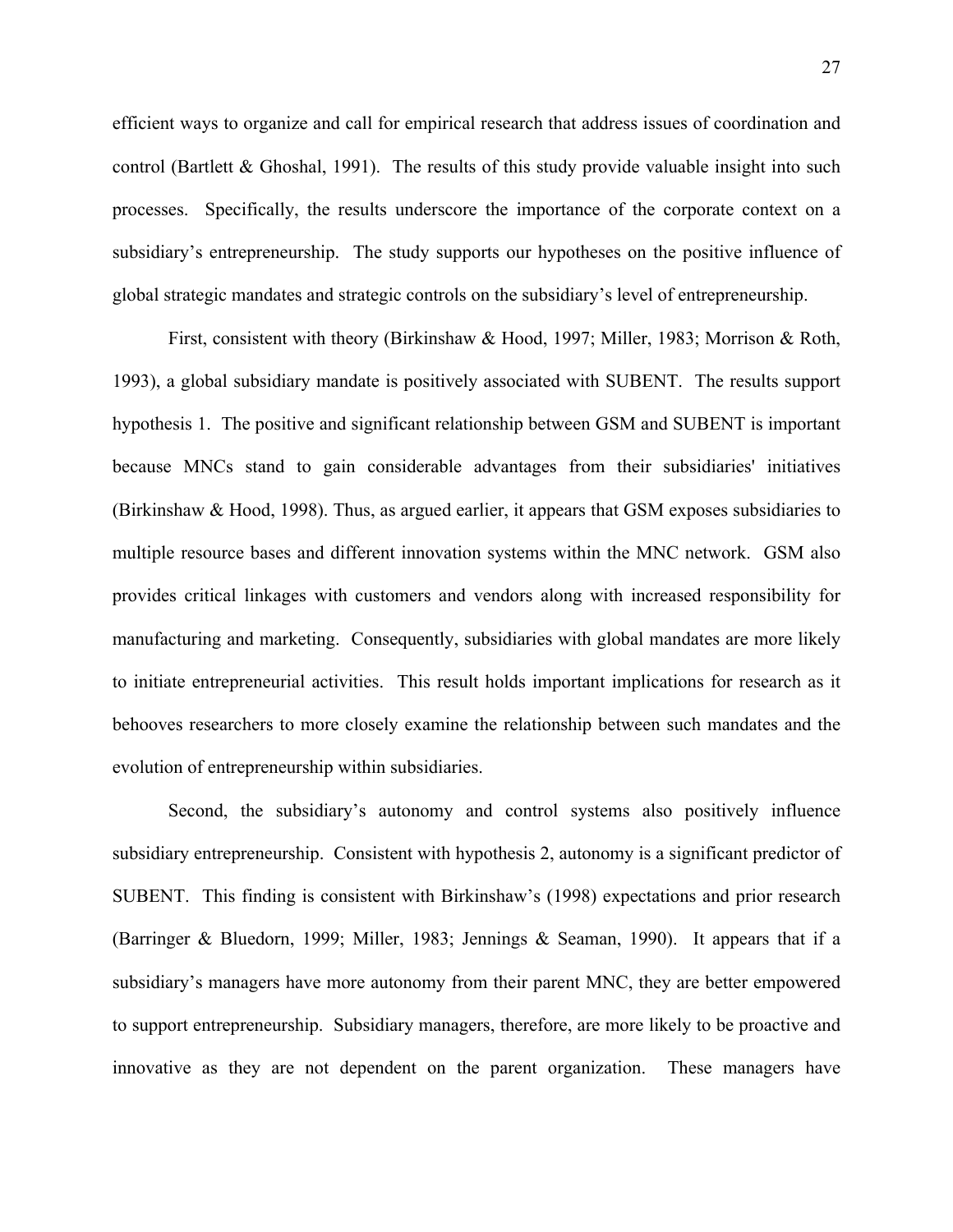incentives to encourage and support entrepreneurship to strengthen their subsidiary's track record and accomplishments, further increasing its potential bargaining power with its parent MNC. Successful entrepreneurship can also improve the subsidiary's reputation, thereby increasing the professional standing of subsidiary managers. Entrepreneurship can also safeguard against the potential loss of the subsidiary's global mandate. Either way, a subsidiary and its parent MNC stand to win from the entrepreneurial initiatives undertaken in the subsidiary.

Another noteworthy finding from this study is the positive association observed between the use of strategic controls and SUBENT. These results support hypothesis 3 and are consistent with prior strategy research (e.g., Barringer & Bluedorn, 1999; Hitt et al. 1996). Strategic controls usually involve the use of informal communication systems, subjective appraisal criteria, and longer time horizons. These controls may make executives more comfortable with adopting a long-term view in making decisions about innovation and new venture creation, thereby fostering entrepreneurship (Porter, 1992). Thus, while prior researchers have noted the importance of cultural (normative) and strategic controls for maintaining an effective MNC, the current results extend international management literature by documenting a significant and positive association between these controls and future subsidiary entrepreneurship.

The results fail to support hypothesis 4, which suggests financial controls are negatively associated with SUBENT. Financial controls rely on the use of objective criteria in highly formalized performance appraisal systems. As such, we proposed that the use of such controls would encourage subsidiary managers to take a short-term perspective that would discourage risk taking and innovation. Though the financial controls measure was negatively related to SUBENT, it was not statistically significant.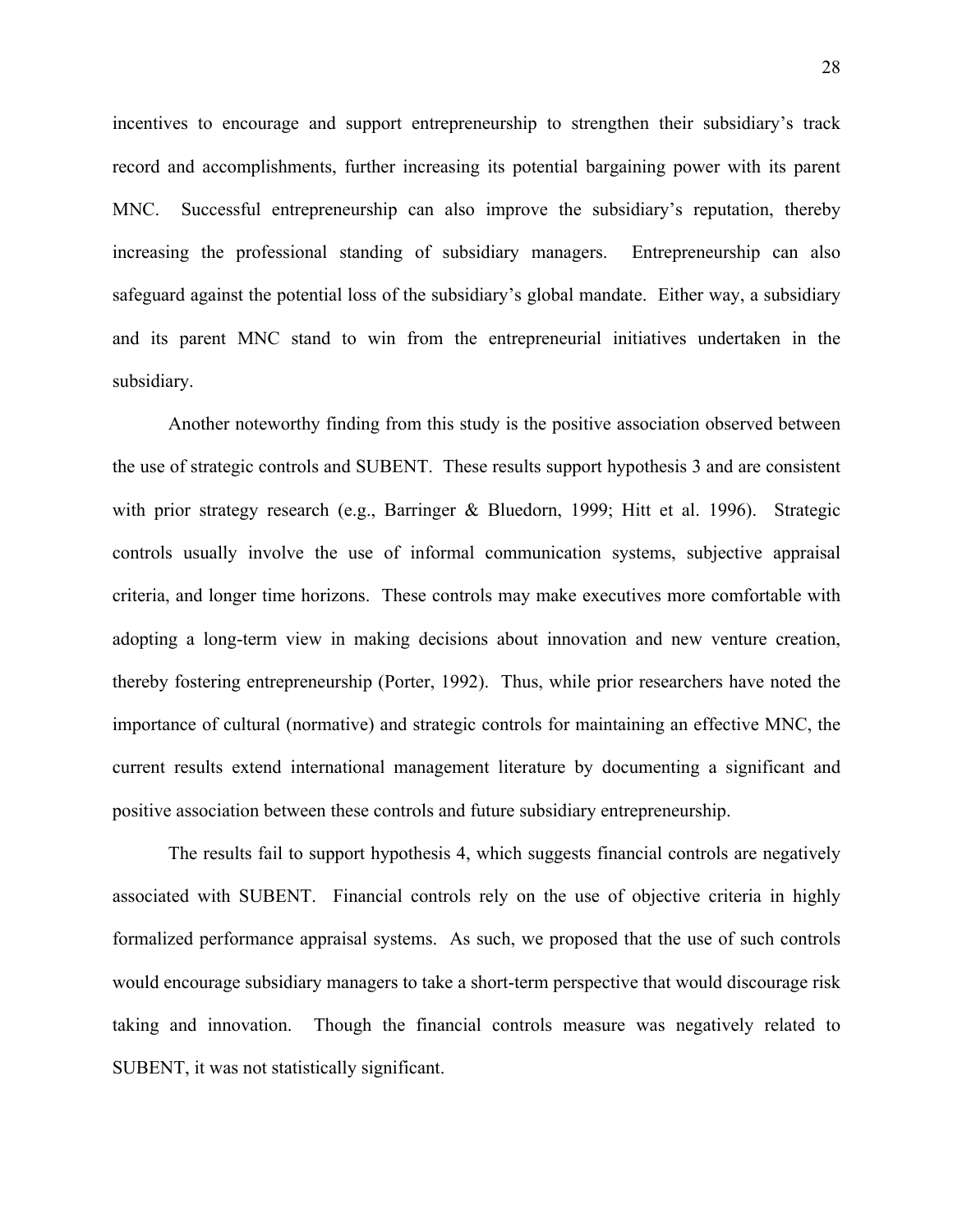The results for financial controls contradict prior findings using the same measures. Specifically, the results are inconsistent with those reported in the literature (Barringer  $\&$ Bluedorn, 1999; Hitt et al., 1996; Johnson et al., 1993). These results may be sample-specific. Alternatively, financial controls cannot be effectively used in the international context due to fluctuations in currency rates and differences in accounting standards across countries. It is also possible that the impact of financial controls is overshadowed by other variables in the analyses, particularly autonomy and strategic controls. When the subsidiary has a great deal of autonomy from its parent MNC, the adverse effect of financial controls on SUBENT may decline. If this is true, there may be a compensatory effect between autonomy and financial controls. The same logic applies to strategic controls. However, post hoc analyses proved to be fruitless. However, when autonomy, strategic controls or both are excluded from the regression equation, the pattern of relationships reported in Table 3 remains in tact. Clearly, the non-significant association between financial controls and SUBENT contradicts the literature and should be examined closely in future studies.

**The Importance of Environmental Context**. The second set of findings stresses the unique influence of the local market context on subsidiary entrepreneurship. The results support hypotheses 5 through 7 which posit that environmental turbulence is positively associated with entrepreneurship. As argued earlier, competitive environments provide more incentives for entrepreneurship at the subsidiary level. In fact, in some circumstances, entrepreneurial behavior may be the key to survival in a turbulent environment. Increased environmental turbulence stimulates entrepreneurship as competitive pressures encourage subsidiaries to innovate and take calculated risks. Our results extend international management literature and are consistent with some past research in entrepreneurship (e.g., Barringer & Bluedorn, 1999; Miller, 1983; Zahra,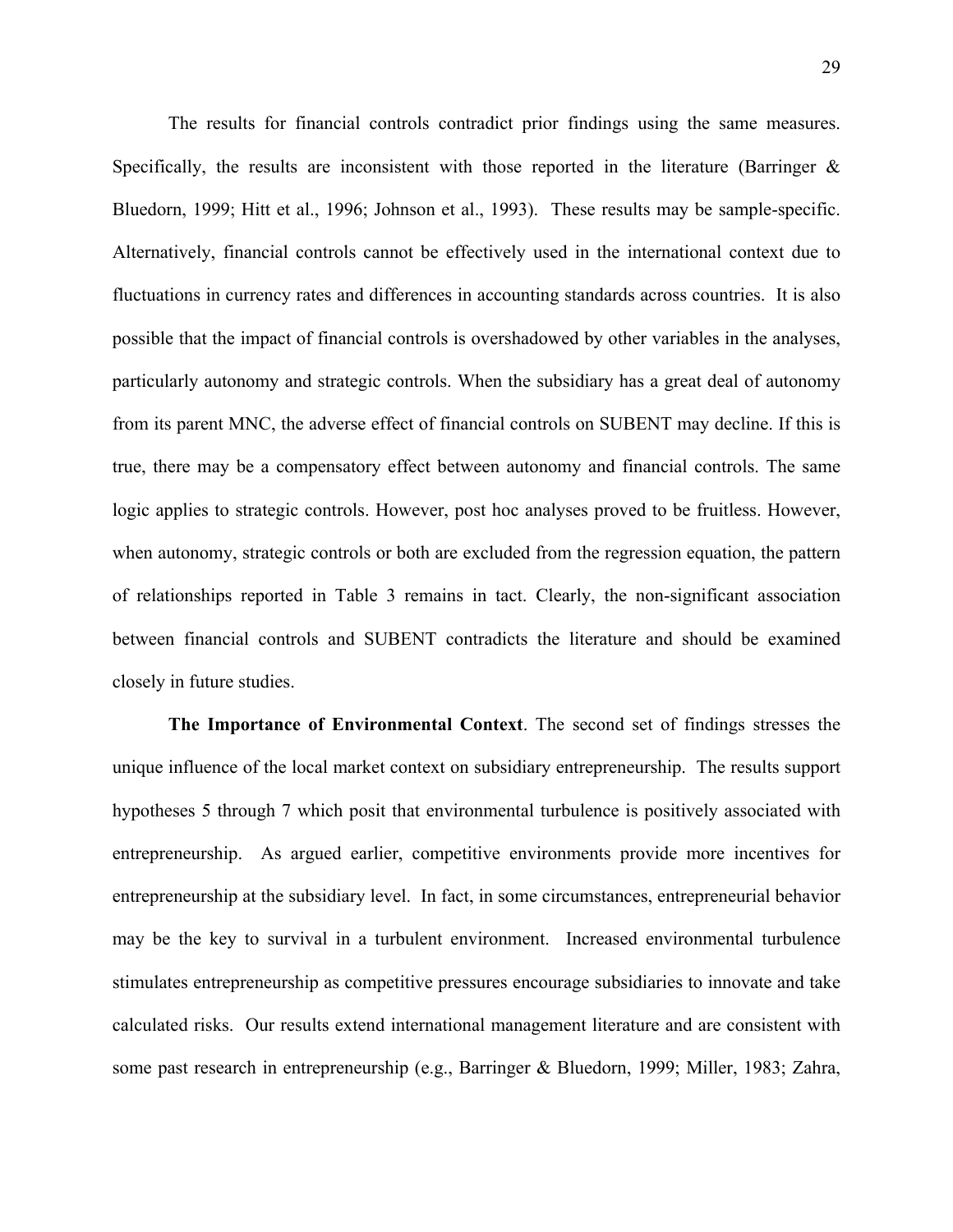1991). It is, therefore, plausible to propose that the perceived dynamism, hostility and complexity of a subsidiary's competitive environment can spur entrepreneurship by promoting innovation and venturing.

This study makes unique contributions to extant literature. First, the study integrates insights from international management and entrepreneurship literature to suggest that subsidiaries have the propensity to be proactive, innovative, and willing to take calculated risks. Second, the results support our arguments that the choice of coordination and control mechanisms, specifically strategic mandates and strategic controls, significantly affect future subsidiary entrepreneurship. Third, the findings suggest that the local environmental context is likely to influence the subsidiary's future entrepreneurship. Taken together, the study suggests that certain strategic and structural arrangements coupled with the turbulence of the local environment will influence entrepreneurship within subsidiaries.

**Limitations**. The above results need to be interpreted with caution for some reasons. The study has focused on subsidiaries of foreign countries operating in the US and therefore may not be generalizable to subsidiaries operating in other countries. The dynamism of the US markets and their unique structures may limit the generalizability of the results to other countries. The sample might also suffer from survivor bias, as many subsidiaries fail during the early years of their operations. Further, the study has focused on selected variables that determine the corporate context of the subsidiary. It has ignored a direct examination of the reward system that exists in the subsidiary, the characteristics and skills of top managers, or the type (or frequency) of communication between the parent MNC and the subsidiary. These variables may also determine entrepreneurship within a subsidiary.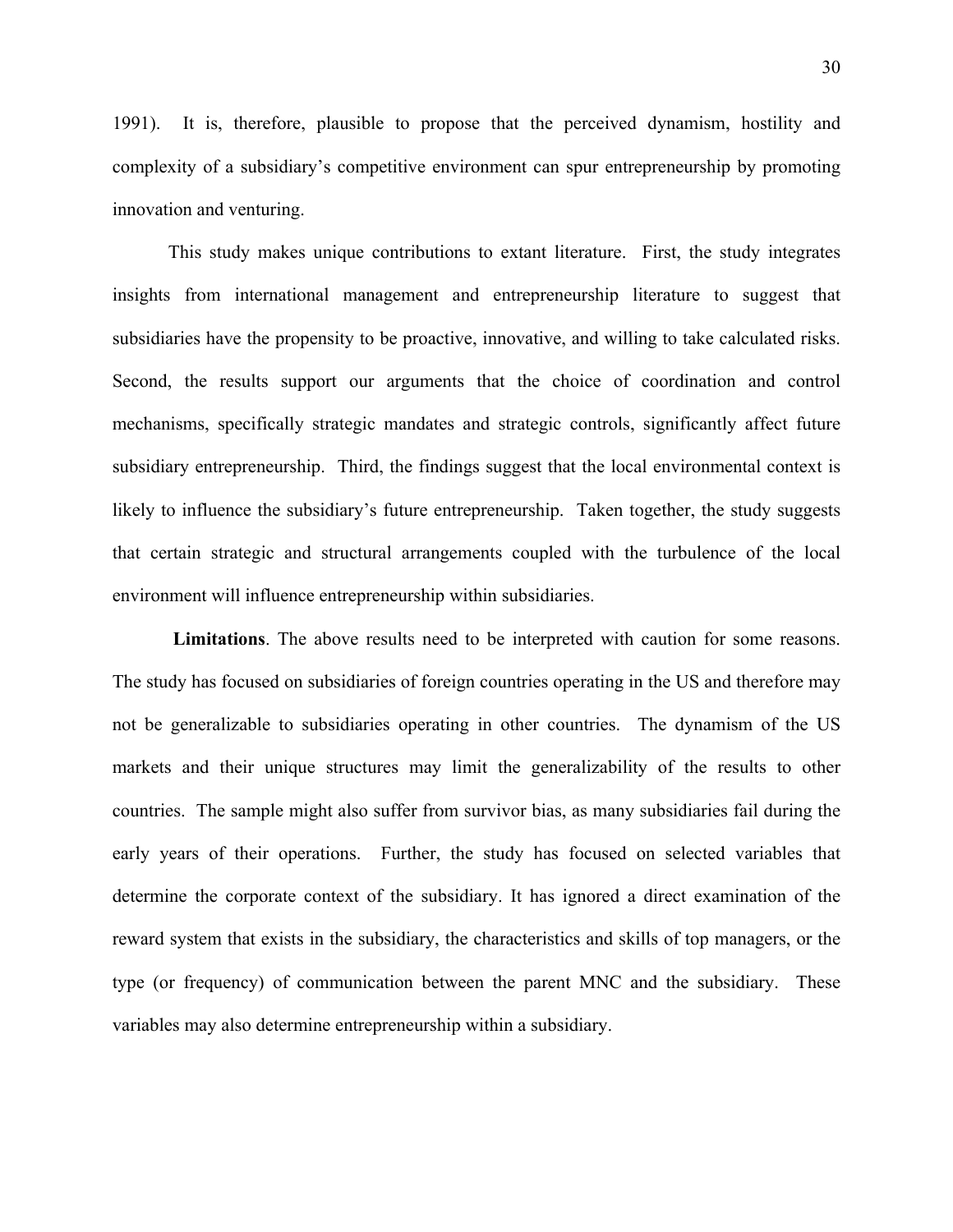**Managerial Implications.** Limitations aside, the results have three specific implications for the executives of MNCs. First, MNCs need to use strategic mandates judiciously within the organizational network to provide enabling conditions for entrepreneurial behavior. The HQ should be cognizant of the resource availability at the subsidiary level as well as the capabilities in scanning, acquiring, and utilizing information available within the MNC network, from varied national innovation systems, and from suppliers and vendors. Such knowledge flows could be directed by information systems or effective human resource practices and personnel transfers in order to foster innovation.

Second, the results highlight the importance of a subsidiary's autonomy and its use of strategic controls for enhancing entrepreneurship. These results also reinforce calls for greater attention by MNC executives to design effective structures that provide the subsidiary with autonomy while maintaining effective coordination with the parent MNC. Strategic controls can also promote the subsidiary's willingness to engage in entrepreneurial activities. These controls should be connected to the MNC's culture and value system, making it possible to promote a long-term orientation in the MNC's operations.

Finally, the HQ may need to be aware of the importance of local managers' perceived environmental turbulence for SUBENT. Therefore, to spur entrepreneurial behavior, environmental characteristics should be considered along with other factors affecting location decisions, the nature and scope of subsidiary mandates, and the choice of control mechanisms. The results highlight the importance of effective environmental scanning and analysis in discerning trends and understanding their consequences for a firm's operations. Environmental scanning can be useful in identifying ideas or a new venture for future entrepreneurship.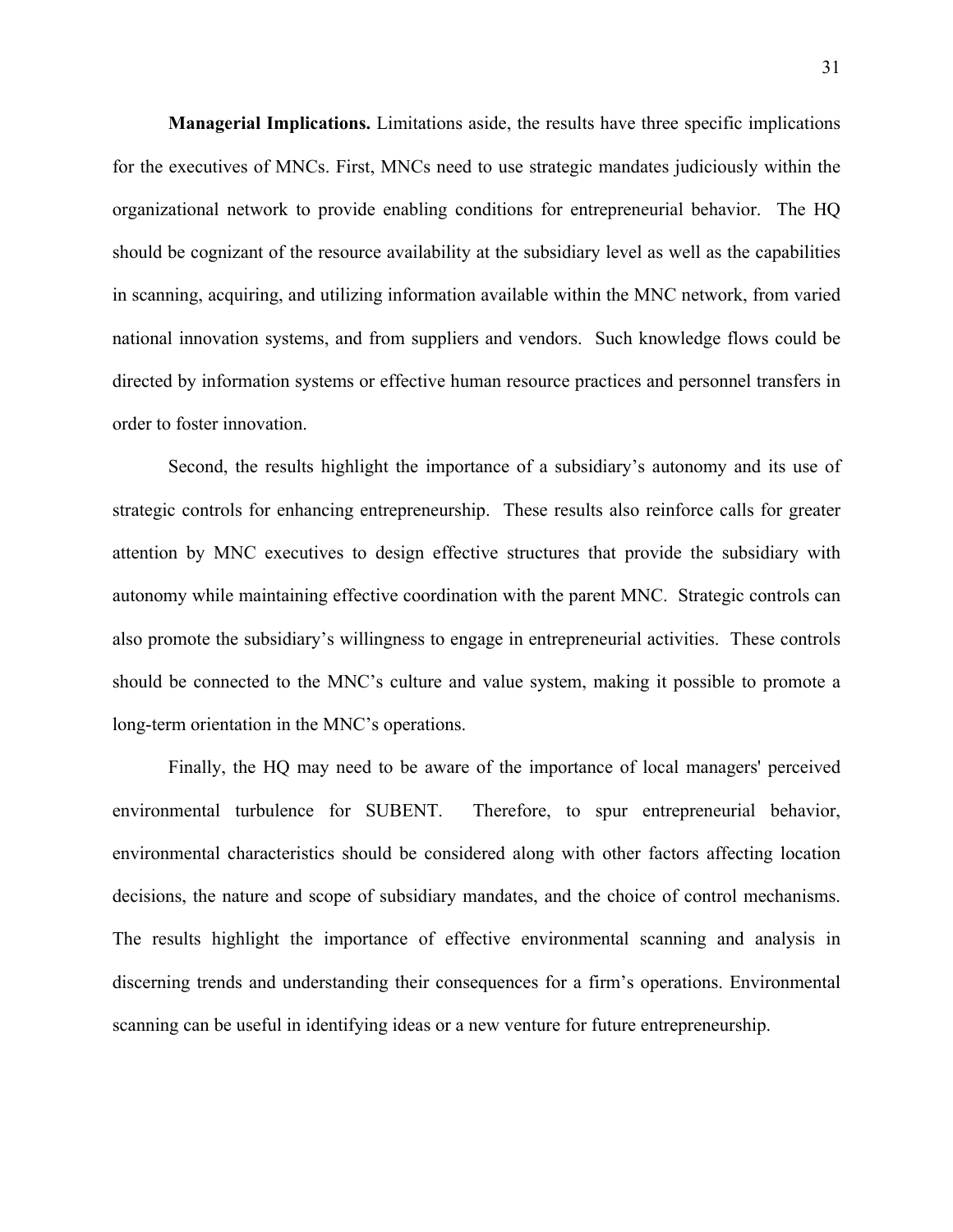**Implications for Theory and Future Research**. This study also suggests several ideas for future research. Specifically, while a subsidiary's mandate and its perceptions of the environment are important sources of influence in determining the corporate context of SUBENT, other variables need attention. The strategic priorities and competitive posture of the subsidiary also deserve exploration because they can shape its entrepreneurial initiatives. It is also important to validate the results regarding the use of financial controls, using other samples and/or measures. Further, there is a need to evaluate the effect of a subsidiary's organizational cultural values and their influence on SUBENT (Kanter, 1989). Relatedly, the interaction of national and organizational cultures on SUBENT should also be explored (Morris et al., 1994).

#### **CONCLUSION**

The contributions of entrepreneurship as the engine of economic growth and profitability in the contemporary MNC are well recognized. However, the importance of entrepreneurship within multinational subsidiaries has not received sufficient attention in prior research. This study responds to call for research in this area (Bartlett & Ghoshal, 1991; Birkinshaw, 1997, 1998) and combines insights from the strategy, international management and entrepreneurship fields to highlight the importance of strategies and structures that can spur and foster entrepreneurship within subsidiaries. The results add to the literature by recognizing the importance of global subsidiary mandates, environmental turbulence, autonomy, and strategic controls in influencing entrepreneurial initiatives of MNC subsidiaries.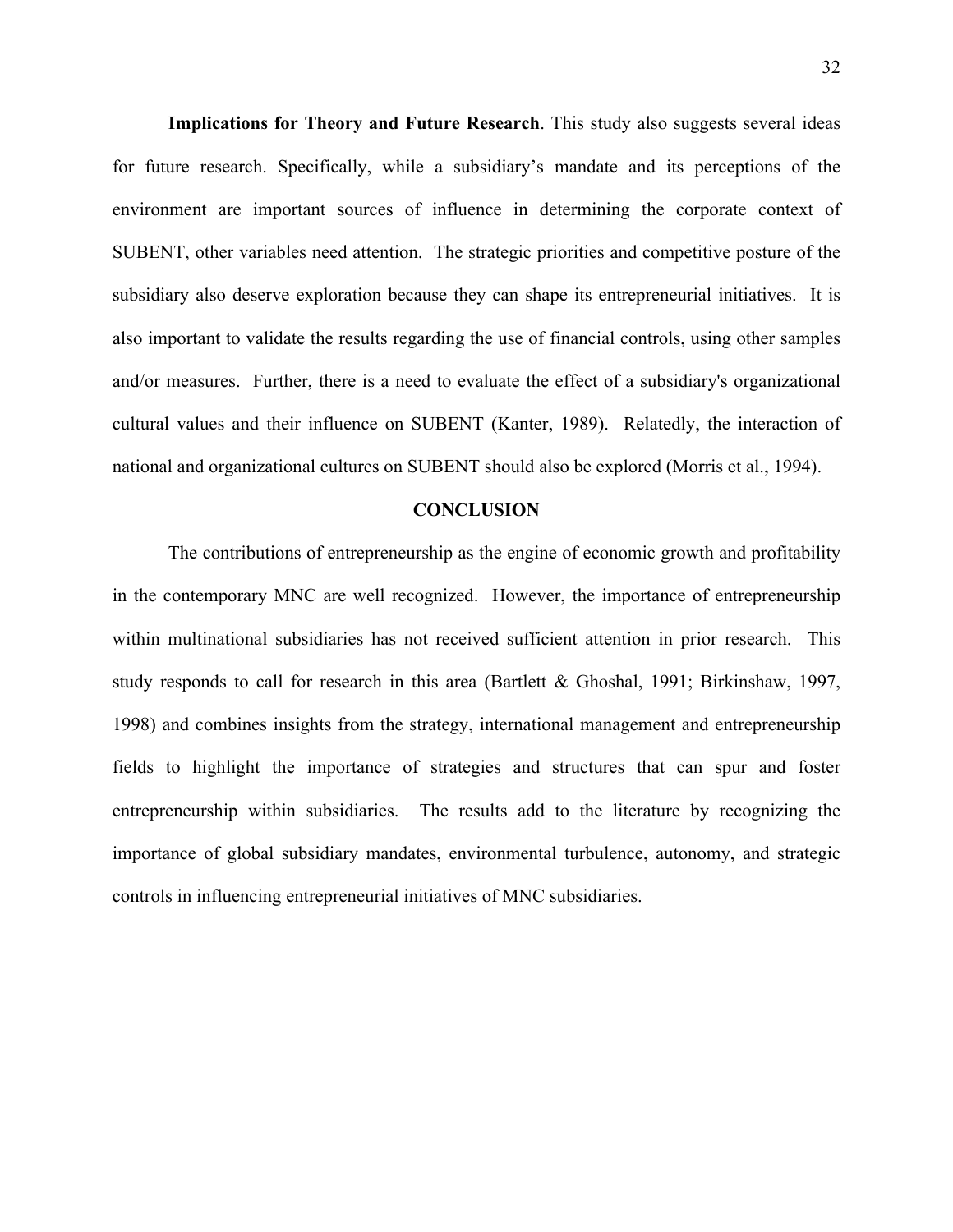### **REFERENCES**

- Almeida, P. 1996. Knowledge sourcing by foreign multinationals: Patent citation analysis in the U.S. semiconductor industry. *Strategic Management Journal*, 17: 155-170.
- Archibugi, D. and Pianta, M. 1992. Specialization and Size of Technological Activities in Industrial Countries: The Analysis of Patent Data. *Research Policy*, 21: 79-94.
- Arpan, J.S. & Ricks, D.A. 1993. *Directory of foreign manufacturers in the United States.*  Atlanta, GA: Georgia State University Business Press.
- Baden-Fuller, C. and Stopford, J. 1994. Creating corporate entrepreneurship. *Strategic Management Journal*, 15: 521-536.
- Baliga, B.R. & Jaeger, A.M. 1984. Multinational corporations: Control systems and delegation issues. *Journal of International Business Studies*, 15: 25-40.
- Barkema, H., Bell, J. and Pennings, J. M. 1996. Foreign entry, cultural barriers, and learning. *Strategic Management Journal*, 17: 151-166.
- Barringer, B.R., & Bluedorn, A.C. 1999. The relationship between corporate entrepreneurship and strategic management. *Strategic Management Journal*, 20: 421-444.
- Bartlett, C.A. & Ghoshal, S. 1986. Tap your subsidiaries for global reach. *Harvard Business Review*, 646: 87-94.
- Bartlett, C.A. & Ghoshal, S. 1988. Organizing for worldwide effectiveness: The transnational solution. *California Management Review*, 311: 54-74.
- Bartlett, C.A. & Ghoshal, S. 1989. *Managing across borders: The transnational solution.* Boston, MA: Harvard Business School Press.
- Bartlett, C.A. and Ghoshal, S. 1990. The multinational corporation as an interorganizational network. *Academy of Management Review*, 15: 603-626.
- Bartlett, C.A. & Ghoshal, S. 1991. Global strategic management: Impact of the new frontiers of strategy research. *Strategic Management Journal*, 12: 5-16.
- Bartlett, C.A. & Ghoshal, S. 1993. Beyond the M-form: Toward a managerial theory of the firm. *Strategic Management Journal*, 14 Winter Special Issue: 23-46.
- Bartlett, C.A. & Ghoshal, S. 2000. *Transnational Management*. 3rd edition. New York: McGraw Hill.
- Birkinshaw, J. 1996. How multinational subsidiary mandates are gained and lost*. Journal of International Business Studies*, 27: 467-496.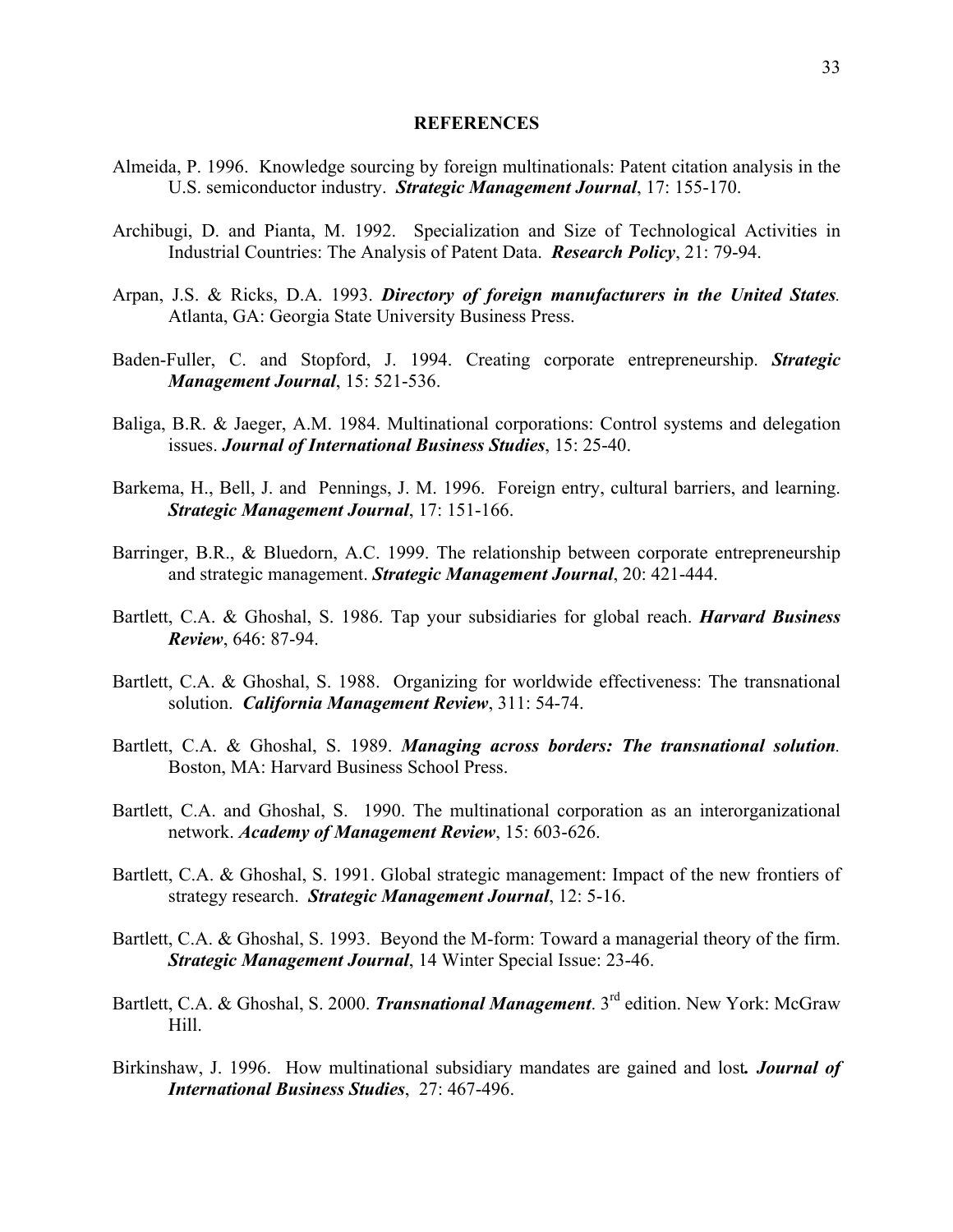- Birkinshaw, J. 1997. Entrepreneurship in multinational corporations: The characteristics of subsidiary initiatives. *Strategic Management Journal*, 18: 207-229.
- Birkinshaw, J. 1998. Multinational subsidiary evolution: Capability and charter change in foreign-owned subsidiary companies. *Academy of Management Review*, 23:773-796.
- Birkinshaw, J. 1999. The determinants and consequences of subsidiary initiative in multinational corporations. *Entrepreneurship: Theory & Practice*, 24 1: 9-36.
- Birkinshaw, J. & Hood, N. 1997. An empirical study of development process in foreign-owned subsidiaries in Canada and Scotland. *Management International Review*, 374: 339-364.
- Birkinshaw, J. & Hood, N. 1998. Multinational subsidiary evolution: Capability and charter change in foreign-owned subsidiary companies. *Academy of Management Review*, 23: 773-795.
- Birkinshaw, J., Hood, N. & Jonsson, S. 1998. Building firm-specific advantages in multinational corporations: The role of subsidiary initiative. *Strategic Management Journal,* 19: 221- 241.
- Block, Z. & MacMillan, I.C. 1993. *Corporate venturing: Creating new businesses within the firm.* Boston, MA: Harvard Business School Press.
- Boyd, B., Dess, G. & Rasheed, A. 1993. Divergence between archival and perceptual measures of the environment. *Academy of Management Review*, 18: 204-226.
- Burgelman, R.A. & Sayles, L.R. 1986. *Inside corporate innovation: Strategy, structure, and managerial skills.* New York, NY: Free Press.
- Carpano, C., Chrisman, J. & Roth, K. 1994. International strategy and environment: An assessment of the performance relationship*. Journal of International Business Studies*, 25: 639-657.
- Casson, M. 1997. Entrepreneurial networks in international business. *Business & Economic History*, 262: 811-823.
- Chang, E. & Taylor, M.S. 1999. Control in multinational corporations MNCs: The case of Korean manufacturing subsidiaries. *Journal of Management*, 25: 541-565.
- Chiesa, V. 1999. Technology development control styles in multinational corporations: A case study. *Journal of Engineering & Technology Management*, 162: 191-206.
- Covin, J.G. & Covin, T. 1990. Competitive aggressiveness, environmental context, and small firm performance. *Entrepreneurship: Theory and Practice*, 144: 35-50.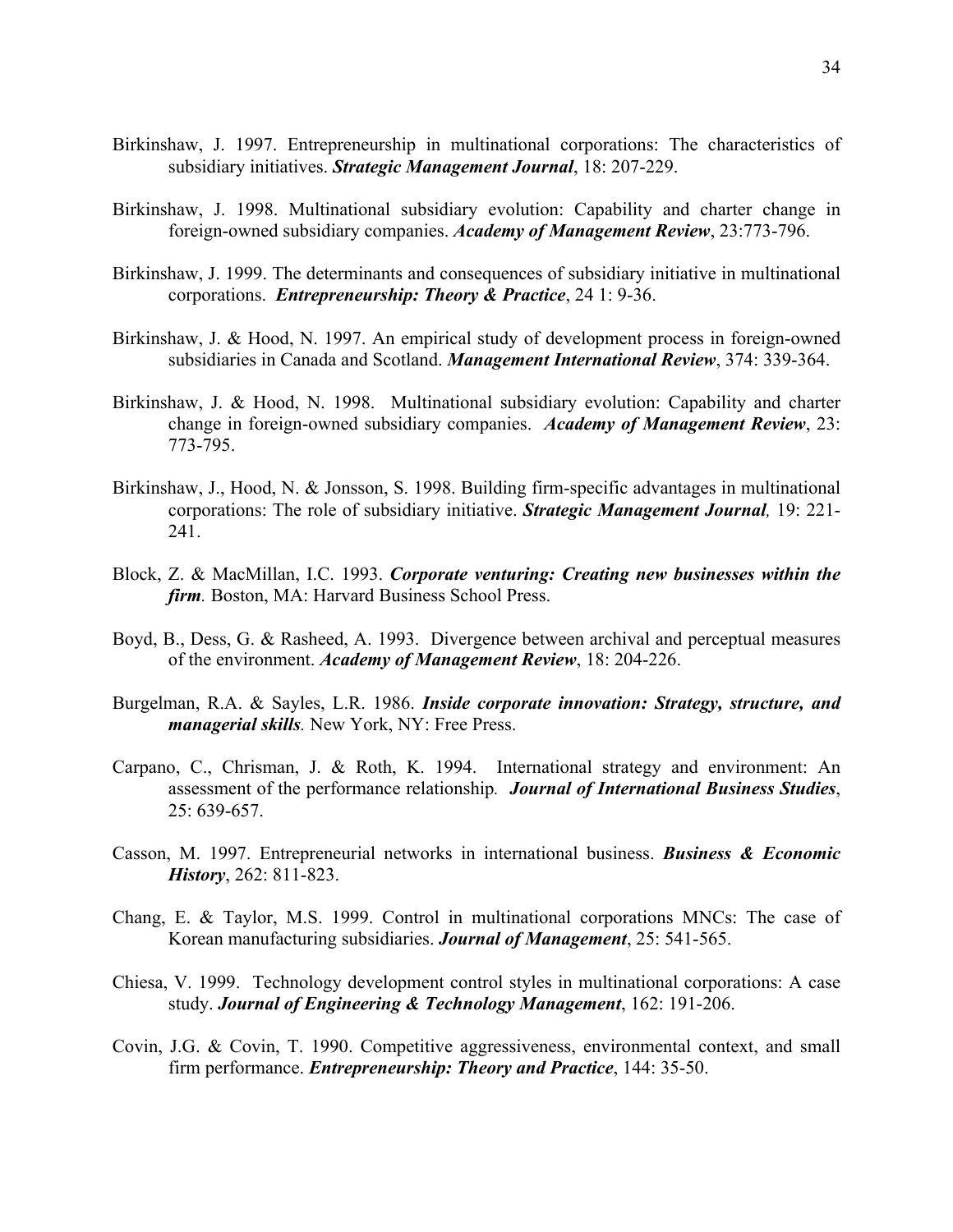- Covin, J.G. & Slevin, D. 1989. Strategic management of small firms in hostile and benign environments. *Strategic Management Journal*, 10: 75-87.
- Covin, J.G. & Slevin, D. 1991a. A conceptual model of entrepreneurship as firm behavior. *Entrepreneurship: Theory & Practice*, 16: 7-25.
- Covin, J.G. & Slevin, D. 1991b. Entrepreneurial versus conservative firms: A comparison of strategies and performance. *Journal of Management Studies*, 28: 439-462.
- Cray, D. 1984. Control and coordination in multinational corporations. *Journal of International Business Studies*, 15: 85-98.
- D'Cruz, J.R. 1986. Strategic management of subsidiaries. In H. Etemad & L.S. Dulude eds., *Managing the multinational subsidiary*. London: Croom Helm.
- Dana, L-P., Etemad, H. & Wright, R. 1999. Theoretical foundations of international entrepreneurship. In R. Wright Ed., International entrepreneurship: Globalization of emerging businesses. *Research in Global Strategic Management*, 7. Stamford, CT: JAI Press.
- Delios, A. & Beamish, P. 1999. Ownership strategy of Japanese firms: Transactional, institutional, and experience influences. *Strategic Management Journal,* 20: 915-933.
- Dertouzos, M.L., Lester, R.K. & Solow, R.M. 1989. *Made in America: Regaining the productive edge*. Cambridge, MA: The MIT Press.
- Doz, Y & Prahalad, C. 1981. Headquarters influence and strategic control in MNCs. *Sloan Management Review*, 224:5-13.
- Doz, Y & Prahalad, C. 1986. Control variety: A challenge for human resource management in the MNC. *Human Resource Management*, 251: 55-71.
- Dunning, J.H. 1994. Multinational enterprises and the globalization of innovatory capacity. *Research Policy*, 23: 67-88.
- Egelhoff, W.G., 1984. Patterns of Control in U.S., UK, and European Multinational Corporations. *Journal of International Business Studies,* 15: 73-83.
- Florida, R. 1997. The globalization of R&D: Results of a survey of foreign-affiliated R&D laboratories in the USA. *Research Policy*, 26: 85-103.
- Franko, L.G. 1974. A move toward a multidivisional structure in European organizations. *Administrative Science Quarterly*, 19: 493-532.
- Gates, S. & Egelhoff, W. 1986. Centralization in headquarters—subsidiary relationships. *Journal of International Business Studies,* 17: 71-92.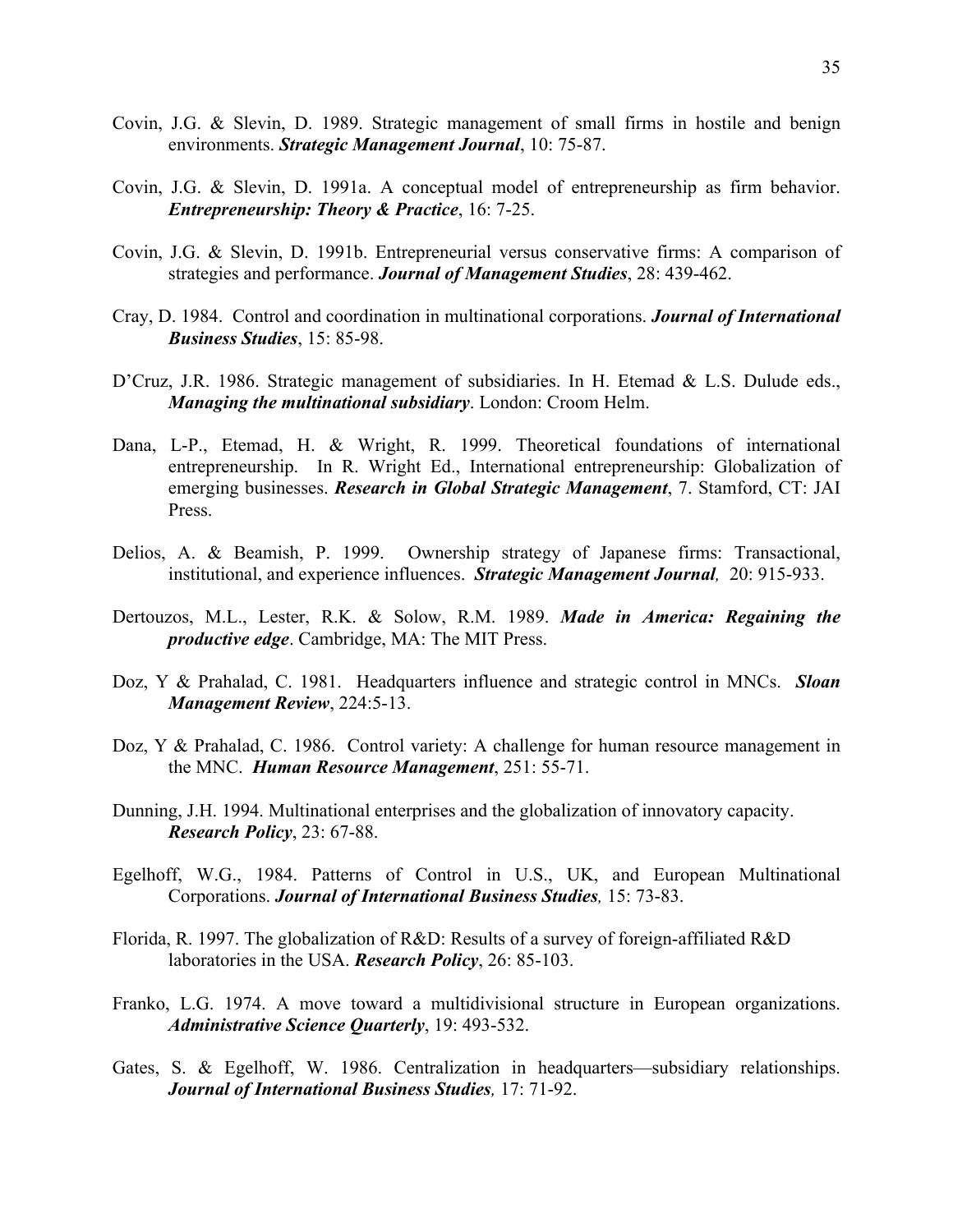- Ghoshal, S. 1986. *The innovative multinational: A differentiated network of organizational roles and management processes*. Unpublished doctoral dissertation. Harvard Business School, Boston, MA.
- Ghoshal, S. & Bartlett, C. 1988. Creation, Adoption, and Diffusion of Innovations by Subsidiaries. *Journal of International Business Studies,* 19: 365-388.
- Ghoshal, S. & Nohria, N. 1989. Internal differentiation within multinational corporations. *Strategic Management Journal*, 10: 323-337.
- Gupta, A. & Govindarajan, V. 1991. Knowledge flows and the structure of control within multinational corporations. *Academy of Management Review*, 16: 768-792.
- Guth, W. & Ginsberg, A. 1990. Guest editor's introduction: Corporate entrepreneurship. *Strategic Management Journal*, 11summer special issue: 5-15.
- Hedlund, G. 1980. The role of foreign subsidiaries in strategic decision-making in Swedish multinational corporations. *Strategic Management Journal,* 1: 23-36.
- Hedlund, G. 1986. The hypermodern MNC: A heterarchy? *Human Resource Management*, 251: 9-35.
- Hedlund, G. & Rolander, D. 1990. Action in heterarchies: New approaches to managing the MNC. In C.A. Bartlett, Y.L. Doz & G. Hedlund eds., *Managing the global firm*. London: Routledge.
- Hitt, M.A. Hoskisson, R.E. & Ireland, R.D. 1990. Mergers and acquisitions and managerial commitment to innovation in M-form firms. *Strategic Management Journal*, 11special issue: 29-47.
- Hitt, M.A., Hoskisson, R.E., Johnson, R.A. & Moesel, D.D. 1996. The market for corporate control and firm innovation. *Academy of Management Journal*, 39: 1084-1119.
- Hitt, M., Hosskison, R., & Kim, H. 1997. International diversification: effects on innovation and firm performance in product-diversified firms. *Academy of Management Journal,* 40: 767-798.
- Hoskisson, R.E. & Hitt, M.A. 1988. Strategic control systems and relative R&D investment in large multi-product firms. *Strategic Management Journal*, 9:605-621.
- Hoskisson, R.E., Hitt, M.A. & Hill, C.W.L. 1991. Managerial risk taking in diversified firms: An evolutionary perspective. *Organization Science*, 3: 96-314.
- Hoskisson, R. E, Hitt, M. A & Hill, C. W L. 1993. Managerial incentives and investment in R&D in large multiproduct firms. *Organization Science*, 4: 325-341.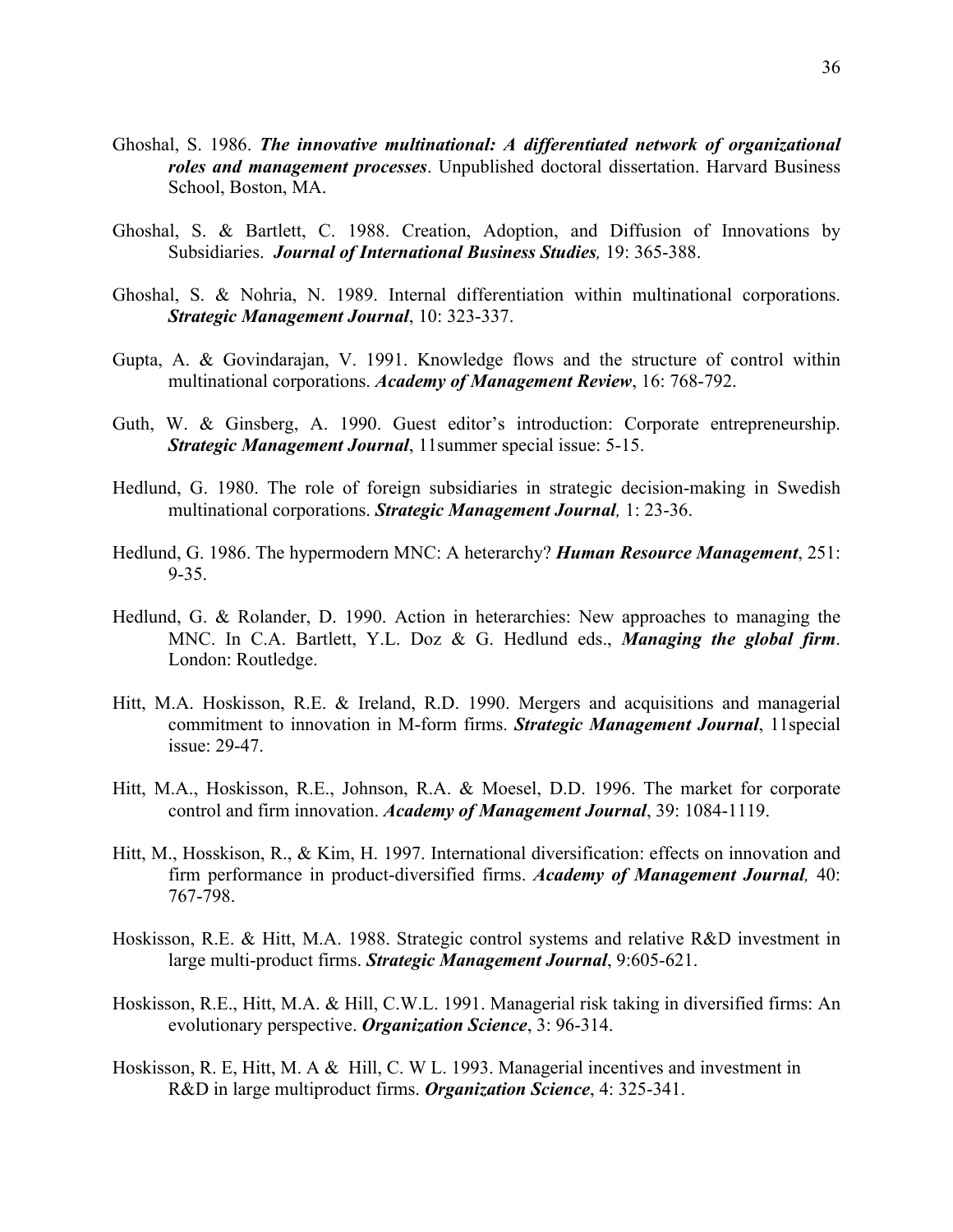- Hoskisson, R.E., Hitt, M.A., Johnson, R.A. & Moesel, D.D. 1993. Construct validity of an objective entropy categorical measure of diversification strategy. *Strategic Management Journal*, 14: 215-235.
- Jarillo, J.-C. & Martinez, J.I. 1990. Different roles for subsidiaries: The case of multinational corporations. *Strategic Management Journal*, 11: 501-512.
- Jennings, D. & Seaman, S. 1990. Aggressiveness of response to new business opportunities following deregulation: an empirical study of established financial firms**.** *Journal of Business Venturing,* 5: 177-189.
- Johnson, R.A., Hoskisson, R.E. & Hitt, M.A. 1993. Board of director involvement in restructuring: The effects of board versus managerial controls and characteristics. *Strategic Management Journal*, 14Special Issue: 33-50.
- Kanter, R.M. 1989. *When giants learn to dance*. New York, NY: Simon and Schuster.
- Knight, G.A. 1997. Cross-cultural reliability and validity of a scale to measure firm entrepreneurial orientation. *Journal of Business Venturing*, 12: 213-225.
- Kodama, F. 1992. Technology fusion and the new R&D. *Harvard Business Review*, 704: 70-78.
- Kogut, B. 1991. Country capabilities and the permeability of borders. *Strategic Management Journal,* 12: 33-47.
- Kotabe, M. 1990. Corporate product policy and innovative behavior of European multinationals. *Journal of Marketing,* 54:19-33.
- Kuemmerle, W. 1997. Building effective R&D capabilities abroad. *Harvard Business Review,* 752: 61-70.
- Kuratko, D.F., Montagno, R.V. & Hornsby, J.S. 1990. Developing an entrepreneurial assessment instrument for an effective corporate entrepreneurial environment. *Strategic Management Journal*, 11: 49-58.
- Leonard-Barton, D. 1995. *Wellsprings of Knowledge*. Boston, MA: Harvard Business School Press.
- Lightfoot, R. 1992. *Philips and Matsushita: A portrait of two evolving companies*. Harvard Business School Case 392-156.
- Lumpkin, G.T. & Dess, G.G. 1996. Clarifying the entrepreneurial orientation construct and linking it to performance. *Academy of Management Review*, 21: 135-172.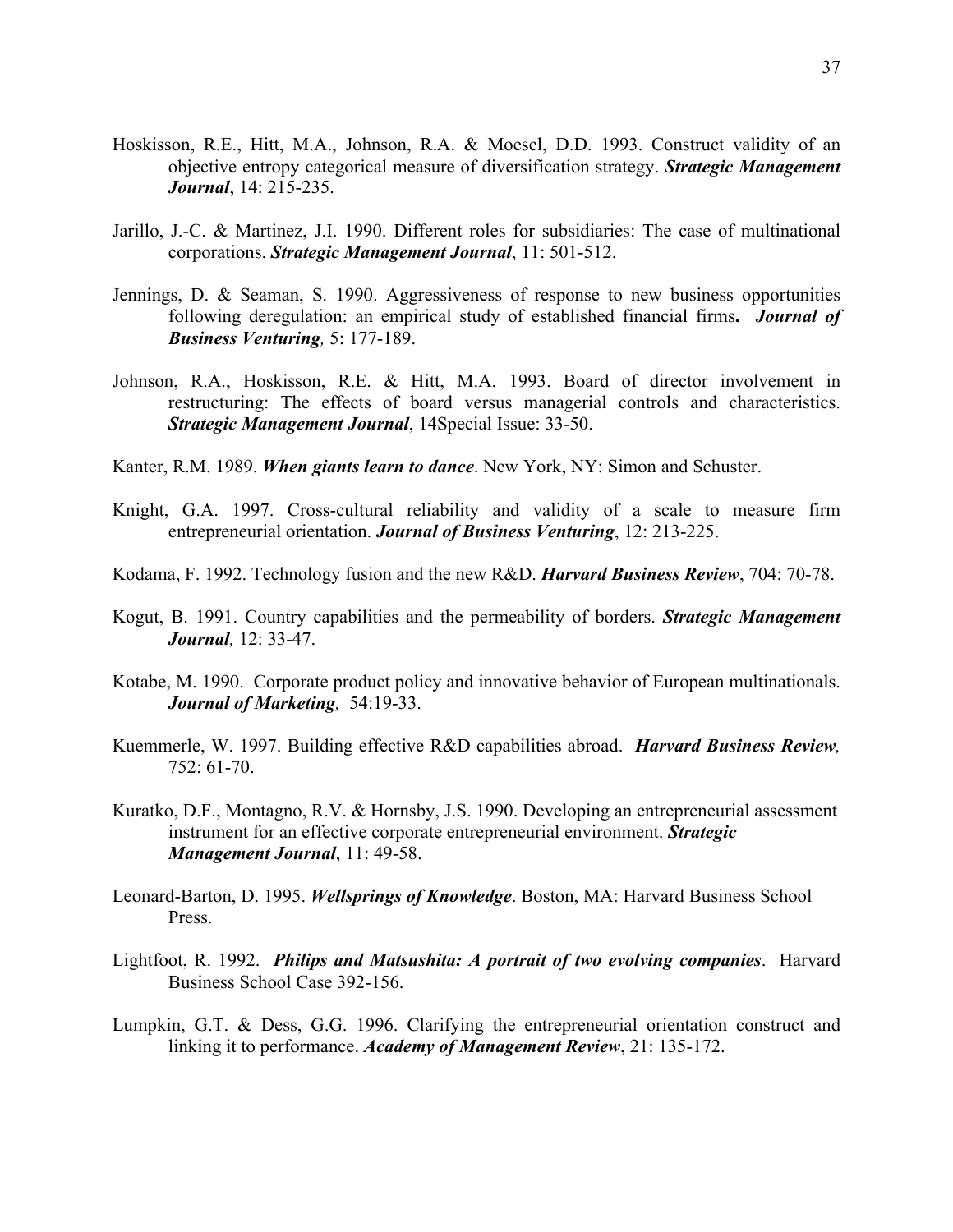- Martinez, J. I. & Jarillo, J. C. 1989. The evolution of research on coordination mechanisms in multinational corporations. *Journal of International Business Studies*, 20: 489-514.
- Martinez, J. I. & Jarillo, J. C. 1991. Coordination demands of international strategies. *Journal of International Business Studies*, 22: 429-444.
- Miller, D. 1983. The correlates of entrepreneurship in three types of firms. *Management Science,* 29: 770-791.
- Miller, D. & Friesen, P. 1982. Innovation in conservative and entrepreneurial firms: two models of strategic momentum. *Strategic Management Journal,* 3: 1-25.
- Morris, M.H. 1998. *Entrepreneurial Intensity*. Westport, Connecticut: Quorum Books.
- Morris, M.H., Davis, D.L. & Allen, J.W. 1994. Fostering corporate entrepreneurship: Crosscultural comparisons of the importance of individualism versus collectivism. *Journal of International Business Studies,* 25: 65-90.
- Morrison, A. & Roth, K. 1993. Developing global subsidiary mandates. *Ivey Business Quarterly*. 574: 104-110.
- Naman, J. & Slevin, D. 1993. Entrepreneurship and the concept of fit: A model and empirical tests. *Strategic Management Journal*, 14: 137-153.
- Nobel, R. & Birkinshaw, J. 1998. Innovation in multinational corporations: Control and communication patterns in international R&D operations. *Strategic Management Journal,* 19: 479-496.
- Nohria, N. & Garcia-Point, C. 1991. Global strategic linkages and industry structure. *Strategic Management Journal,* 12: 105-124
- Ostry, S. 1998. Technology, productivity and the multinational enterprise. *Journal of International Business Studies,* 29: 85-99.
- Papanastassiou, M. & Pearce, R. 1997. Technology sourcing and the strategic roles of manufacturing subsidiaries in the U.K.: Local competences and global competitiveness. *Management International Review,* 371: 5-25.
- Pearce, R. 1992. World product mandates and MNE specialization. *Scandinavian International Business Review*, 12: 38-57.
- Pinchot, G. III 1985. *Intrapreneuring*. New York, NY: Harper & Row.
- Porter, M.E. 1986. *Competition in global industries*. Boston, MA: Harvard Business School Press.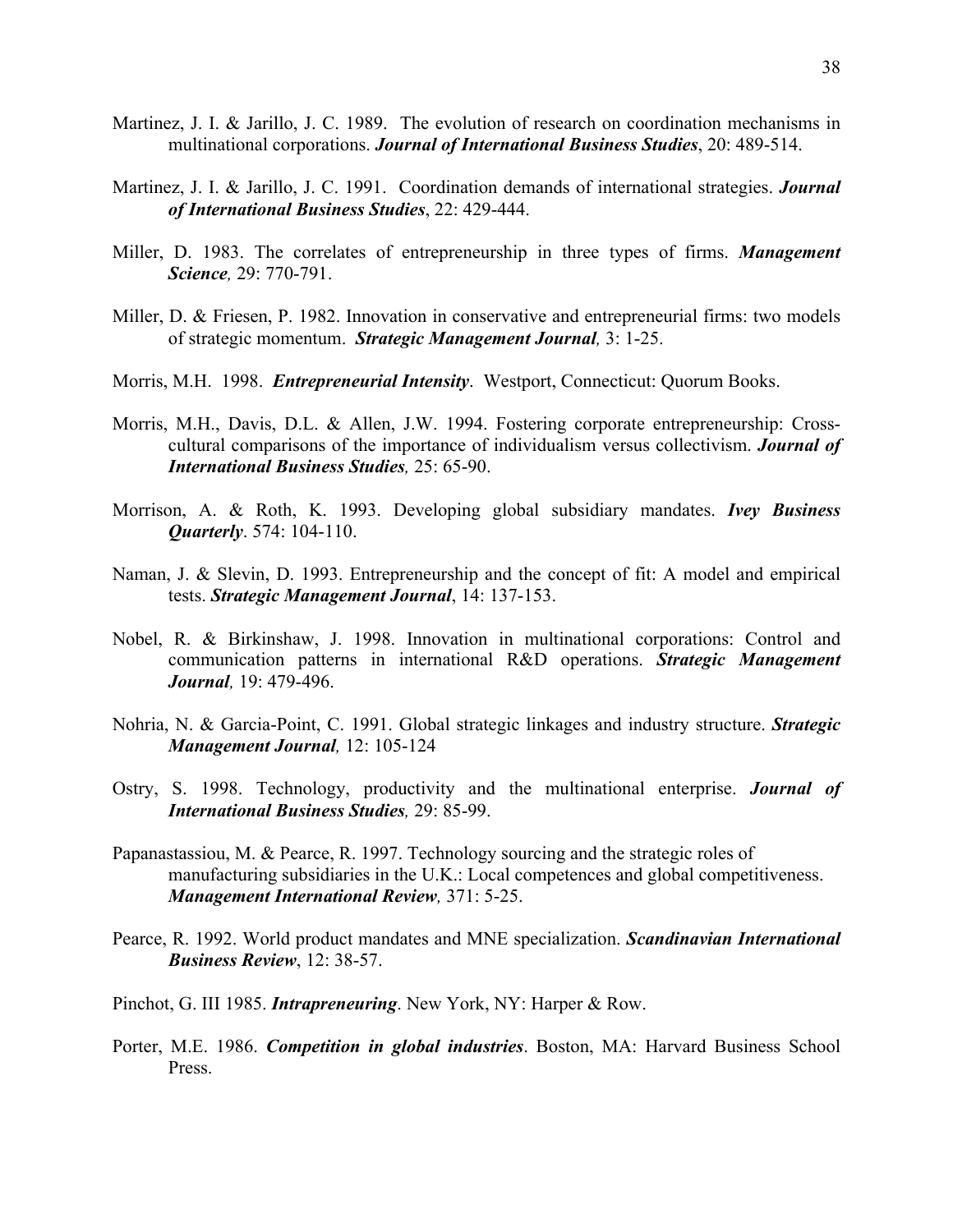- Porter, M.E. 1992. Capital disadvantage: America's failing capital investment system. *Harvard Business Review*, 705: 65-82.
- Porter, M.E. 1998. Clusters and the new economics of competition. *Harvard Business Review*, 766: 77-90.
- Poynter, T.A. & Rugman, A.M. 1982. World product mandates. How will multinationals respond? *Business Quarterly*, 473: 54-61.
- Poynter, T. & White, R. 1989. Achieving worldwide advantage with the horizontal organization. *Ivey Business Quarterly,* 542:55-70.
- Prahalad, C. 1999. Transforming internal governance: the challenge for multinationals*. Sloan Management Review,* 403: 31-39.
- Prahalad, C.K. & Doz, Y.L. 1981. An approach to strategic control in MNCs. *Sloan Management Review*, Summer: 5-13.
- Prahalad, C.K. & Doz, Y.L. 1987. *The multinational mission: Balancing local demands and global vision.* New York, NY: The Free Press.
- Rappaport, A. 1978. Executive incentives vs. corporate growth. *Harvard Business Review*, 564: 81-88.
- Rosenberg, N. 1982. *Inside the black box: Technology and economics*. Cambridge: Cambridge University Press.
- Rosenzweig, P.M. & Nohria, N. 1994. Influences on human resource management practices in multinational corporations. *Journal of International Business Studies*, 25: 229-251.
- Rosenzweig, P. M & Singh, J.V. 1991. Organizational environments and the multinational enterprise. *Academy of Management Review*, 16: 340-361.
- Roth, K., Schweiger, D. and Morrison, A. 1991. Global strategy implementation at the business unit level. *Journal of International Business Studies,* 22: 369-402.
- Roth, K. & Morrison, A. 1992. Implementing global strategy: Characteristics of global subsidiary mandates. *Journal of International Business Studies*, 23: 715-736.
- Scharf, K. R. 1993. *Beckton Dickinson: Worldwide blood collection team*. Harvard Business School Case 394-072.
- Schumpeter, J.A. 1950. *Capitalism, socialism and democracy* 3<sup>rd</sup> ed.. New York, NY: Harper & Row.
- Shan, W. & Hamilton, J. 1991. Country-specific advantage and international cooperation. *Strategic Management Journal,* 12: 419-433.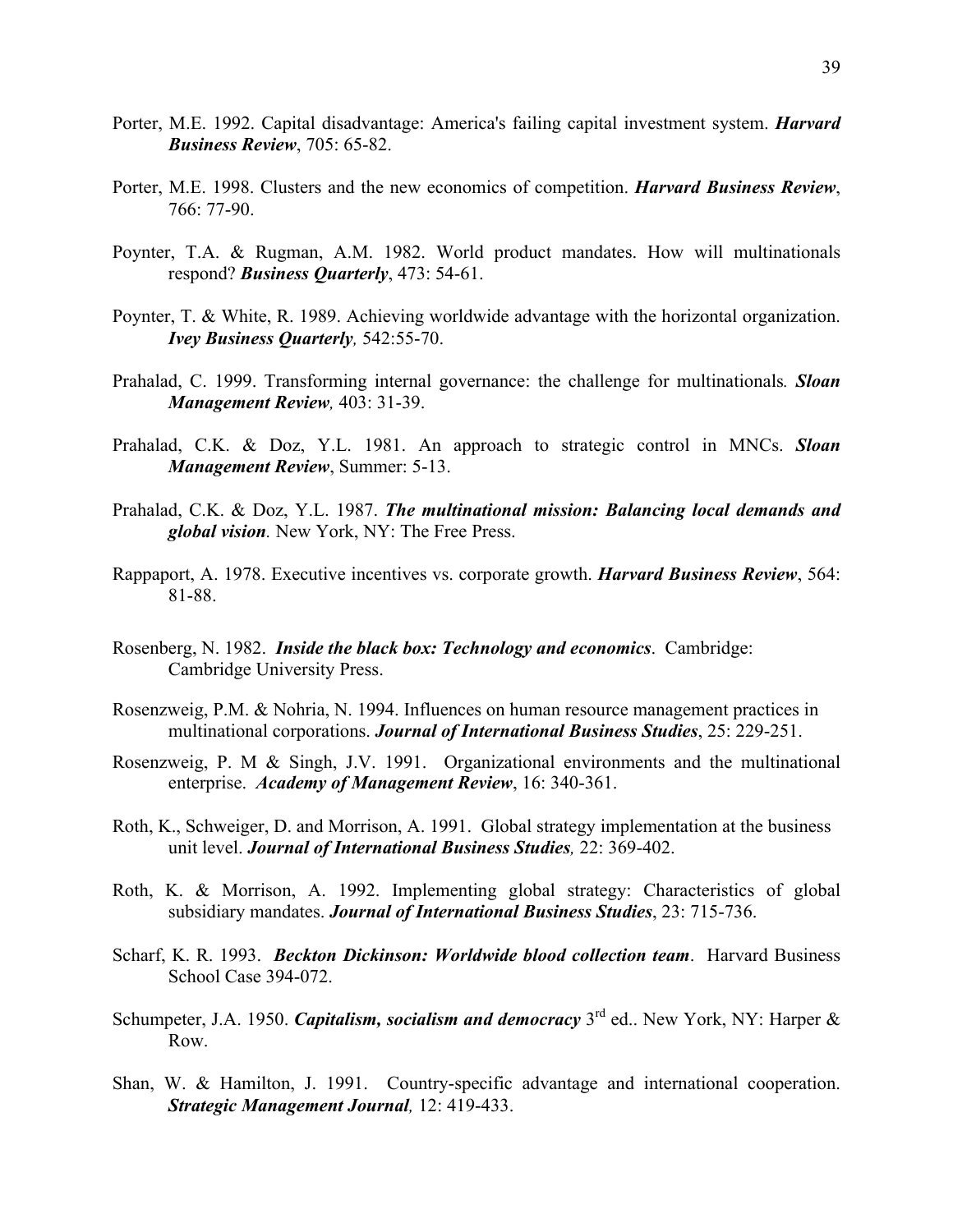- Taggart, J. 1998. Strategy and control in the multinational corporation: too many recipies? *Long Range Planning*, 314: 571-585.
- Turnbull, P., Oliver, N. & Wilkinson, B. 1992. Buyer-supplier relations in the UK automotive industry: Strategic implications of the Japanese manufacturing model. *Strategic Management Journal*, 13: 159-168.
- Tushman, M., & Anderson, P. 1986. Technological discontinuities and organizational environments. *Administrative Science Quarterly*, 31:439-466.
- Utterback, J. 1994. *Mastering the dynamics of innovation*. Cambridge, MA: Harvard University Press.
- Venkatraman, N. & Ramanujam, V. 1987. Measurement of business economic performance: An examination of method convergence. *Journal of Management,* 13: 109-123.
- Von Hippel, E. 1989. New product ideas from "Lead Users". *Research-Technology Management*, 323: 24-27.
- Wright, R. W. 1999. International entrepreneurship: Globalization of emerging businesses. *Research in Global Strategic Management*, 7. Stamford, CT: JAI Press.
- Zahra, S. 1991. Predictors and financial outcomes of corporate entrepreneurship: An exploratory study. *Journal of Business Venturing,* 6: 259-286.
- Zahra, S. 1993. Environment, corporate entrepreneurship and financial performance: A taxonomic approach. *Journal of Business Venturing*, 8: 319-340.
- Zahra, S. & Covin, J.G. 1995. Contextual influences on the corporate entrepreneurshipperformance relationship: A longitudinal analysis. *Journal of Business Venturing*, 10: 43-58.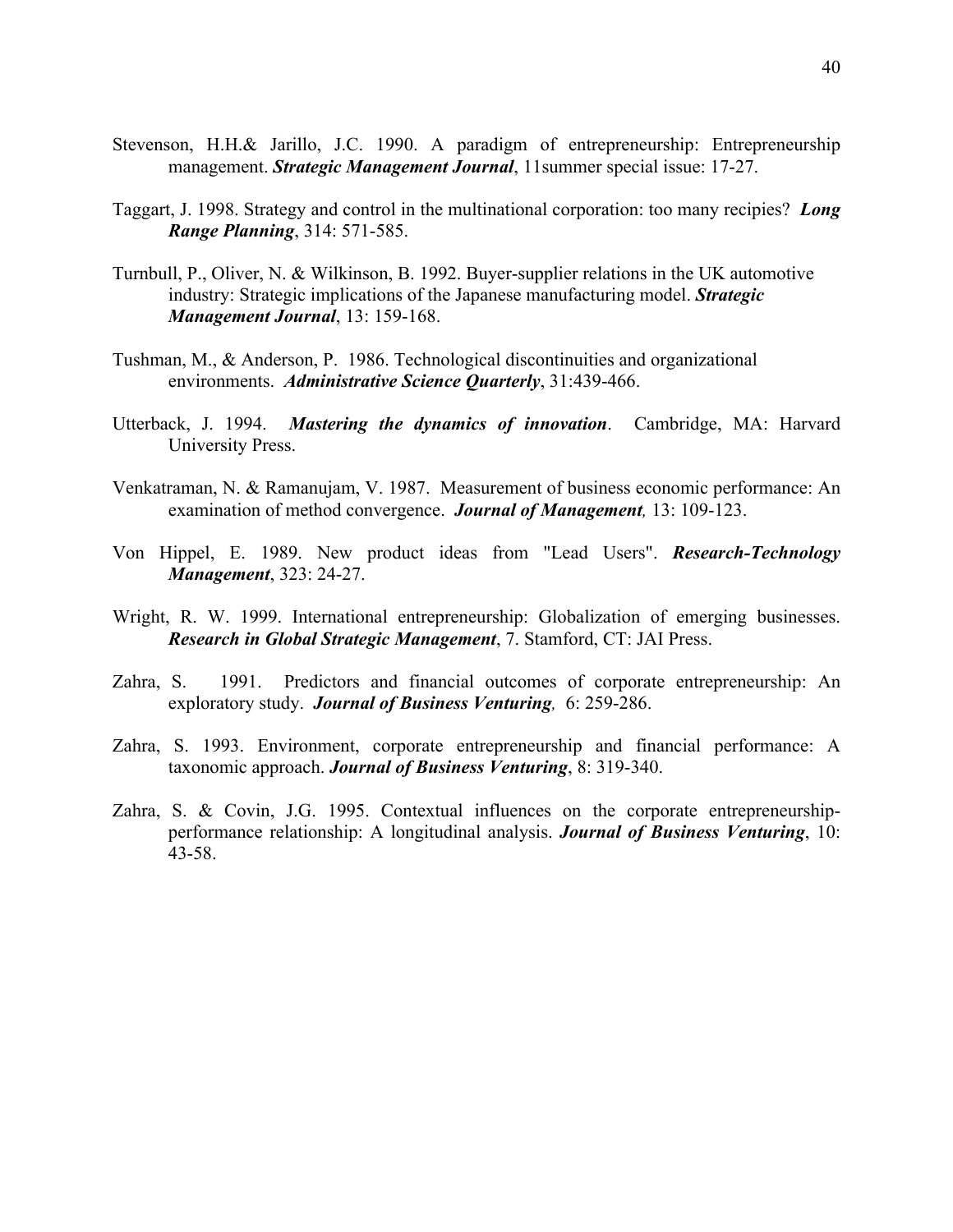# **TABLE 1**

| Overview of the Study's Measures $(N=227)$ |  |
|--------------------------------------------|--|
|                                            |  |

| Variables                                                   | Number of items   | Mean         | S.D.         | Alpha      | IRR $(n=101)^{\dagger}$ |
|-------------------------------------------------------------|-------------------|--------------|--------------|------------|-------------------------|
| Global subsidiary mandate [GSM]                             | $\overline{4}$    | 2.87         | 1.04         | .77        | .81                     |
| Environmental dynamism                                      | 5                 | 3.17         | 0.97         | .72        | .63                     |
| Environmental hostility                                     | $\boldsymbol{7}$  | 3.04         | 1.05         | .63        | .59                     |
| Environmental complexity                                    | $\overline{4}$    | 3.33         | 1.14         | .68        | .57                     |
| Subsidiary autonomy                                         | 6                 | 3.06         | 0.87         | .73        | .69                     |
| Strategic controls                                          | 3                 | 2.81         | 1.44         | .78        | .56                     |
| Financial controls                                          | 3                 | 3.01         | 1.02         | .81        | .66                     |
| Subsidiary age                                              | $\mathbf{1}$      | 23.19        | 12.06        | NA         | .93                     |
| Subsidiary<br>size<br>full<br>time<br>$(\log$<br>employees) | 1                 | 3.75         | 2.14         | <b>NA</b>  | .89                     |
| Past subsidiary performance                                 | $\overline{4}$    | 3.17         | 1.11         | .90        | .64                     |
| Technological opportunities                                 | 1                 | 2.37         | 1.85         | <b>NA</b>  | NA                      |
| Subsidiary entrepreneurship 1995<br>1999)                   | $\mathbf{9}$<br>9 | 3.19<br>3.04 | 1.12<br>1.19 | .81<br>.82 | .71<br>.73              |

† IRR= Inter-rater agreement (measured by simple r) NA= Not applicable.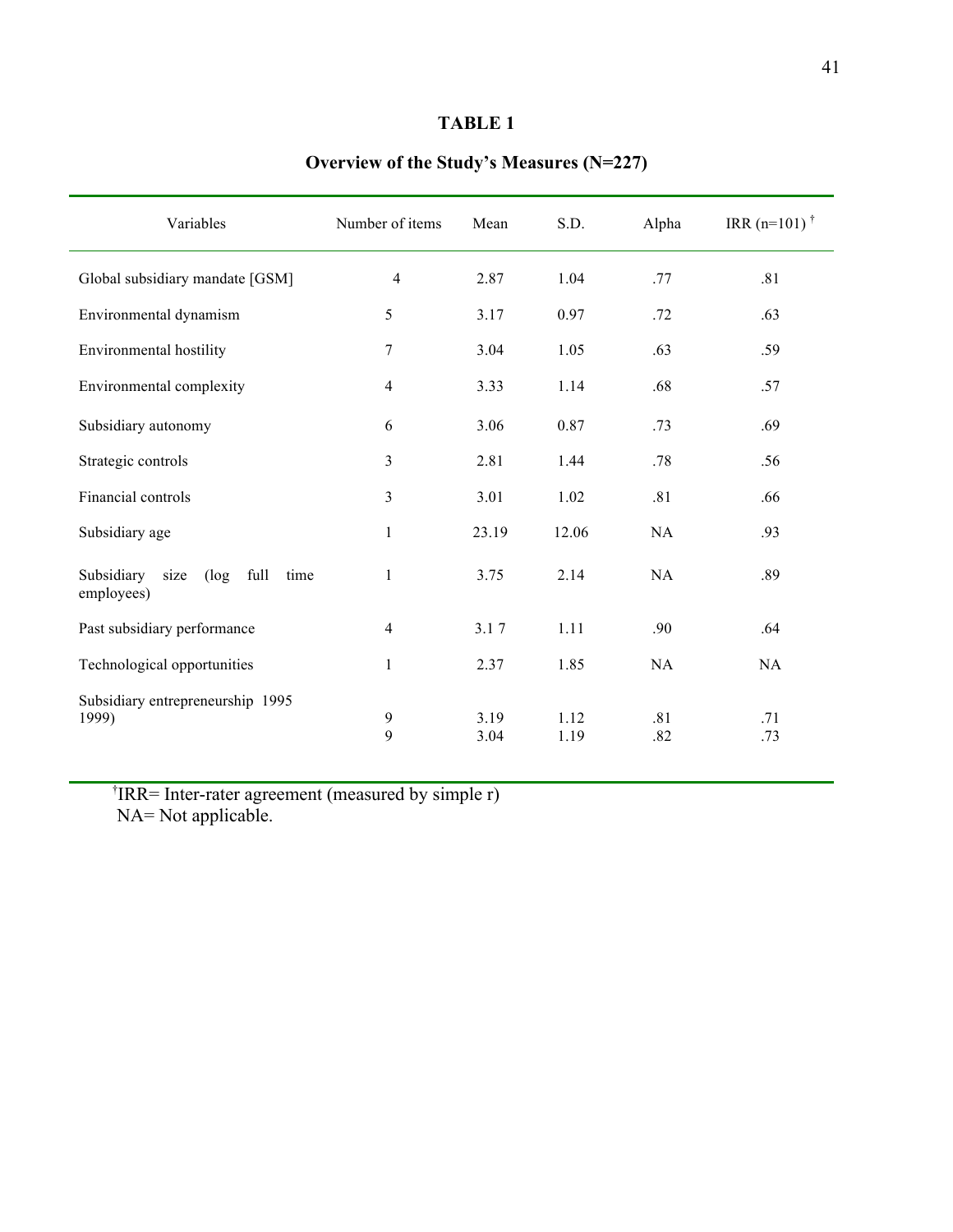# **TABLE 2**

| Variables                                                                                                                                                                                                                                                                      | $\mathbf{1}$     | $\boldsymbol{2}$ | 3                | $\overline{4}$   | 5                | 6                                  | $\boldsymbol{7}$              | $8\,$            | $\mathfrak{g}$ | $10\,$       | 11               | 12             |
|--------------------------------------------------------------------------------------------------------------------------------------------------------------------------------------------------------------------------------------------------------------------------------|------------------|------------------|------------------|------------------|------------------|------------------------------------|-------------------------------|------------------|----------------|--------------|------------------|----------------|
| (1)<br>Global<br>subsidiary<br>mandate.                                                                                                                                                                                                                                        | $\mathbf{1}$     |                  |                  |                  |                  |                                    |                               |                  |                |              |                  |                |
| (2) Environmental dynamism.                                                                                                                                                                                                                                                    | $.25*$           | $\mathbf{1}$     |                  |                  |                  |                                    |                               |                  |                |              |                  |                |
| (3) Environmental hostility.                                                                                                                                                                                                                                                   | $-.09$           | $.24*$           | $\mathbf{1}$     |                  |                  |                                    |                               |                  |                |              |                  |                |
| (4) Environmental complexity.                                                                                                                                                                                                                                                  | $.21*$           | $.29*$<br>$\ast$ | $.34*$<br>$\ast$ | $\mathbf{1}$     |                  |                                    |                               |                  |                |              |                  |                |
| (5) Subsidiary autonomy.                                                                                                                                                                                                                                                       | $.31*$<br>$\ast$ | $.27*$<br>$\ast$ | $.21*$           | $.27*$<br>$\ast$ | 1                |                                    |                               |                  |                |              |                  |                |
| (6) Strategic controls.                                                                                                                                                                                                                                                        | $.19*$           | $.17*$           | $.15^{\dagger}$  | $.20*$           | .08              | $\mathbf{1}$                       |                               |                  |                |              |                  |                |
| (7) Financial controls.                                                                                                                                                                                                                                                        | .03              | $.23*$           | .10              | $.29*$<br>$\ast$ | $.23*$           | $\blacksquare$<br>$.31*$<br>$\ast$ | 1                             |                  |                |              |                  |                |
| (8) Subsidiary age.                                                                                                                                                                                                                                                            | .12              | $-.07$           | $-.14^{\dagger}$ | $.21*$           | $.19*$           | $.23*$                             | $\hat{\phantom{a}}$<br>$.19*$ | $\mathbf{1}$     |                |              |                  |                |
| (9) Subsidiary size.                                                                                                                                                                                                                                                           | $.18*$           | $-.09$           | $.19*$           | $.16*$           | $.27*$<br>$\ast$ | $.18*$                             | $.24*$                        | $.27*$<br>$\ast$ | $\mathbf{1}$   |              |                  |                |
| (10) Past subsidiary<br>performance.                                                                                                                                                                                                                                           | .02              | .11              | $-.15^{\dagger}$ | $\Box$<br>$.19*$ | $.23*$           | $.17*$                             | $\sim$<br>$.25*$              | $.13^{\dagger}$  | $.19*$         | $\mathbf{1}$ |                  |                |
| (11) Technological<br>opportunities.                                                                                                                                                                                                                                           | $.17*$           | $.23*$           | $-.04$           | .11              | $.19*$           | $.18*$                             | $-.08$                        | $.25*$           | $.21*$         | $.23*$       | $\mathbf{1}$     |                |
| (12) Subsidiary<br>entrepreneurship<br>(1999)<br>$\uparrow$ $\downarrow$ 10 $\uparrow$ $\downarrow$ 0 $\uparrow$ 0 $\uparrow$ $\downarrow$ 0 $\downarrow$ 0 $\uparrow$ $\downarrow$ 0 $\uparrow$ $\downarrow$ $\downarrow$ 0 $\uparrow$ $\downarrow$ $\downarrow$ 0 $\uparrow$ | $.23*$           | $.26*$<br>$\ast$ | $.17*$           | $.21*$           | $.26*$           | .12                                | $-.03$                        | $-.03$           | .07            | $.17*$       | .14 $^{\dagger}$ | $\overline{1}$ |

**Zero-order Correlations (N=227)**

 $\frac{1}{2}p<.10, \frac{1}{2}p<.05, \frac{1}{2}p<.01, \frac{1}{2}p<.001$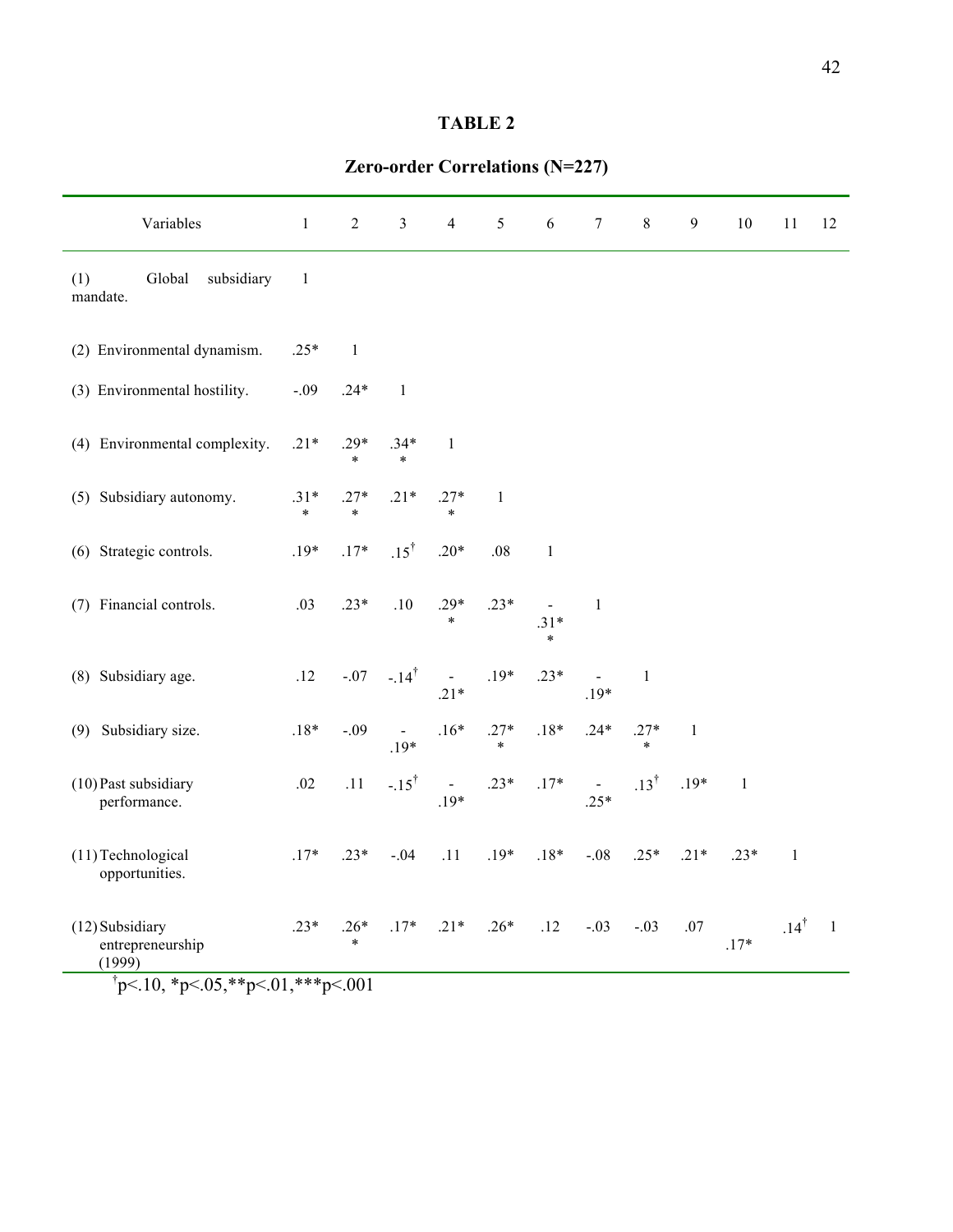### **TABLE 3**

# **Results of Regression Analysis (N=227) (Dependent Variable = Subsidiary Entrepreneurship)**

| <b>Step</b>    | Variables                               | Model 1         | Model 2         | Model 3         |
|----------------|-----------------------------------------|-----------------|-----------------|-----------------|
| $\mathbf{1}$   | <b>Controls</b>                         |                 |                 |                 |
|                | Subsidiary size (log)                   | $-.09$          | $-11$           | $-.06$          |
|                | Subsidiary age                          | $-.11$          | $-.10$          | $-.05$          |
|                | Past subsidiary performance (adjusted)  | .08             | .03             | .03             |
|                | Technological opportunities in industry | .09             | .08             | $.15^{\dagger}$ |
|                | Australian subsidiary (dummy)           | $.19*$          | $.21*$          | $.19*$          |
|                | British subsidiary (dummy)              | $-.08$          | $-.07$          | $-.04$          |
|                | Dutch subsidiary (dummy)                | .07             | .11             | $.15^{\dagger}$ |
|                | French subsidiary (dummy)               | $.14^{\dagger}$ | $.14^{\dagger}$ | .05             |
|                | German subsidiary (dummy)               | $-.03$          | $-.05$          | $-.07$          |
|                | Japanese subsidiary (dummy)             | .04             | .11             | .09             |
|                | Korean subsidiary (dummy)               | $.21*$          | $.18*$          | $.17*$          |
| $\overline{2}$ | <b>Corporate Context</b>                |                 |                 |                 |
|                | Global subsidiary mandate (GSM)         |                 | $.46***$        | $.49***$        |
|                | Autonomy                                |                 | $.29*$          | $.22*$          |
|                | Strategic controls (emphasis)           |                 | $.35***$        | $.38***$        |
|                | Financial controls (emphasis)           |                 | $-.07$          | $-.04$          |
| 3              | <b>Local Market Context</b>             |                 |                 |                 |
|                | Environmental dynamism                  |                 |                 | $.23*$          |
|                | Environmental hostility                 |                 |                 | $.20*$          |
|                | Environmental complexity                |                 |                 | $.29**$         |
|                |                                         |                 |                 |                 |
|                | Adjusted $R^2$                          | .10             | .22             | .29             |
|                | F-value                                 | $2.14*$         | $6.17**$        | 8.41***         |
|                | Change in Adjusted $R^2$                |                 | $.12***$        | $.07***$        |

 Subsidiary entrepreneurship was measured using 1999 data, whereas independent and control variables were measured using 1995-96 data.  $\text{tp} < 10, \text{ sp} < 05, \text{ sp} < 01, \text{ sp} < 001$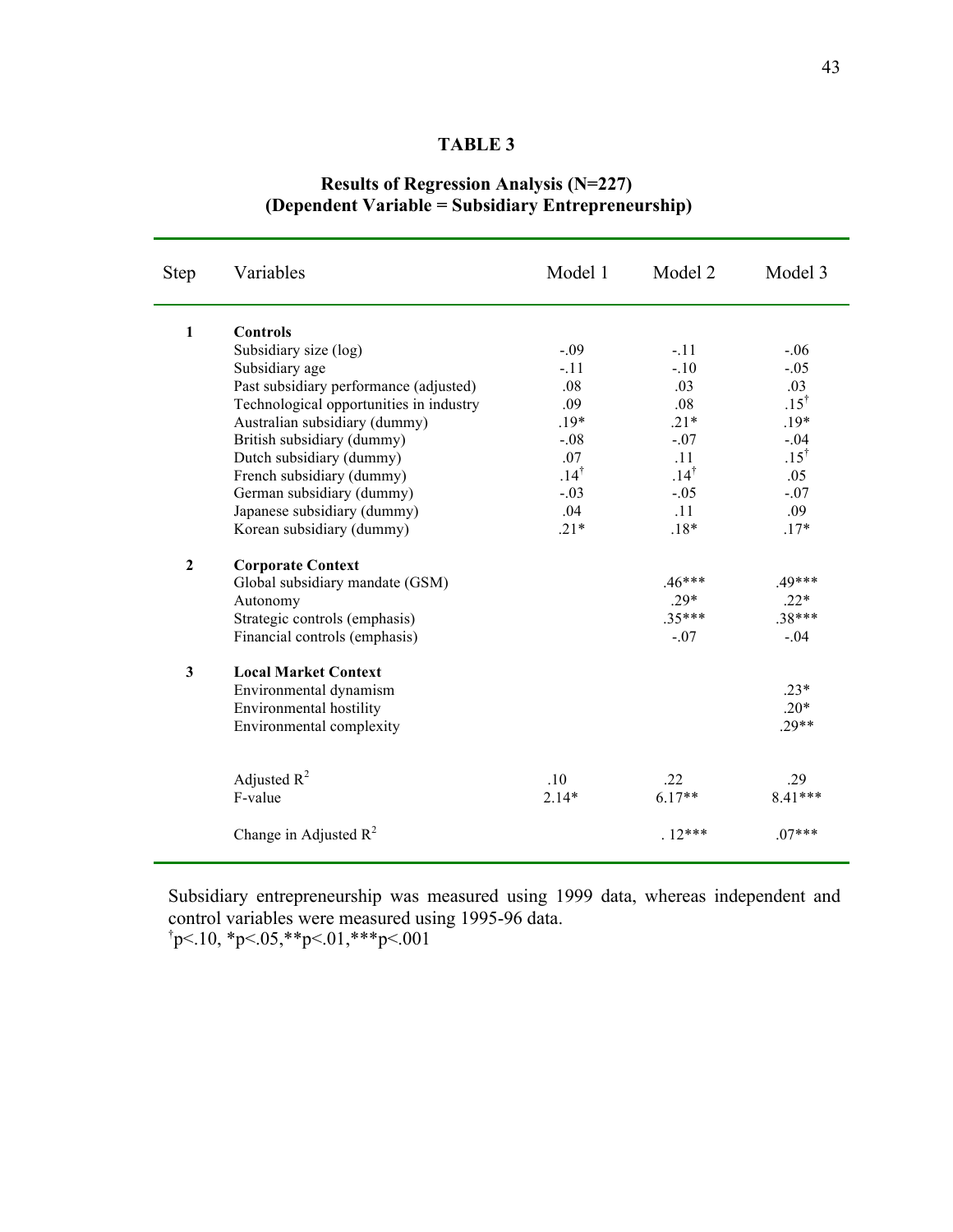# **FIGURE 1**

# **Factors Affecting Subsidiary Entrepreneurship**

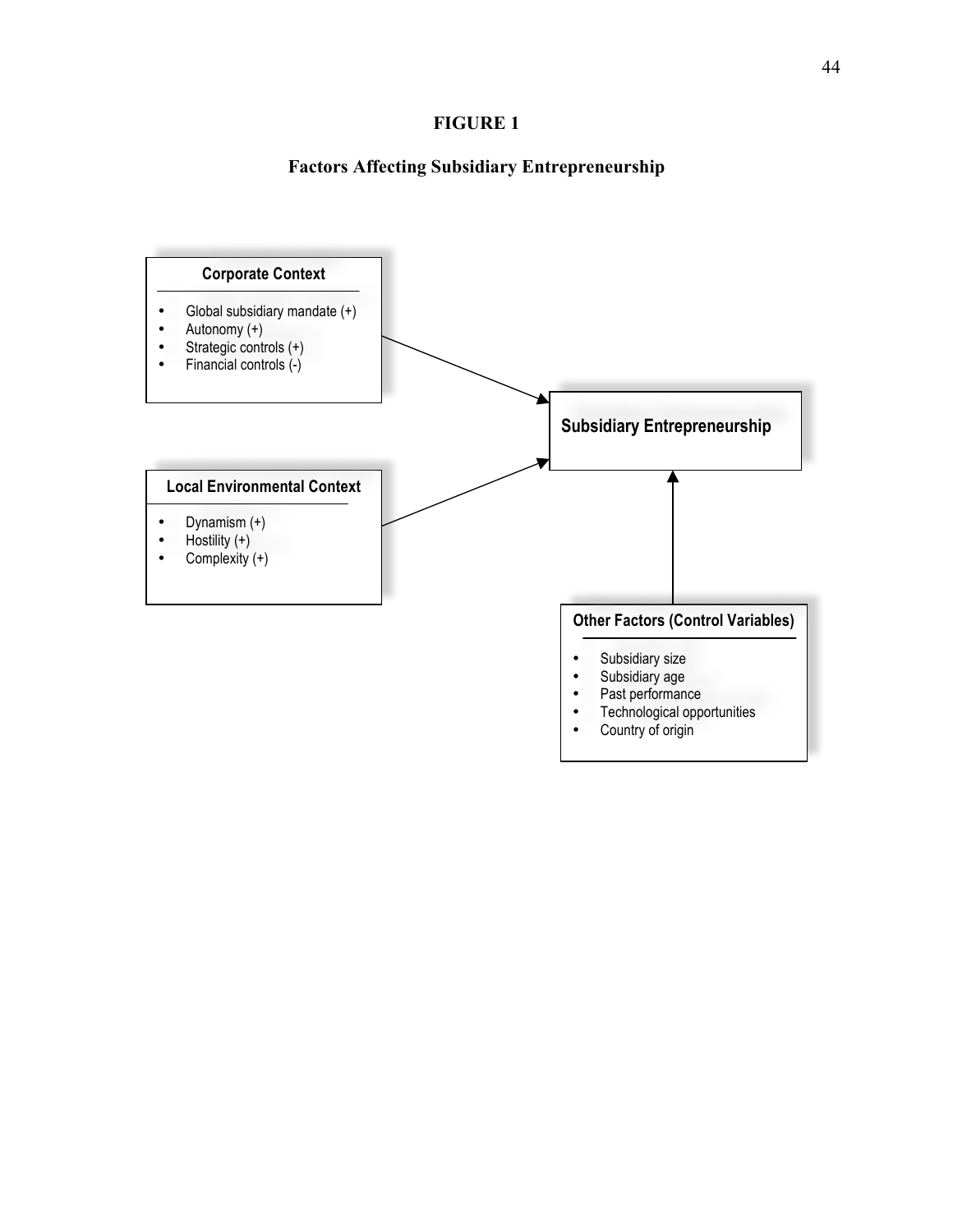### **APPENDIX**

This appendix presents the study's measures. Reliability measures, gauged by Cronbach's-α, appears in Table 1. In all cases, respondents were asked to circle the one number that they believed best reflects their companies' situation over the three-year period preceding data collection. Respondents were also reminded that there were no correct or wrong answers.

# **Subsidiary entrepreneurship**

|           |                                                                                                     | Strongly<br>Disagree                                          | Disagree       | Neutral<br>3 |              |                | Agree<br>4                     |                     |   | Strongly<br>Agree<br>$\mathcal{F}$ |                         |  |
|-----------|-----------------------------------------------------------------------------------------------------|---------------------------------------------------------------|----------------|--------------|--------------|----------------|--------------------------------|---------------------|---|------------------------------------|-------------------------|--|
|           |                                                                                                     |                                                               |                |              |              |                |                                |                     |   |                                    |                         |  |
|           | Over the past 3 years, our subsidiary                                                               |                                                               |                |              |              |                |                                |                     |   |                                    |                         |  |
| $\bullet$ | Has become more innovative.                                                                         |                                                               |                |              |              |                | $\mathbf{1}$                   | $\overline{2}$<br>3 |   | 4                                  | 5                       |  |
| $\bullet$ | Has shown a great deal of tolerance for high risk projects.                                         |                                                               |                |              |              |                | $\overline{2}$<br>1            | 3                   |   | 4                                  | 5                       |  |
| $\bullet$ | Has used only "tried and true" procedures, systems or methods. [R]                                  |                                                               |                |              |              |                | 1                              | $\overline{2}$<br>3 |   | 4                                  | 5                       |  |
| $\bullet$ | Has challenged its major competitors for market leadership.                                         |                                                               |                |              |              |                | $\mathbf{1}$                   | $\overline{2}$<br>3 |   | $\overline{4}$                     | 5                       |  |
| $\bullet$ | Has taken bold and wide-ranging, strategic actions,<br>rather than making minor changes in tactics. |                                                               |                |              |              |                | $\mathbf{1}$<br>$\overline{2}$ | 3                   |   | $\overline{4}$                     | 5                       |  |
| $\bullet$ | Has pursued long-term goals $&$ strategies.                                                         |                                                               |                |              |              |                | $\overline{2}$<br>1            | 3                   |   | 4                                  | 5                       |  |
| $\bullet$ | Has spent more on research $&$ development than its competitors.                                    |                                                               |                |              |              |                | $\overline{2}$<br>1            | 3                   |   | $\overline{4}$                     | 5                       |  |
| $\bullet$ | Has introduced many new products to the market.                                                     |                                                               |                |              |              |                | $\overline{2}$<br>1            | 3                   |   | $\overline{4}$                     | 5                       |  |
| $\bullet$ | Has been among the first to introduce new products to the market.                                   |                                                               |                |              |              |                | $\overline{2}$<br>$\mathbf{1}$ | 3                   |   | $\overline{4}$                     | 5                       |  |
|           | $[R]$ = reverse scores                                                                              |                                                               |                |              |              |                |                                |                     |   |                                    |                         |  |
|           | <b>Autonomy</b>                                                                                     |                                                               |                |              |              |                |                                |                     |   |                                    |                         |  |
|           |                                                                                                     | No Discretion (all decisions are<br>made by the headquarters) |                |              |              |                |                                |                     |   | Absolute Discretion (Decisions are | made by the subsidiary) |  |
|           |                                                                                                     | 1                                                             | $\overline{2}$ | 3            |              |                | 4                              |                     |   | 5                                  |                         |  |
| $\bullet$ | Introduction of new products.                                                                       |                                                               |                |              | 1            | $\overline{2}$ | 3                              | 4                   | 5 |                                    |                         |  |
| $\bullet$ | Hiring key subsidiary executives.                                                                   |                                                               |                |              | 1            | $\overline{2}$ | 3                              | $\overline{4}$      | 5 |                                    |                         |  |
| $\bullet$ | Identifying new customer groups.                                                                    |                                                               |                |              | 1            | $\overline{2}$ | 3                              | $\overline{4}$      | 5 |                                    |                         |  |
|           | Upgrading or upgrading existing products.                                                           |                                                               |                |              | $\mathbf{1}$ | 2              | 3                              | 4                   | 5 |                                    |                         |  |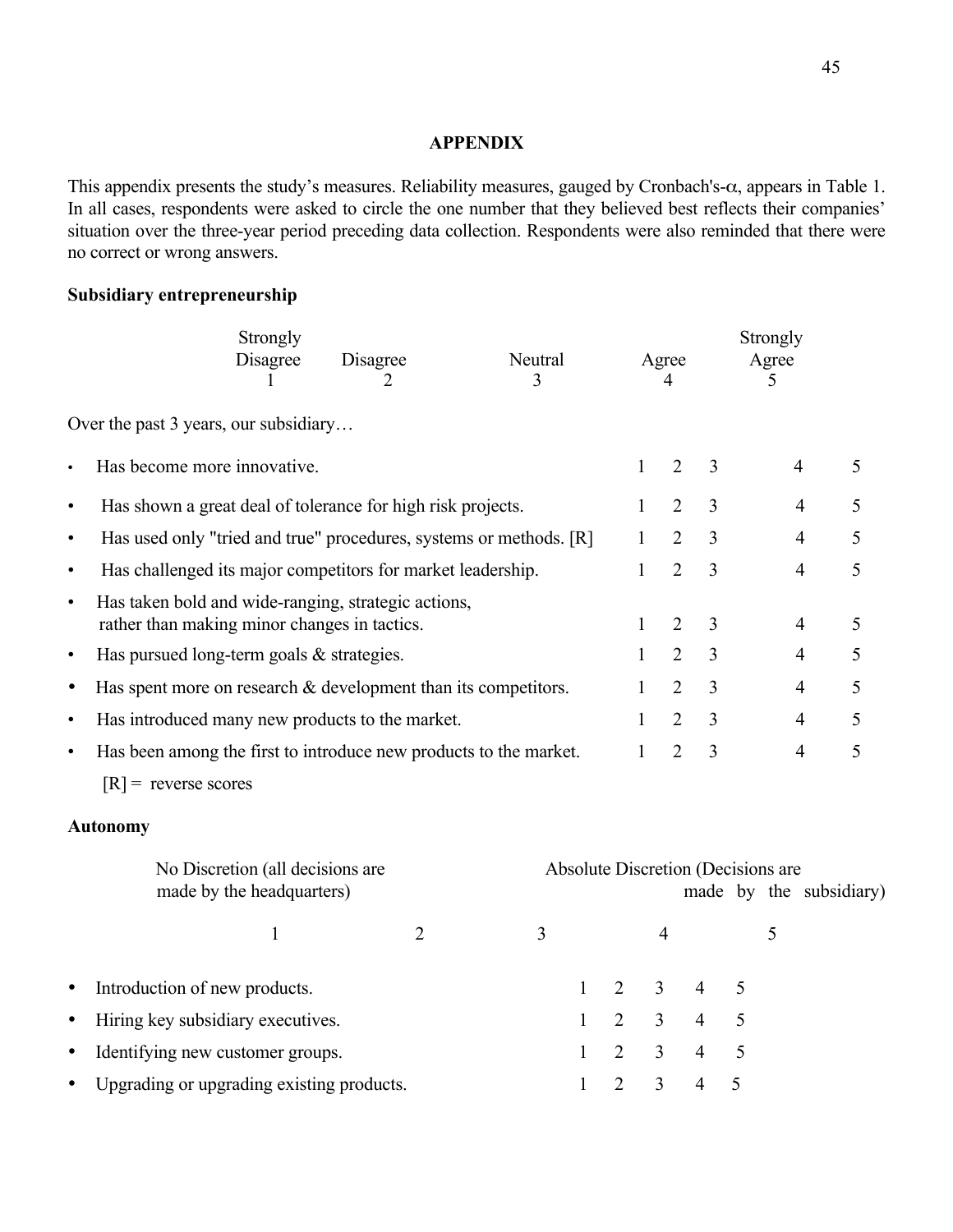| Initiating experimental projects.                                                                                                                                                                                                                                                              |                                                                                           |                                                                                          | 1                                                           | 2                                                                                                                             |                                                                                                                                                                    | $\overline{4}$                                                            | 5                                                                                                    |                                                                   |                                                                                                                                                                                                           |  |  |  |  |  |
|------------------------------------------------------------------------------------------------------------------------------------------------------------------------------------------------------------------------------------------------------------------------------------------------|-------------------------------------------------------------------------------------------|------------------------------------------------------------------------------------------|-------------------------------------------------------------|-------------------------------------------------------------------------------------------------------------------------------|--------------------------------------------------------------------------------------------------------------------------------------------------------------------|---------------------------------------------------------------------------|------------------------------------------------------------------------------------------------------|-------------------------------------------------------------------|-----------------------------------------------------------------------------------------------------------------------------------------------------------------------------------------------------------|--|--|--|--|--|
| Modifying production processes.                                                                                                                                                                                                                                                                |                                                                                           |                                                                                          | $\mathbf{1}$                                                | $\overline{2}$                                                                                                                |                                                                                                                                                                    | $\overline{4}$                                                            | 5                                                                                                    |                                                                   |                                                                                                                                                                                                           |  |  |  |  |  |
|                                                                                                                                                                                                                                                                                                |                                                                                           |                                                                                          |                                                             |                                                                                                                               |                                                                                                                                                                    |                                                                           |                                                                                                      |                                                                   |                                                                                                                                                                                                           |  |  |  |  |  |
| Not used at all                                                                                                                                                                                                                                                                                | $\overline{2}$                                                                            | 3                                                                                        | $\overline{4}$                                              |                                                                                                                               | <b>Widely Used</b><br>5                                                                                                                                            |                                                                           |                                                                                                      |                                                                   |                                                                                                                                                                                                           |  |  |  |  |  |
| Cash flow.<br>Return on investment.<br>Formal performance appraisal.                                                                                                                                                                                                                           |                                                                                           |                                                                                          |                                                             | $\mathbf{1}$                                                                                                                  | $\overline{2}$                                                                                                                                                     | $\overline{3}$                                                            | 4<br>$\overline{4}$                                                                                  | 5<br>5                                                            |                                                                                                                                                                                                           |  |  |  |  |  |
|                                                                                                                                                                                                                                                                                                |                                                                                           |                                                                                          |                                                             |                                                                                                                               |                                                                                                                                                                    |                                                                           |                                                                                                      |                                                                   |                                                                                                                                                                                                           |  |  |  |  |  |
| Not used at all<br>1                                                                                                                                                                                                                                                                           | $\overline{2}$                                                                            | 3                                                                                        | $\overline{4}$                                              |                                                                                                                               |                                                                                                                                                                    | 5                                                                         |                                                                                                      |                                                                   |                                                                                                                                                                                                           |  |  |  |  |  |
| Formal face-to-face meeting with subsidiary managers.<br>$\bullet$<br>Informal face-to face meetings with subsidiary managers.<br>$\bullet$<br>Performance against subjective criteria, such as customer satisfaction.<br>$\bullet$<br>Long term (3 years or longer) performance.<br>$\bullet$ |                                                                                           |                                                                                          |                                                             |                                                                                                                               |                                                                                                                                                                    |                                                                           |                                                                                                      | 5<br>$\frac{5}{5}$<br>5                                           |                                                                                                                                                                                                           |  |  |  |  |  |
|                                                                                                                                                                                                                                                                                                |                                                                                           |                                                                                          |                                                             |                                                                                                                               |                                                                                                                                                                    |                                                                           |                                                                                                      |                                                                   |                                                                                                                                                                                                           |  |  |  |  |  |
| Not at all Characteristic                                                                                                                                                                                                                                                                      | $\overline{2}$                                                                            | 3                                                                                        | $\overline{4}$                                              |                                                                                                                               | 5                                                                                                                                                                  |                                                                           |                                                                                                      |                                                                   |                                                                                                                                                                                                           |  |  |  |  |  |
|                                                                                                                                                                                                                                                                                                |                                                                                           |                                                                                          |                                                             |                                                                                                                               |                                                                                                                                                                    |                                                                           |                                                                                                      |                                                                   |                                                                                                                                                                                                           |  |  |  |  |  |
| Our subsidiary markets its products worldwide.                                                                                                                                                                                                                                                 |                                                                                           |                                                                                          |                                                             |                                                                                                                               | 1<br>1<br>1                                                                                                                                                        | 2<br>$\overline{2}$<br>$\overline{2}$<br>$\overline{2}$<br>$\overline{2}$ | 3<br>$\overline{3}$<br>3<br>$\overline{3}$<br>3<br>$\mathfrak{Z}$                                    | 4<br>$\overline{4}$<br>4<br>$\overline{4}$<br>$\overline{4}$<br>4 | $\frac{5}{5}$<br>5<br>$\sqrt{5}$<br>5<br>5                                                                                                                                                                |  |  |  |  |  |
|                                                                                                                                                                                                                                                                                                | <b>Financial controls</b><br><b>Strategic Controls</b><br><b>Global Strategic Mandate</b> | Objective criteria, such as return on assets.<br>Within our multinational company (MNC): | Product development expertise rests within this subsidiary. | International marketing costs are incurred by our subsidiary.<br>Our subsidiary develops products for worldwide distribution. | $\mathbf{1}$<br>Our subsidiary plays a key role in developing new products for other units.<br>Our subsidiary maintains control over export marketing of products. | 3<br>$\overline{3}$<br>$\mathbf{1}$<br>$\mathbf{1}$                       | $\overline{2}$<br>$\mathfrak{Z}$<br>$\overline{2}$<br>$\overline{3}$<br>$\mathbf{I}$<br>$\mathbf{1}$ | $2 \quad 3$<br>4<br>$\overline{4}$<br>$1\quad 2$                  | $\begin{array}{cccccc} 1 & 2 & 3 & 4 & 5 \\ 1 & 2 & 3 & 4 & 5 \end{array}$<br><b>Widely Used</b><br>$\begin{array}{cccccc} 1 & 2 & 3 & 4 \\ 1 & 2 & 3 & 4 \end{array}$<br><b>Extremely Characteristic</b> |  |  |  |  |  |